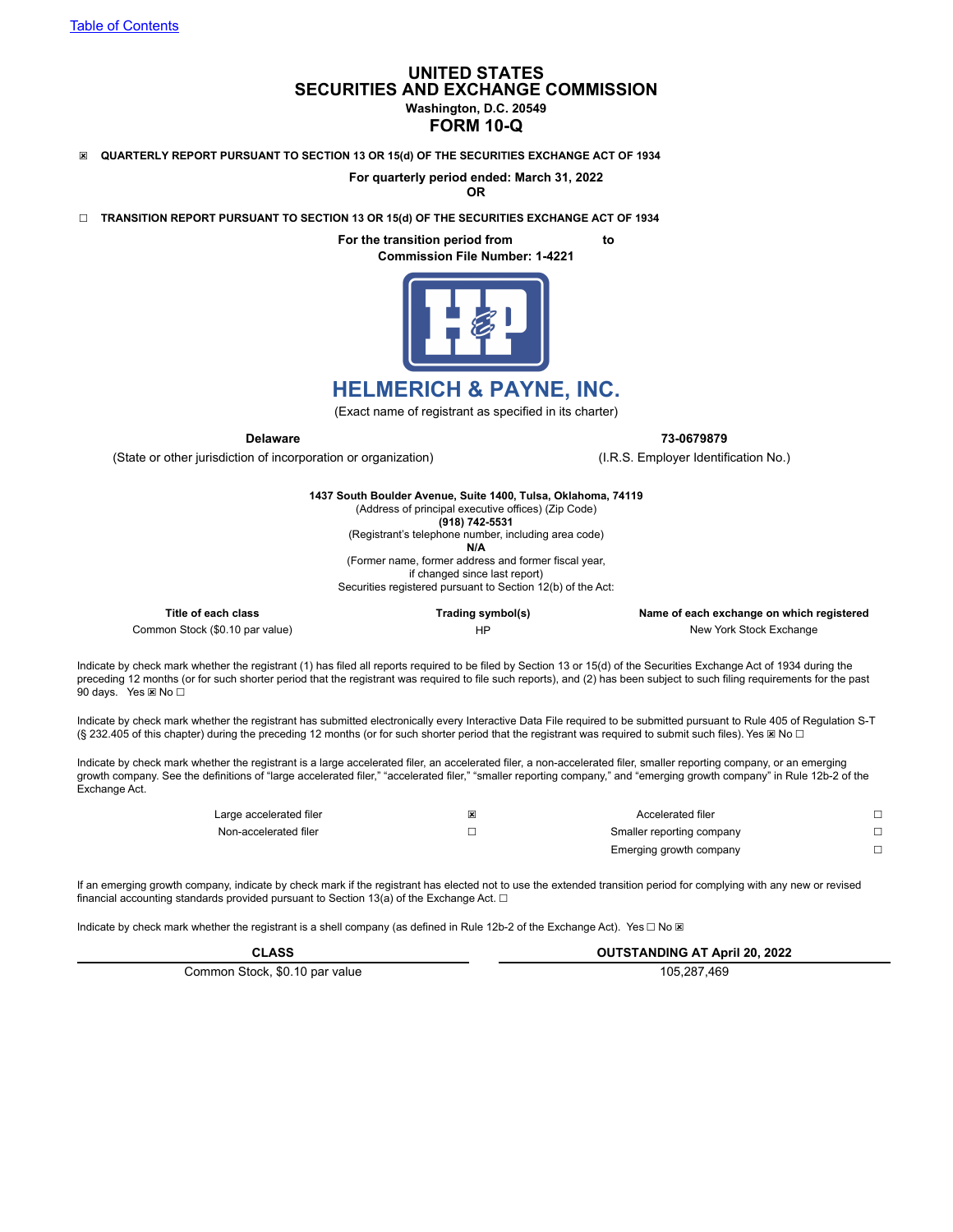# <span id="page-1-0"></span>**HELMERICH & PAYNE, INC. INDEX TO FORM 10**-**Q**



| <b>PART I</b>     |                                                                                                                                   | Page |
|-------------------|-----------------------------------------------------------------------------------------------------------------------------------|------|
| Item 1.           | <b>Financial Statements</b>                                                                                                       | 3    |
|                   | Unaudited Condensed Consolidated Balance Sheets as of March 31, 2022 and September 30, 2021                                       | 3    |
|                   | Unaudited Condensed Consolidated Statements of Operations for the Three and Six Months Ended March 31, 2022 and<br>2021           | 4    |
|                   | Unaudited Condensed Consolidated Statements of Comprehensive Loss for the Three and Six Months Ended March 31,<br>2022 and 2021   | 5    |
|                   | Unaudited Condensed Consolidated Statements of Shareholders' Equity for the Three and Six Months Ended March 31,<br>2022 and 2021 | 6    |
|                   | Unaudited Condensed Consolidated Statements of Cash Flows for the Six Months Ended March 31, 2022 and 2021                        | 8    |
|                   | Notes to Unaudited Condensed Consolidated Financial Statements                                                                    | 9    |
| Item 2.           | Management's Discussion and Analysis of Financial Condition and Results of Operations                                             | 28   |
| Item 3.           | Quantitative and Qualitative Disclosures about Market Risk                                                                        | 45   |
| ltem 4.           | <b>Controls and Procedures</b>                                                                                                    | 45   |
| <b>PART II.</b>   |                                                                                                                                   | 45   |
| Item 1.           | Legal Proceedings                                                                                                                 | 45   |
| Item 1A.          | <b>Risk Factors</b>                                                                                                               | 46   |
| Item 2.           | Unregistered Sales of Equity Securities and Use of Proceeds                                                                       | 46   |
| Item 6.           | Exhibits                                                                                                                          | 46   |
| <b>SIGNATURES</b> |                                                                                                                                   | 47   |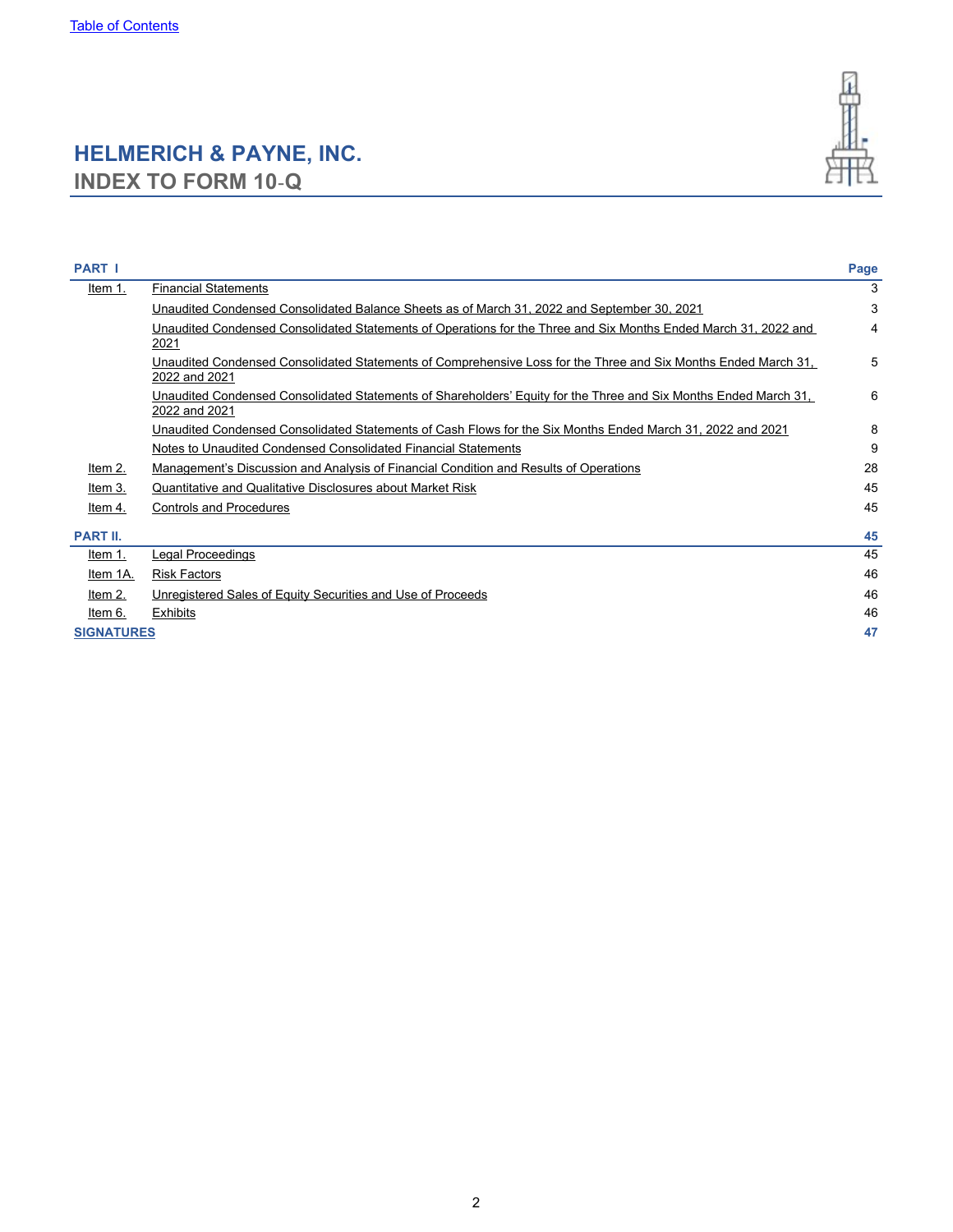# <span id="page-2-0"></span>**PART I. FINANCIAL INFORMATION**

# **ITEM 1. FINANCIAL STATEMENTS**

# **HELMERICH & PAYNE, INC.**

# **UNAUDITED CONDENSED CONSOLIDATED BALANCE SHEETS**

| 2022<br>2021<br>(in thousands except share data and share amounts)<br><b>ASSETS</b><br><b>Current Assets:</b><br>\$<br>Cash and cash equivalents<br>202,206<br>\$<br>917,534<br>148,377<br>198,700<br>Short-term investments<br>329,572<br>228,894<br>Accounts receivable, net of allowance of \$2,490 and \$2,068, respectively<br>83,588<br>84,057<br>Inventories of materials and supplies, net<br>97,380<br>85,928<br>Prepaid expenses and other, net<br>Assets held-for-sale<br>57,373<br>71,453<br>918,496<br>1,586,566<br>Total current assets<br>219,295<br>135,444<br>Investments<br>3,022,335<br>3,127,287<br>Property, plant and equipment, net<br><b>Other Noncurrent Assets:</b><br>Goodwill<br>45,653<br>45,653<br>70,246<br>73,838<br>Intangible assets, net<br>45,325<br>49,187<br>Operating lease right-of-use assets<br>Other assets, net<br>13,000<br>16,153<br>174,224<br>Total other noncurrent assets<br>184,831<br>\$<br>4,334,350<br>-\$<br>5,034,128<br>Total assets<br><b>LIABILITIES &amp; SHAREHOLDERS' EQUITY</b><br><b>Current Liabilities:</b><br>\$<br>105,123<br>71,996<br>Accounts payable<br>\$<br>26,697<br>27,332<br>Dividends payable<br>483,486<br>Current portion of long-term debt, net<br><b>Accrued liabilities</b><br>283,492<br>245,778<br>Total current liabilities<br>866,306<br>377,598<br>Noncurrent Liabilities:<br>Long-term debt, net<br>541,969<br>541,997<br>Deferred income taxes<br>552,263<br>563,437<br>Other<br>125,754<br>147,757<br>2,356<br>Noncurrent liabilities - discontinued operations<br>2,013<br>1,222,342<br>1,255,204<br>Total noncurrent liabilities<br>Commitments and contingencies (Note 13)<br>Shareholders' Equity:<br>Common stock, \$.10 par value, 160,000,000 shares authorized, 112,222,865 shares issued as of<br>both March 31, 2022 and September 30, 2021, and 105, 285, 460 and 107, 898, 859 shares<br>11,222<br>11,222<br>outstanding as of March 31, 2022 and September 30, 2021, respectively<br>Preferred stock, no par value, 1,000,000 shares authorized, no shares issued<br>529,903<br>Additional paid-in capital<br>514,771<br>2,463,665<br>2,573,375<br>Retained earnings<br>Accumulated other comprehensive loss<br>(19, 456)<br>(20, 244)<br>Treasury stock, at cost, 6,937,405 shares and 4,324,006 shares as of March 31, 2022 and<br>September 30, 2021, respectively<br>(235, 792)<br>(181, 638)<br>Total shareholders' equity<br>2,734,410<br>2,912,618 |  | March 31, | September 30, |
|-------------------------------------------------------------------------------------------------------------------------------------------------------------------------------------------------------------------------------------------------------------------------------------------------------------------------------------------------------------------------------------------------------------------------------------------------------------------------------------------------------------------------------------------------------------------------------------------------------------------------------------------------------------------------------------------------------------------------------------------------------------------------------------------------------------------------------------------------------------------------------------------------------------------------------------------------------------------------------------------------------------------------------------------------------------------------------------------------------------------------------------------------------------------------------------------------------------------------------------------------------------------------------------------------------------------------------------------------------------------------------------------------------------------------------------------------------------------------------------------------------------------------------------------------------------------------------------------------------------------------------------------------------------------------------------------------------------------------------------------------------------------------------------------------------------------------------------------------------------------------------------------------------------------------------------------------------------------------------------------------------------------------------------------------------------------------------------------------------------------------------------------------------------------------------------------------------------------------------------------------------------------------------------------------------------------------------------------------------------------------------------------------------------------------------------------------------------------|--|-----------|---------------|
|                                                                                                                                                                                                                                                                                                                                                                                                                                                                                                                                                                                                                                                                                                                                                                                                                                                                                                                                                                                                                                                                                                                                                                                                                                                                                                                                                                                                                                                                                                                                                                                                                                                                                                                                                                                                                                                                                                                                                                                                                                                                                                                                                                                                                                                                                                                                                                                                                                                                   |  |           |               |
|                                                                                                                                                                                                                                                                                                                                                                                                                                                                                                                                                                                                                                                                                                                                                                                                                                                                                                                                                                                                                                                                                                                                                                                                                                                                                                                                                                                                                                                                                                                                                                                                                                                                                                                                                                                                                                                                                                                                                                                                                                                                                                                                                                                                                                                                                                                                                                                                                                                                   |  |           |               |
|                                                                                                                                                                                                                                                                                                                                                                                                                                                                                                                                                                                                                                                                                                                                                                                                                                                                                                                                                                                                                                                                                                                                                                                                                                                                                                                                                                                                                                                                                                                                                                                                                                                                                                                                                                                                                                                                                                                                                                                                                                                                                                                                                                                                                                                                                                                                                                                                                                                                   |  |           |               |
|                                                                                                                                                                                                                                                                                                                                                                                                                                                                                                                                                                                                                                                                                                                                                                                                                                                                                                                                                                                                                                                                                                                                                                                                                                                                                                                                                                                                                                                                                                                                                                                                                                                                                                                                                                                                                                                                                                                                                                                                                                                                                                                                                                                                                                                                                                                                                                                                                                                                   |  |           |               |
|                                                                                                                                                                                                                                                                                                                                                                                                                                                                                                                                                                                                                                                                                                                                                                                                                                                                                                                                                                                                                                                                                                                                                                                                                                                                                                                                                                                                                                                                                                                                                                                                                                                                                                                                                                                                                                                                                                                                                                                                                                                                                                                                                                                                                                                                                                                                                                                                                                                                   |  |           |               |
|                                                                                                                                                                                                                                                                                                                                                                                                                                                                                                                                                                                                                                                                                                                                                                                                                                                                                                                                                                                                                                                                                                                                                                                                                                                                                                                                                                                                                                                                                                                                                                                                                                                                                                                                                                                                                                                                                                                                                                                                                                                                                                                                                                                                                                                                                                                                                                                                                                                                   |  |           |               |
|                                                                                                                                                                                                                                                                                                                                                                                                                                                                                                                                                                                                                                                                                                                                                                                                                                                                                                                                                                                                                                                                                                                                                                                                                                                                                                                                                                                                                                                                                                                                                                                                                                                                                                                                                                                                                                                                                                                                                                                                                                                                                                                                                                                                                                                                                                                                                                                                                                                                   |  |           |               |
|                                                                                                                                                                                                                                                                                                                                                                                                                                                                                                                                                                                                                                                                                                                                                                                                                                                                                                                                                                                                                                                                                                                                                                                                                                                                                                                                                                                                                                                                                                                                                                                                                                                                                                                                                                                                                                                                                                                                                                                                                                                                                                                                                                                                                                                                                                                                                                                                                                                                   |  |           |               |
|                                                                                                                                                                                                                                                                                                                                                                                                                                                                                                                                                                                                                                                                                                                                                                                                                                                                                                                                                                                                                                                                                                                                                                                                                                                                                                                                                                                                                                                                                                                                                                                                                                                                                                                                                                                                                                                                                                                                                                                                                                                                                                                                                                                                                                                                                                                                                                                                                                                                   |  |           |               |
|                                                                                                                                                                                                                                                                                                                                                                                                                                                                                                                                                                                                                                                                                                                                                                                                                                                                                                                                                                                                                                                                                                                                                                                                                                                                                                                                                                                                                                                                                                                                                                                                                                                                                                                                                                                                                                                                                                                                                                                                                                                                                                                                                                                                                                                                                                                                                                                                                                                                   |  |           |               |
|                                                                                                                                                                                                                                                                                                                                                                                                                                                                                                                                                                                                                                                                                                                                                                                                                                                                                                                                                                                                                                                                                                                                                                                                                                                                                                                                                                                                                                                                                                                                                                                                                                                                                                                                                                                                                                                                                                                                                                                                                                                                                                                                                                                                                                                                                                                                                                                                                                                                   |  |           |               |
|                                                                                                                                                                                                                                                                                                                                                                                                                                                                                                                                                                                                                                                                                                                                                                                                                                                                                                                                                                                                                                                                                                                                                                                                                                                                                                                                                                                                                                                                                                                                                                                                                                                                                                                                                                                                                                                                                                                                                                                                                                                                                                                                                                                                                                                                                                                                                                                                                                                                   |  |           |               |
|                                                                                                                                                                                                                                                                                                                                                                                                                                                                                                                                                                                                                                                                                                                                                                                                                                                                                                                                                                                                                                                                                                                                                                                                                                                                                                                                                                                                                                                                                                                                                                                                                                                                                                                                                                                                                                                                                                                                                                                                                                                                                                                                                                                                                                                                                                                                                                                                                                                                   |  |           |               |
|                                                                                                                                                                                                                                                                                                                                                                                                                                                                                                                                                                                                                                                                                                                                                                                                                                                                                                                                                                                                                                                                                                                                                                                                                                                                                                                                                                                                                                                                                                                                                                                                                                                                                                                                                                                                                                                                                                                                                                                                                                                                                                                                                                                                                                                                                                                                                                                                                                                                   |  |           |               |
|                                                                                                                                                                                                                                                                                                                                                                                                                                                                                                                                                                                                                                                                                                                                                                                                                                                                                                                                                                                                                                                                                                                                                                                                                                                                                                                                                                                                                                                                                                                                                                                                                                                                                                                                                                                                                                                                                                                                                                                                                                                                                                                                                                                                                                                                                                                                                                                                                                                                   |  |           |               |
|                                                                                                                                                                                                                                                                                                                                                                                                                                                                                                                                                                                                                                                                                                                                                                                                                                                                                                                                                                                                                                                                                                                                                                                                                                                                                                                                                                                                                                                                                                                                                                                                                                                                                                                                                                                                                                                                                                                                                                                                                                                                                                                                                                                                                                                                                                                                                                                                                                                                   |  |           |               |
|                                                                                                                                                                                                                                                                                                                                                                                                                                                                                                                                                                                                                                                                                                                                                                                                                                                                                                                                                                                                                                                                                                                                                                                                                                                                                                                                                                                                                                                                                                                                                                                                                                                                                                                                                                                                                                                                                                                                                                                                                                                                                                                                                                                                                                                                                                                                                                                                                                                                   |  |           |               |
|                                                                                                                                                                                                                                                                                                                                                                                                                                                                                                                                                                                                                                                                                                                                                                                                                                                                                                                                                                                                                                                                                                                                                                                                                                                                                                                                                                                                                                                                                                                                                                                                                                                                                                                                                                                                                                                                                                                                                                                                                                                                                                                                                                                                                                                                                                                                                                                                                                                                   |  |           |               |
|                                                                                                                                                                                                                                                                                                                                                                                                                                                                                                                                                                                                                                                                                                                                                                                                                                                                                                                                                                                                                                                                                                                                                                                                                                                                                                                                                                                                                                                                                                                                                                                                                                                                                                                                                                                                                                                                                                                                                                                                                                                                                                                                                                                                                                                                                                                                                                                                                                                                   |  |           |               |
|                                                                                                                                                                                                                                                                                                                                                                                                                                                                                                                                                                                                                                                                                                                                                                                                                                                                                                                                                                                                                                                                                                                                                                                                                                                                                                                                                                                                                                                                                                                                                                                                                                                                                                                                                                                                                                                                                                                                                                                                                                                                                                                                                                                                                                                                                                                                                                                                                                                                   |  |           |               |
|                                                                                                                                                                                                                                                                                                                                                                                                                                                                                                                                                                                                                                                                                                                                                                                                                                                                                                                                                                                                                                                                                                                                                                                                                                                                                                                                                                                                                                                                                                                                                                                                                                                                                                                                                                                                                                                                                                                                                                                                                                                                                                                                                                                                                                                                                                                                                                                                                                                                   |  |           |               |
|                                                                                                                                                                                                                                                                                                                                                                                                                                                                                                                                                                                                                                                                                                                                                                                                                                                                                                                                                                                                                                                                                                                                                                                                                                                                                                                                                                                                                                                                                                                                                                                                                                                                                                                                                                                                                                                                                                                                                                                                                                                                                                                                                                                                                                                                                                                                                                                                                                                                   |  |           |               |
|                                                                                                                                                                                                                                                                                                                                                                                                                                                                                                                                                                                                                                                                                                                                                                                                                                                                                                                                                                                                                                                                                                                                                                                                                                                                                                                                                                                                                                                                                                                                                                                                                                                                                                                                                                                                                                                                                                                                                                                                                                                                                                                                                                                                                                                                                                                                                                                                                                                                   |  |           |               |
|                                                                                                                                                                                                                                                                                                                                                                                                                                                                                                                                                                                                                                                                                                                                                                                                                                                                                                                                                                                                                                                                                                                                                                                                                                                                                                                                                                                                                                                                                                                                                                                                                                                                                                                                                                                                                                                                                                                                                                                                                                                                                                                                                                                                                                                                                                                                                                                                                                                                   |  |           |               |
|                                                                                                                                                                                                                                                                                                                                                                                                                                                                                                                                                                                                                                                                                                                                                                                                                                                                                                                                                                                                                                                                                                                                                                                                                                                                                                                                                                                                                                                                                                                                                                                                                                                                                                                                                                                                                                                                                                                                                                                                                                                                                                                                                                                                                                                                                                                                                                                                                                                                   |  |           |               |
|                                                                                                                                                                                                                                                                                                                                                                                                                                                                                                                                                                                                                                                                                                                                                                                                                                                                                                                                                                                                                                                                                                                                                                                                                                                                                                                                                                                                                                                                                                                                                                                                                                                                                                                                                                                                                                                                                                                                                                                                                                                                                                                                                                                                                                                                                                                                                                                                                                                                   |  |           |               |
|                                                                                                                                                                                                                                                                                                                                                                                                                                                                                                                                                                                                                                                                                                                                                                                                                                                                                                                                                                                                                                                                                                                                                                                                                                                                                                                                                                                                                                                                                                                                                                                                                                                                                                                                                                                                                                                                                                                                                                                                                                                                                                                                                                                                                                                                                                                                                                                                                                                                   |  |           |               |
|                                                                                                                                                                                                                                                                                                                                                                                                                                                                                                                                                                                                                                                                                                                                                                                                                                                                                                                                                                                                                                                                                                                                                                                                                                                                                                                                                                                                                                                                                                                                                                                                                                                                                                                                                                                                                                                                                                                                                                                                                                                                                                                                                                                                                                                                                                                                                                                                                                                                   |  |           |               |
|                                                                                                                                                                                                                                                                                                                                                                                                                                                                                                                                                                                                                                                                                                                                                                                                                                                                                                                                                                                                                                                                                                                                                                                                                                                                                                                                                                                                                                                                                                                                                                                                                                                                                                                                                                                                                                                                                                                                                                                                                                                                                                                                                                                                                                                                                                                                                                                                                                                                   |  |           |               |
|                                                                                                                                                                                                                                                                                                                                                                                                                                                                                                                                                                                                                                                                                                                                                                                                                                                                                                                                                                                                                                                                                                                                                                                                                                                                                                                                                                                                                                                                                                                                                                                                                                                                                                                                                                                                                                                                                                                                                                                                                                                                                                                                                                                                                                                                                                                                                                                                                                                                   |  |           |               |
|                                                                                                                                                                                                                                                                                                                                                                                                                                                                                                                                                                                                                                                                                                                                                                                                                                                                                                                                                                                                                                                                                                                                                                                                                                                                                                                                                                                                                                                                                                                                                                                                                                                                                                                                                                                                                                                                                                                                                                                                                                                                                                                                                                                                                                                                                                                                                                                                                                                                   |  |           |               |
|                                                                                                                                                                                                                                                                                                                                                                                                                                                                                                                                                                                                                                                                                                                                                                                                                                                                                                                                                                                                                                                                                                                                                                                                                                                                                                                                                                                                                                                                                                                                                                                                                                                                                                                                                                                                                                                                                                                                                                                                                                                                                                                                                                                                                                                                                                                                                                                                                                                                   |  |           |               |
|                                                                                                                                                                                                                                                                                                                                                                                                                                                                                                                                                                                                                                                                                                                                                                                                                                                                                                                                                                                                                                                                                                                                                                                                                                                                                                                                                                                                                                                                                                                                                                                                                                                                                                                                                                                                                                                                                                                                                                                                                                                                                                                                                                                                                                                                                                                                                                                                                                                                   |  |           |               |
|                                                                                                                                                                                                                                                                                                                                                                                                                                                                                                                                                                                                                                                                                                                                                                                                                                                                                                                                                                                                                                                                                                                                                                                                                                                                                                                                                                                                                                                                                                                                                                                                                                                                                                                                                                                                                                                                                                                                                                                                                                                                                                                                                                                                                                                                                                                                                                                                                                                                   |  |           |               |
|                                                                                                                                                                                                                                                                                                                                                                                                                                                                                                                                                                                                                                                                                                                                                                                                                                                                                                                                                                                                                                                                                                                                                                                                                                                                                                                                                                                                                                                                                                                                                                                                                                                                                                                                                                                                                                                                                                                                                                                                                                                                                                                                                                                                                                                                                                                                                                                                                                                                   |  |           |               |
|                                                                                                                                                                                                                                                                                                                                                                                                                                                                                                                                                                                                                                                                                                                                                                                                                                                                                                                                                                                                                                                                                                                                                                                                                                                                                                                                                                                                                                                                                                                                                                                                                                                                                                                                                                                                                                                                                                                                                                                                                                                                                                                                                                                                                                                                                                                                                                                                                                                                   |  |           |               |
|                                                                                                                                                                                                                                                                                                                                                                                                                                                                                                                                                                                                                                                                                                                                                                                                                                                                                                                                                                                                                                                                                                                                                                                                                                                                                                                                                                                                                                                                                                                                                                                                                                                                                                                                                                                                                                                                                                                                                                                                                                                                                                                                                                                                                                                                                                                                                                                                                                                                   |  |           |               |
|                                                                                                                                                                                                                                                                                                                                                                                                                                                                                                                                                                                                                                                                                                                                                                                                                                                                                                                                                                                                                                                                                                                                                                                                                                                                                                                                                                                                                                                                                                                                                                                                                                                                                                                                                                                                                                                                                                                                                                                                                                                                                                                                                                                                                                                                                                                                                                                                                                                                   |  |           |               |
|                                                                                                                                                                                                                                                                                                                                                                                                                                                                                                                                                                                                                                                                                                                                                                                                                                                                                                                                                                                                                                                                                                                                                                                                                                                                                                                                                                                                                                                                                                                                                                                                                                                                                                                                                                                                                                                                                                                                                                                                                                                                                                                                                                                                                                                                                                                                                                                                                                                                   |  |           |               |
|                                                                                                                                                                                                                                                                                                                                                                                                                                                                                                                                                                                                                                                                                                                                                                                                                                                                                                                                                                                                                                                                                                                                                                                                                                                                                                                                                                                                                                                                                                                                                                                                                                                                                                                                                                                                                                                                                                                                                                                                                                                                                                                                                                                                                                                                                                                                                                                                                                                                   |  |           |               |
|                                                                                                                                                                                                                                                                                                                                                                                                                                                                                                                                                                                                                                                                                                                                                                                                                                                                                                                                                                                                                                                                                                                                                                                                                                                                                                                                                                                                                                                                                                                                                                                                                                                                                                                                                                                                                                                                                                                                                                                                                                                                                                                                                                                                                                                                                                                                                                                                                                                                   |  |           |               |
|                                                                                                                                                                                                                                                                                                                                                                                                                                                                                                                                                                                                                                                                                                                                                                                                                                                                                                                                                                                                                                                                                                                                                                                                                                                                                                                                                                                                                                                                                                                                                                                                                                                                                                                                                                                                                                                                                                                                                                                                                                                                                                                                                                                                                                                                                                                                                                                                                                                                   |  |           |               |
|                                                                                                                                                                                                                                                                                                                                                                                                                                                                                                                                                                                                                                                                                                                                                                                                                                                                                                                                                                                                                                                                                                                                                                                                                                                                                                                                                                                                                                                                                                                                                                                                                                                                                                                                                                                                                                                                                                                                                                                                                                                                                                                                                                                                                                                                                                                                                                                                                                                                   |  |           |               |
|                                                                                                                                                                                                                                                                                                                                                                                                                                                                                                                                                                                                                                                                                                                                                                                                                                                                                                                                                                                                                                                                                                                                                                                                                                                                                                                                                                                                                                                                                                                                                                                                                                                                                                                                                                                                                                                                                                                                                                                                                                                                                                                                                                                                                                                                                                                                                                                                                                                                   |  |           |               |
|                                                                                                                                                                                                                                                                                                                                                                                                                                                                                                                                                                                                                                                                                                                                                                                                                                                                                                                                                                                                                                                                                                                                                                                                                                                                                                                                                                                                                                                                                                                                                                                                                                                                                                                                                                                                                                                                                                                                                                                                                                                                                                                                                                                                                                                                                                                                                                                                                                                                   |  |           |               |
| Total liabilities and shareholders' equity<br>$\frac{1}{2}$<br>4,334,350<br>- \$<br>5,034,128                                                                                                                                                                                                                                                                                                                                                                                                                                                                                                                                                                                                                                                                                                                                                                                                                                                                                                                                                                                                                                                                                                                                                                                                                                                                                                                                                                                                                                                                                                                                                                                                                                                                                                                                                                                                                                                                                                                                                                                                                                                                                                                                                                                                                                                                                                                                                                     |  |           |               |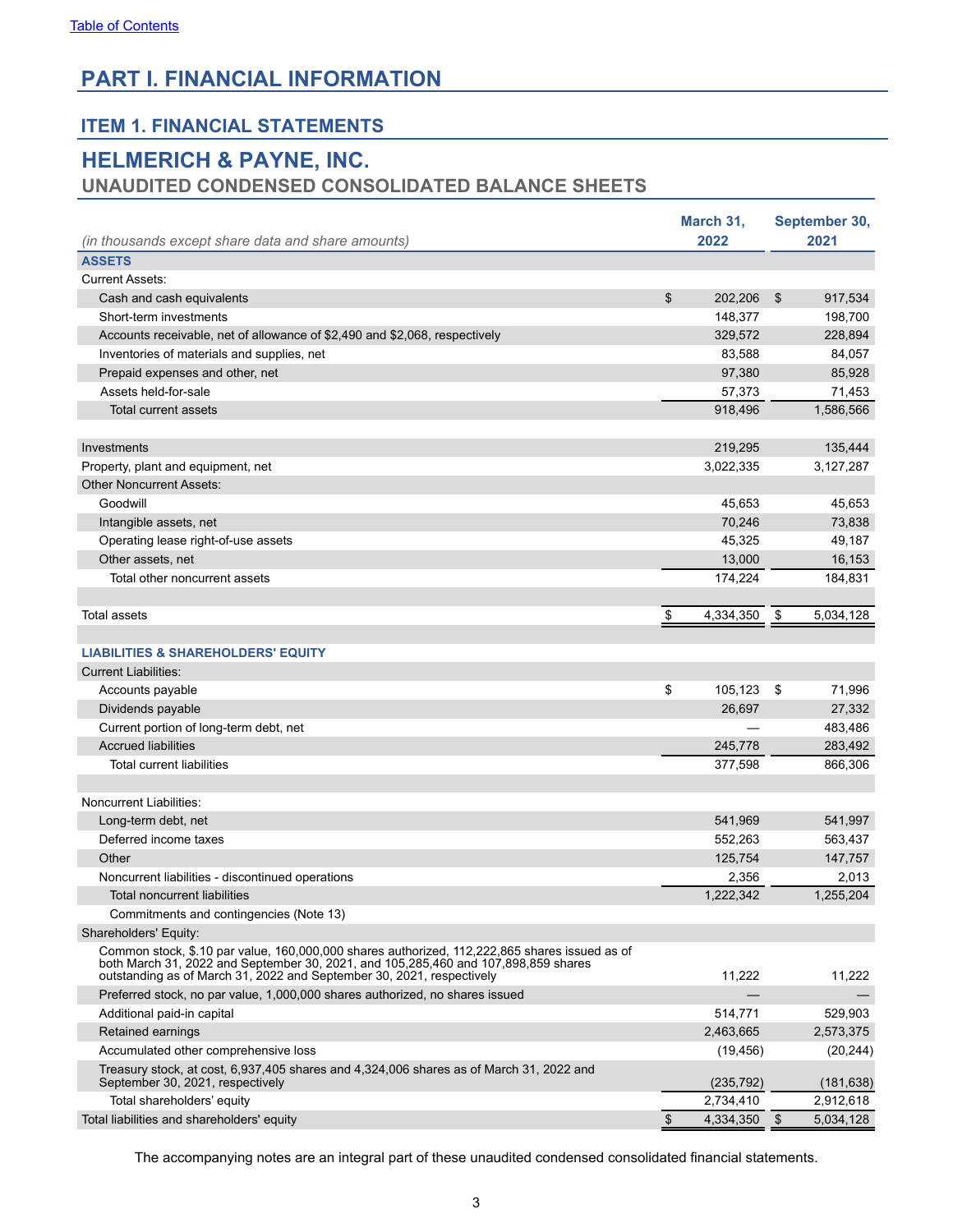# <span id="page-3-0"></span>**UNAUDITED CONDENSED CONSOLIDATED STATEMENTS OF OPERATIONS**

|                                                                                  | <b>Three Months Ended</b><br>March 31, |                      |                   |                | <b>Six Months Ended</b><br>March 31. |                |                          |            |
|----------------------------------------------------------------------------------|----------------------------------------|----------------------|-------------------|----------------|--------------------------------------|----------------|--------------------------|------------|
| (in thousands, except per share amounts)                                         |                                        | 2022<br>2021<br>2022 |                   |                | 2021                                 |                |                          |            |
| <b>OPERATING REVENUES</b>                                                        |                                        |                      |                   |                |                                      |                |                          |            |
| <b>Drilling services</b>                                                         | \$                                     | 465,370              | \$                | 294,026        | \$                                   | 872,904        | \$                       | 538,807    |
| Other                                                                            |                                        | 2,227                |                   | 2,145          |                                      | 4,475          |                          | 3,741      |
|                                                                                  |                                        | 467,597              |                   | 296,171        |                                      | 877,379        |                          | 542,548    |
| <b>OPERATING COSTS AND EXPENSES</b>                                              |                                        |                      |                   |                |                                      |                |                          |            |
| Drilling services operating expenses, excluding depreciation<br>and amortization |                                        | 339,759              |                   | 230,313        |                                      | 639,411        |                          | 429,002    |
| Other operating expenses                                                         |                                        | 1,181                |                   | 1,274          |                                      | 2,363          |                          | 2,636      |
| Depreciation and amortization                                                    |                                        | 102,937              |                   | 106,417        |                                      | 203,374        |                          | 213,278    |
| Research and development                                                         |                                        | 6,387                |                   | 5,334          |                                      | 12,914         |                          | 10,917     |
| Selling, general and administrative                                              |                                        | 47,051               |                   | 39,349         |                                      | 90,766         |                          | 78,652     |
| Asset impairment charge                                                          |                                        |                      |                   | 54,284         |                                      | 4,363          |                          | 54,284     |
| Restructuring charges                                                            |                                        | 63                   |                   | 1,608          |                                      | 805            |                          | 1,746      |
| Gain on reimbursement of drilling equipment                                      |                                        | (6, 448)             |                   | (3,748)        |                                      | (11, 702)      |                          | (5,939)    |
| Other (gain) loss on sale of assets                                              |                                        | (716)                |                   | 22,263         |                                      | 313            |                          | 12,118     |
|                                                                                  |                                        | 490,214              |                   | 457,094        |                                      | 942,607        |                          | 796,694    |
| <b>OPERATING LOSS FROM CONTINUING OPERATIONS</b>                                 |                                        | (22, 617)            |                   | (160, 923)     |                                      | (65, 228)      |                          | (254, 146) |
| Other income (expense)                                                           |                                        |                      |                   |                |                                      |                |                          |            |
| Interest and dividend income                                                     |                                        | 3,399                |                   | 4,819          |                                      | 5,988          |                          | 6,698      |
| Interest expense                                                                 |                                        | (4,390)              |                   | (5,759)        |                                      | (10, 504)      |                          | (11, 898)  |
| Gain on investment securities                                                    |                                        | 22,132               |                   | 2,520          |                                      | 69,994         |                          |            |
|                                                                                  |                                        |                      |                   |                |                                      |                |                          | 5,444      |
| Loss on extinguishment of debt<br>Other                                          |                                        |                      |                   |                |                                      | (60,083)       |                          |            |
|                                                                                  |                                        | (476)                |                   | (577)          |                                      | (1,018)        |                          | (2,057)    |
|                                                                                  |                                        | 20,665               |                   | 1,003          |                                      | 4,377          |                          | (1, 813)   |
| Loss from continuing operations before income taxes                              |                                        | (1, 952)             |                   | (159, 920)     |                                      | (60, 851)      |                          | (255, 959) |
| Income tax expense (benefit)                                                     |                                        | 2,672                |                   | (36, 624)      |                                      | (4,896)        |                          | (54, 739)  |
| Loss from continuing operations                                                  |                                        | (4,624)              |                   | (123, 296)     |                                      | (55, 955)      |                          | (201, 220) |
| Income (loss) from discontinued operations before income taxes                   |                                        | (352)                |                   | 2,293          |                                      | (383)          |                          | 9,786      |
| Income tax provision                                                             |                                        |                      |                   |                |                                      |                |                          |            |
| Income (loss) from discontinued operations                                       |                                        | (352)                |                   | 2,293          |                                      | (383)          |                          | 9,786      |
| <b>NET LOSS</b>                                                                  | \$                                     | $(4,976)$ \$         |                   | $(121,003)$ \$ |                                      | $(56, 338)$ \$ |                          | (191, 434) |
| Basic earnings (loss) per common share:                                          |                                        |                      |                   |                |                                      |                |                          |            |
| Loss from continuing operations                                                  | \$                                     | $(0.05)$ \$          |                   | $(1.15)$ \$    |                                      | $(0.53)$ \$    |                          | (1.87)     |
| Income from discontinued operations                                              |                                        |                      |                   | 0.02           |                                      |                |                          | 0.09       |
| Net loss                                                                         | $\frac{1}{2}$                          | $(0.05)$ \$          |                   | $(1.13)$ \$    |                                      | $(0.53)$ \$    |                          | (1.78)     |
|                                                                                  |                                        |                      |                   |                |                                      |                |                          |            |
| Diluted earnings (loss) per common share:                                        |                                        |                      |                   |                |                                      |                |                          |            |
| Loss from continuing operations                                                  | \$                                     | $(0.05)$ \$          |                   | $(1.15)$ \$    |                                      | $(0.53)$ \$    |                          | (1.87)     |
| Income from discontinued operations                                              |                                        |                      |                   | 0.02           |                                      |                |                          | 0.09       |
| Net loss                                                                         | $\frac{1}{2}$                          | (0.05)               | $\boldsymbol{\$}$ | $(1.13)$ \$    |                                      | (0.53)         | $\overline{\mathcal{L}}$ | (1.78)     |
|                                                                                  |                                        |                      |                   |                |                                      |                |                          |            |
| Weighted average shares outstanding:                                             |                                        |                      |                   |                |                                      |                |                          |            |
| <b>Basic</b>                                                                     |                                        | 105,393              |                   | 107,861        |                                      | 106,494        |                          | 107,738    |
| Diluted                                                                          |                                        | 105,393              |                   | 107,861        |                                      | 106,494        |                          | 107,738    |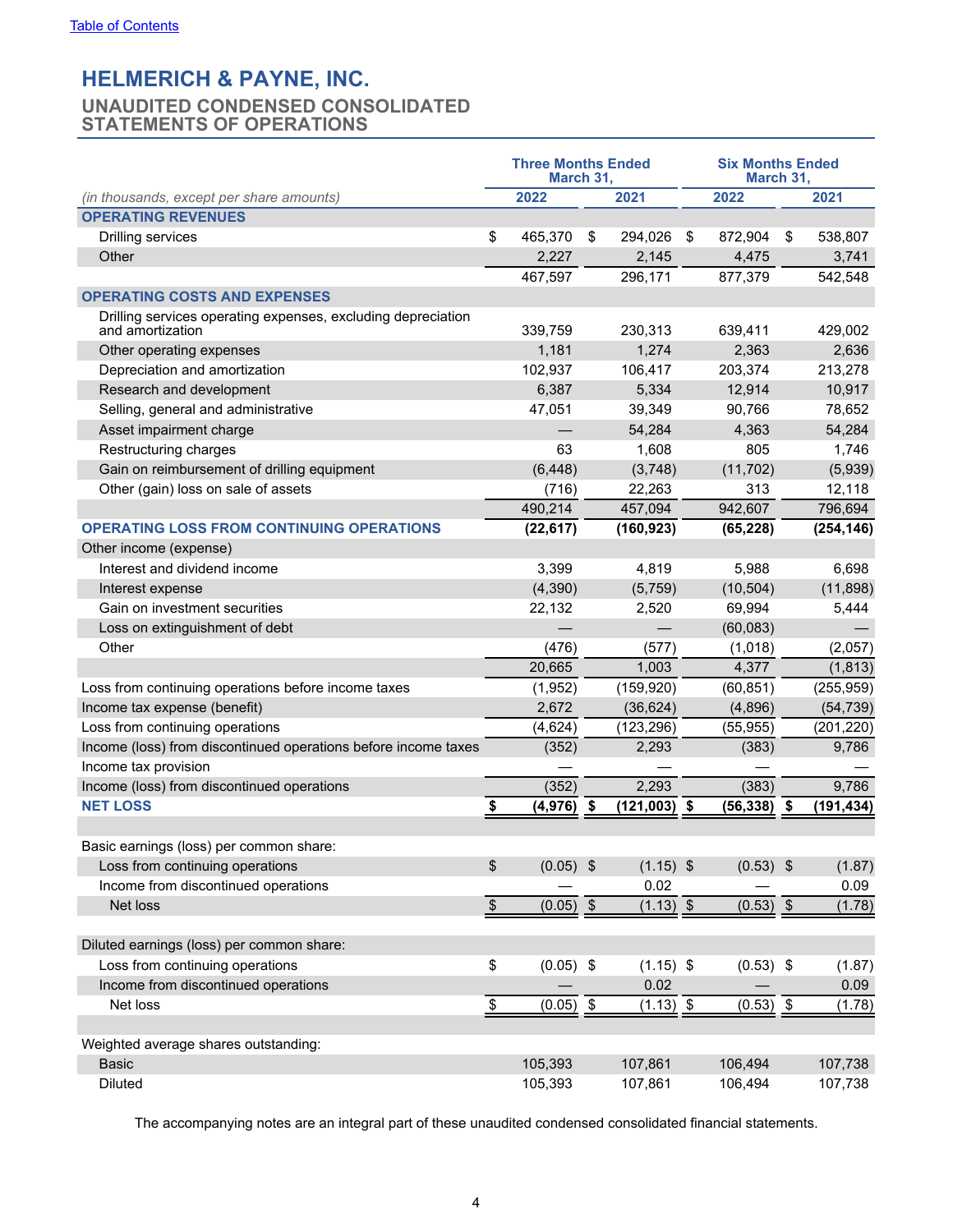# <span id="page-4-0"></span>**UNAUDITED CONDENSED CONSOLIDATED STATEMENTS OF COMPREHENSIVE LOSS**

|                                                                                                                                                                                                                                                                                                          |   | <b>Three Months Ended</b><br>March 31, |                | <b>Six Months Ended</b><br>March 31, |            |
|----------------------------------------------------------------------------------------------------------------------------------------------------------------------------------------------------------------------------------------------------------------------------------------------------------|---|----------------------------------------|----------------|--------------------------------------|------------|
| (in thousands)                                                                                                                                                                                                                                                                                           |   | 2022                                   | 2021           | 2022                                 | 2021       |
| Net loss                                                                                                                                                                                                                                                                                                 | Œ | (4,976)                                | $(121,003)$ \$ | $(56,338)$ \$                        | (191, 434) |
| Other comprehensive income, net of income taxes:                                                                                                                                                                                                                                                         |   |                                        |                |                                      |            |
| Net change related to employee benefit plans, net of income<br>taxes of $\frac{2}{3}(0.1)$ million and $\frac{2}{3}(0.2)$ million for the three and six<br>months ended March 31, 2022, respectively, and \$(0.1) million<br>and $\S(0.3)$ million for the three and six months ended<br>March 31, 2021. |   | 394                                    | 457            | 788                                  | 914        |
| Other comprehensive income                                                                                                                                                                                                                                                                               |   | 394                                    | 457            | 788                                  | 914        |
| Comprehensive loss                                                                                                                                                                                                                                                                                       |   | (4,582)                                | (120, 546)     | (55, 550)                            | (190, 520) |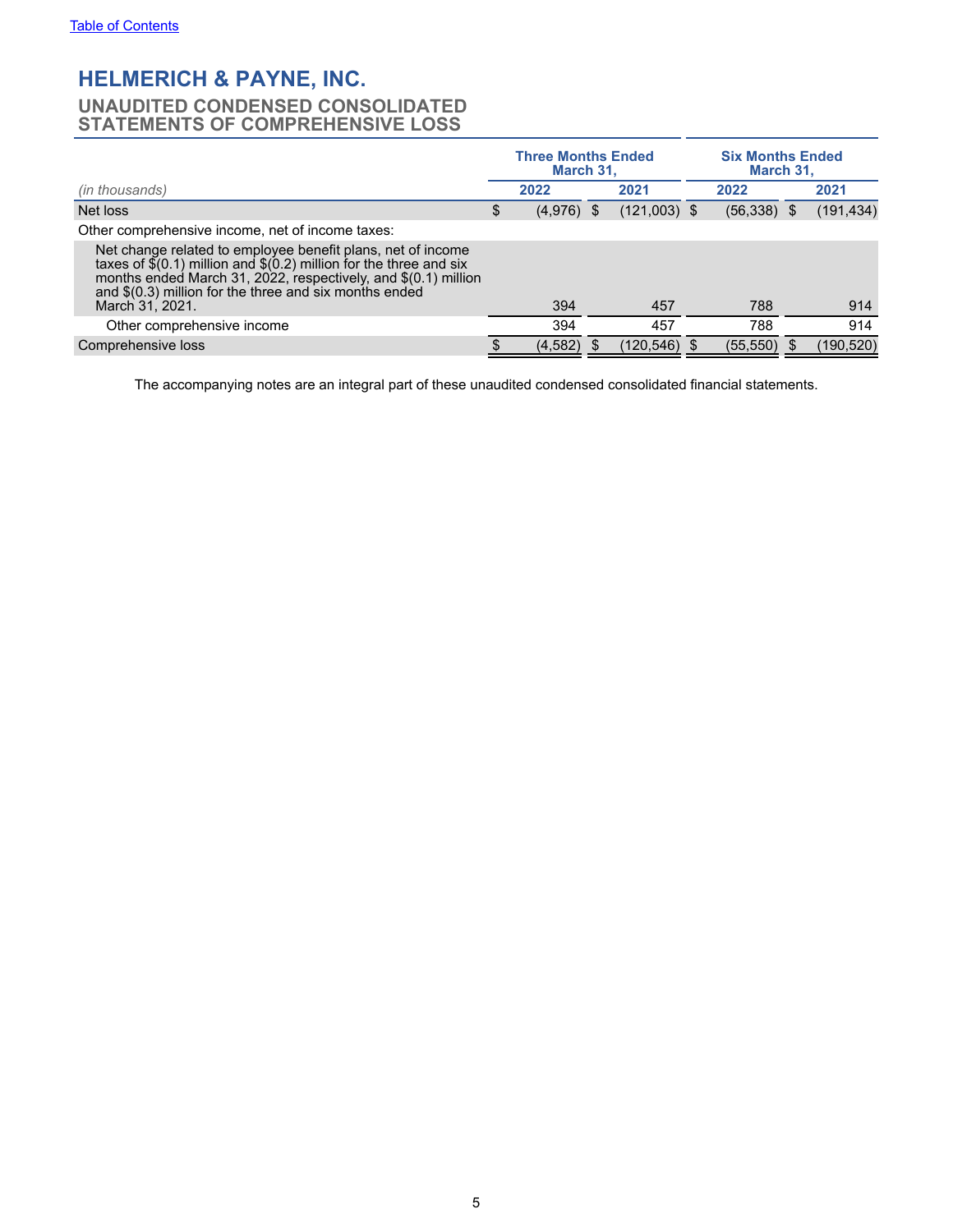# <span id="page-5-0"></span>**UNAUDITED CONDENSED CONSOLIDATED STATEMENTS OF SHAREHOLDERS' EQUITY**

|                                                                                     | Three and Six Months Ended March 31, 2022 |                                                                                                                                                               |                         |                 |                             |               |                  |              |  |
|-------------------------------------------------------------------------------------|-------------------------------------------|---------------------------------------------------------------------------------------------------------------------------------------------------------------|-------------------------|-----------------|-----------------------------|---------------|------------------|--------------|--|
| (in thousands, except per share)                                                    |                                           | <b>Accumulated</b><br><b>Additional</b><br><b>Other</b><br><b>Common Stock</b><br><b>Treasury Stock</b><br>Paid-In<br><b>Retained</b><br><b>Comprehensive</b> |                         |                 |                             |               |                  |              |  |
| amounts)                                                                            | <b>Shares</b>                             | <b>Amount</b>                                                                                                                                                 | <b>Capital</b>          | <b>Earnings</b> | Income (Loss)               | <b>Shares</b> | <b>Amount</b>    | <b>Total</b> |  |
| Balance, September 30, 2021                                                         | 112,222                                   | \$11,222                                                                                                                                                      | $\mathbb{S}$<br>529,903 | \$2,573,375     | $\mathfrak{S}$<br>(20, 244) | 4,324         | \$(181, 638)     | \$2,912,618  |  |
| Comprehensive income (loss):                                                        |                                           |                                                                                                                                                               |                         |                 |                             |               |                  |              |  |
| Net loss                                                                            |                                           |                                                                                                                                                               |                         | (51, 362)       |                             |               |                  | (51, 362)    |  |
| Other comprehensive income                                                          |                                           |                                                                                                                                                               |                         |                 | 394                         |               |                  | 394          |  |
| Dividends declared (\$0.25 per<br>share)                                            |                                           |                                                                                                                                                               |                         | (26, 807)       |                             |               |                  | (26, 807)    |  |
| Vesting of restricted stock<br>awards, net of shares withheld<br>for employee taxes |                                           |                                                                                                                                                               | (21, 152)               |                 |                             | (381)         | 17,040           | (4, 112)     |  |
| Stock-based compensation                                                            |                                           |                                                                                                                                                               | 6,218                   |                 |                             |               |                  | 6,218        |  |
| Share repurchases                                                                   |                                           |                                                                                                                                                               |                         |                 |                             | 2,548         | (60, 358)        | (60, 358)    |  |
| Balance, December 31, 2021                                                          | 112.222                                   | \$11.222                                                                                                                                                      | \$<br>514,969           | \$2,495,206     | (19, 850)<br>- \$           | 6,491         | \$ (224, 956)    | \$2,776,591  |  |
| Comprehensive income:                                                               |                                           |                                                                                                                                                               |                         |                 |                             |               |                  |              |  |
| Net loss                                                                            |                                           |                                                                                                                                                               |                         | (4,976)         |                             |               |                  | (4,976)      |  |
| Other comprehensive income                                                          |                                           |                                                                                                                                                               |                         |                 | 394                         |               |                  | 394          |  |
| Dividends declared (\$0.25 per<br>share)                                            |                                           |                                                                                                                                                               |                         | (26, 565)       |                             |               |                  | (26, 565)    |  |
| Vesting of restricted stock<br>awards, net of shares withheld<br>for employee taxes |                                           |                                                                                                                                                               | (7, 197)                |                 |                             | (161)         | 5,805            | (1, 392)     |  |
| Stock-based compensation                                                            |                                           |                                                                                                                                                               | 6,999                   |                 |                             |               |                  | 6,999        |  |
| Share repurchases                                                                   |                                           |                                                                                                                                                               |                         |                 |                             | 607           | (16, 641)        | (16, 641)    |  |
| Balance, March 31, 2022                                                             | 112,222                                   | \$11,222                                                                                                                                                      | 514,771<br>\$           | \$2,463,665     | (19, 456)<br>\$             | 6,937         | \$<br>(235, 792) | \$2,734,410  |  |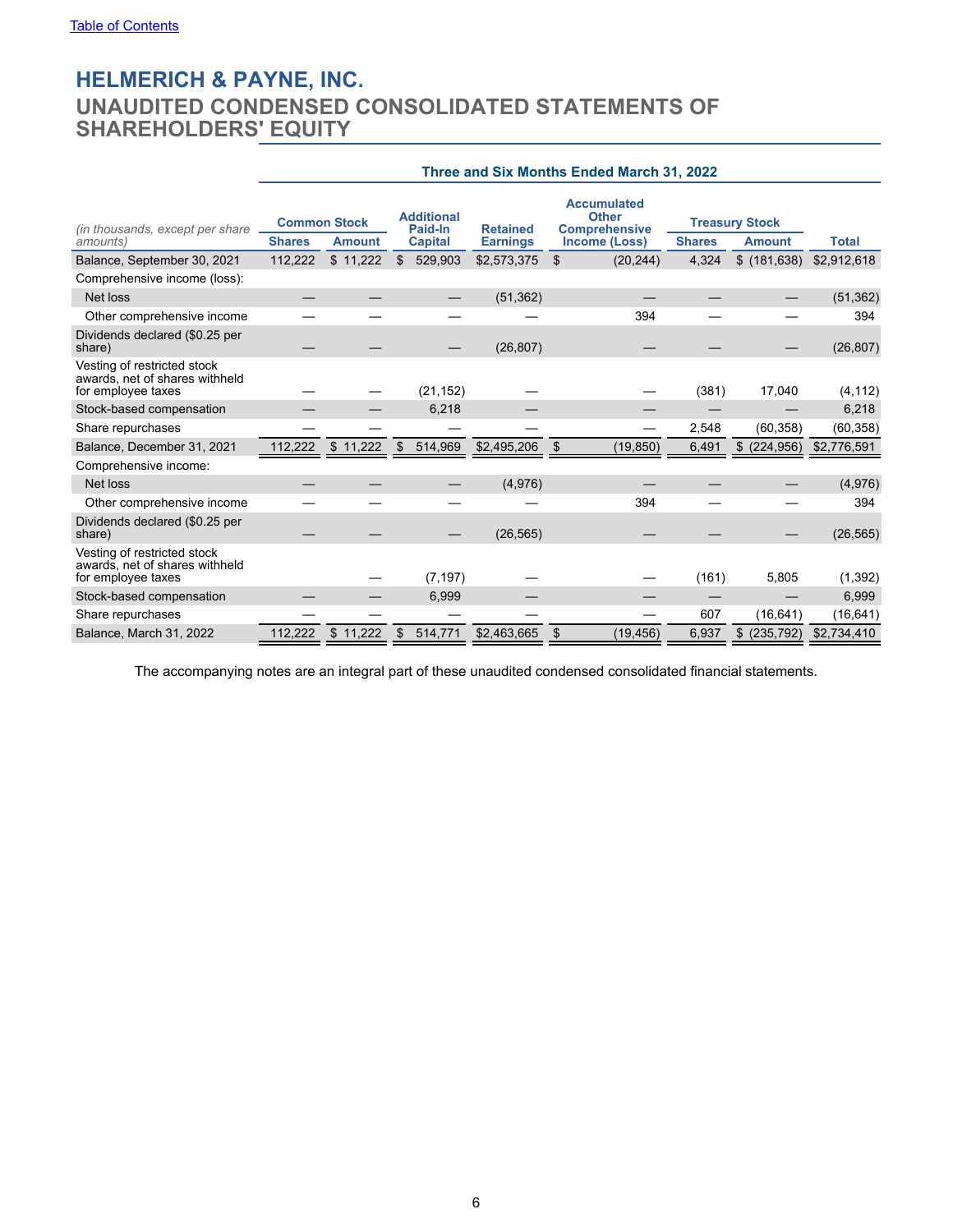# **UNAUDITED CONDENSED CONSOLIDATED STATEMENTS OF SHAREHOLDERS' EQUITY**

|                                                                                     | Three and Six Months Ended March 31, 2021 |                                      |                                                |                                    |                                                                             |               |                                        |             |  |
|-------------------------------------------------------------------------------------|-------------------------------------------|--------------------------------------|------------------------------------------------|------------------------------------|-----------------------------------------------------------------------------|---------------|----------------------------------------|-------------|--|
| (in thousands, except per share<br>amounts)                                         | <b>Shares</b>                             | <b>Common Stock</b><br><b>Amount</b> | <b>Additional</b><br>Paid-In<br><b>Capital</b> | <b>Retained</b><br><b>Earnings</b> | <b>Accumulated</b><br><b>Other</b><br><b>Comprehensive</b><br>Income (Loss) | <b>Shares</b> | <b>Treasury Stock</b><br><b>Amount</b> |             |  |
| Balance, September 30, 2020                                                         | 112,151                                   | \$11,215                             | $\mathbb{S}$<br>521,628                        | \$3,010,012                        | $\mathfrak{S}$<br>(26, 188)                                                 | 4,663         | \$(198, 153)                           | \$3,318,514 |  |
| Comprehensive income (loss):                                                        |                                           |                                      |                                                |                                    |                                                                             |               |                                        |             |  |
| Net loss                                                                            |                                           |                                      |                                                | (70, 431)                          |                                                                             |               |                                        | (70, 431)   |  |
| Other comprehensive income                                                          |                                           |                                      |                                                |                                    | 457                                                                         |               |                                        | 457         |  |
| Dividends declared (\$0.25 per<br>share)                                            |                                           |                                      |                                                | (27, 324)                          |                                                                             |               |                                        | (27, 324)   |  |
| Vesting of restricted stock<br>awards, net of shares withheld<br>for employee taxes | 72                                        | 7                                    | (16, 742)                                      |                                    |                                                                             | (295)         | 14,618                                 | (2, 117)    |  |
| Stock-based compensation                                                            |                                           |                                      | 7,451                                          |                                    |                                                                             |               |                                        | 7,451       |  |
| Cumulative effect adjustment for<br>adoption of ASU No. 2016-13                     |                                           |                                      |                                                | (1,251)                            |                                                                             |               |                                        | (1,251)     |  |
| Other                                                                               |                                           |                                      | (381)                                          |                                    |                                                                             |               |                                        | (381)       |  |
| Balance, December 31, 2020                                                          | 112.223                                   | \$<br>11.222                         | \$<br>511,956                                  | \$2,911,006                        | (25, 731)<br>- \$                                                           | 4,368         | \$(183, 535)                           | \$3,224,918 |  |
| Comprehensive income:                                                               |                                           |                                      |                                                |                                    |                                                                             |               |                                        |             |  |
| Net loss                                                                            |                                           |                                      |                                                | (121,003)                          |                                                                             |               |                                        | (121,003)   |  |
| Other comprehensive income                                                          |                                           |                                      |                                                |                                    | 457                                                                         |               |                                        | 457         |  |
| Dividends declared (\$0.25 per<br>share)                                            |                                           |                                      |                                                | (27, 268)                          |                                                                             |               |                                        | (27, 268)   |  |
| Vesting of restricted stock<br>awards, net of shares withheld<br>for employee taxes |                                           |                                      | (1,678)                                        |                                    |                                                                             | (39)          | 1,678                                  |             |  |
| Stock-based compensation                                                            |                                           |                                      | 6,826                                          |                                    |                                                                             |               |                                        | 6,826       |  |
| Other                                                                               |                                           |                                      | (234)                                          |                                    |                                                                             |               |                                        | (234)       |  |
| Balance, March 31, 2021                                                             | 112,223                                   | \$11,222                             | \$<br>516,870                                  | \$2,762,735                        | (25, 274)<br>\$                                                             | 4,329         | \$(181, 857)                           | \$3,083,696 |  |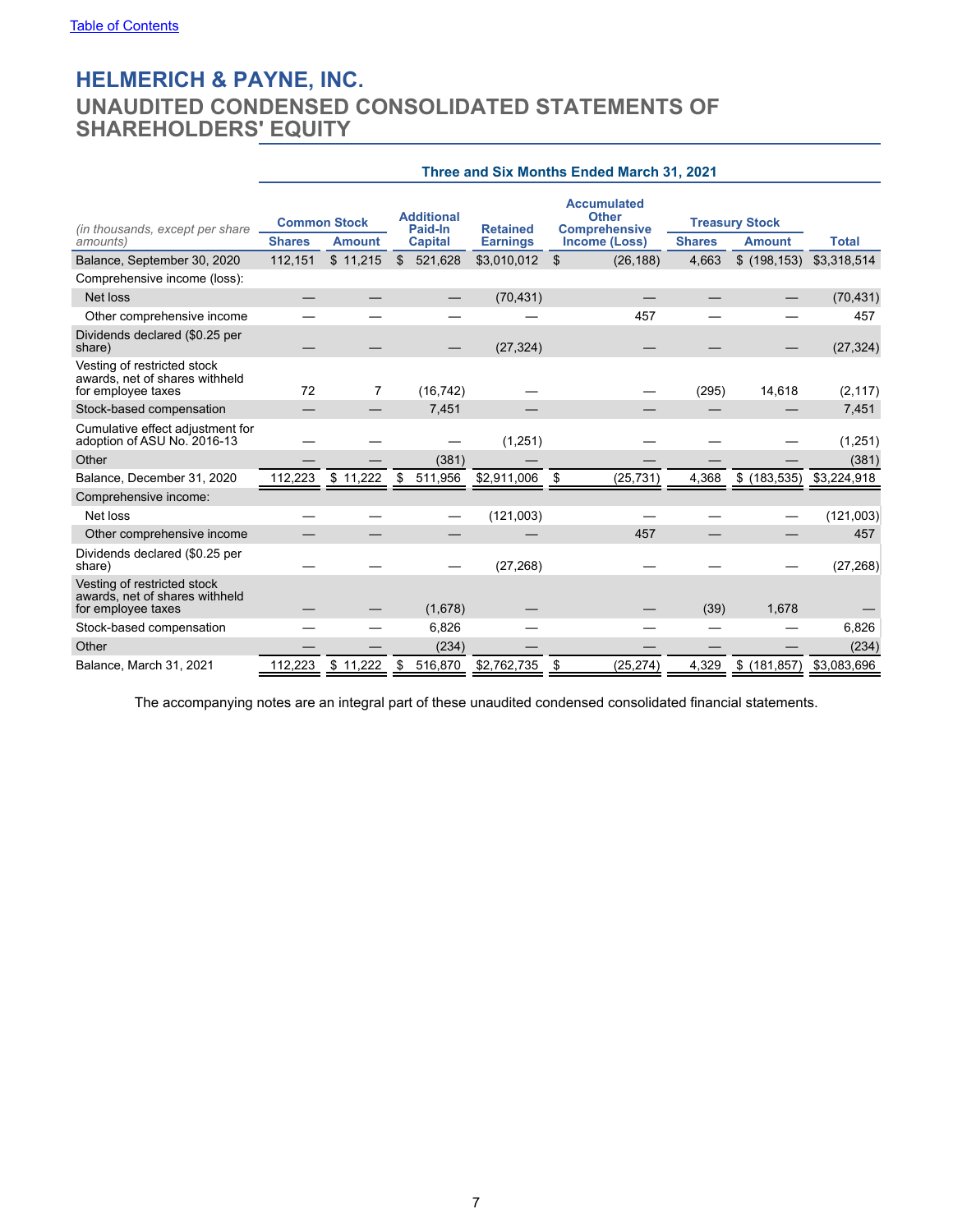# <span id="page-7-0"></span>**UNAUDITED CONDENSED CONSOLIDATED STATEMENTS OF CASH FLOWS**

|                                                                                                              | <b>Six Months Ended March 31,</b> |     |            |
|--------------------------------------------------------------------------------------------------------------|-----------------------------------|-----|------------|
| (in thousands)                                                                                               | 2022                              |     | 2021       |
| <b>CASH FLOWS FROM OPERATING ACTIVITIES:</b>                                                                 |                                   |     |            |
| <b>NET LOSS</b>                                                                                              | \$<br>$(56,338)$ \$               |     | (191, 434) |
| Adjustment for (income) loss from discontinued operations                                                    | 383                               |     | (9,786)    |
| Loss from continuing operations                                                                              | (55, 955)                         |     | (201, 220) |
| Adjustments to reconcile net loss to net cash provided by operating activities:                              |                                   |     |            |
| Depreciation and amortization                                                                                | 203,374                           |     | 213,278    |
| Asset impairment charge                                                                                      | 4,363                             |     | 54,284     |
| Amortization of debt discount and debt issuance costs                                                        | 559                               |     | 920        |
| Loss on extinguishment of debt                                                                               | 60,083                            |     |            |
| Provision for credit loss                                                                                    | 669                               |     | (227)      |
| Provision for obsolete inventory                                                                             | (761)                             |     | 423        |
| Stock-based compensation                                                                                     | 14,163                            |     | 14,277     |
| Gain on investment securities                                                                                | (69, 994)                         |     | (5, 444)   |
| Gain on reimbursement of drilling equipment                                                                  | (11, 702)                         |     | (5,939)    |
| Other loss on sale of assets                                                                                 | 313                               |     | 12,118     |
| Deferred income tax benefit                                                                                  | (11, 597)                         |     | (46,068)   |
| Other                                                                                                        | (3, 526)                          |     | 3,646      |
| Change in assets and liabilities:                                                                            |                                   |     |            |
| Accounts receivable                                                                                          | (103, 751)                        |     | (8, 498)   |
| Inventories of materials and supplies                                                                        | 158                               |     | 7,159      |
| Prepaid expenses and other                                                                                   | (4,068)                           |     | (7, 951)   |
| Other noncurrent assets                                                                                      | 10,375                            |     | (3,696)    |
| Accounts payable                                                                                             | 32,138                            |     | 25,277     |
| <b>Accrued liabilities</b>                                                                                   | (29, 322)                         |     | (451)      |
| Deferred income tax liability                                                                                | 196                               |     | 27         |
| Other noncurrent liabilities                                                                                 | (16, 777)                         |     | 6,912      |
| Net cash provided by operating activities from continuing operations                                         | 18,938                            |     | 58,827     |
| Net cash used in operating activities from discontinued operations                                           | (42)                              |     | (25)       |
| Net cash provided by operating activities                                                                    | 18,896                            |     | 58,802     |
| <b>CASH FLOWS FROM INVESTING ACTIVITIES:</b>                                                                 |                                   |     |            |
| Capital expenditures                                                                                         | (104, 482)                        |     | (30, 745)  |
| Other capital expenditures related to assets held-for-sale                                                   | (10, 550)                         |     |            |
| Purchase of short-term investments                                                                           | (68, 565)                         |     | (105, 662) |
| Purchase of long-term investments                                                                            | (14, 124)                         |     | (1,069)    |
| Proceeds from sale of short-term investments                                                                 | 117,456                           |     | 63,742     |
| Proceeds from asset sales                                                                                    | 34,944                            |     | 13,419     |
| Net cash used in investing activities                                                                        | (45, 321)                         |     | (60, 315)  |
| <b>CASH FLOWS FROM FINANCING ACTIVITIES:</b>                                                                 |                                   |     |            |
| Dividends paid                                                                                               | (54,007)                          |     | (54, 230)  |
| Payments for employee taxes on net settlement of equity awards                                               | (5, 503)                          |     | (2, 119)   |
| Payment of contingent consideration from acquisition of business                                             | (250)                             |     | (250)      |
| Payments for early extinguishment of long-term debt                                                          | (487, 148)                        |     |            |
| Make-whole premium payment                                                                                   | (56, 421)                         |     |            |
| Share repurchases                                                                                            | (76, 999)                         |     |            |
| Other                                                                                                        | (587)                             |     |            |
| Net cash used in financing activities                                                                        | (680, 915)                        |     | (56, 599)  |
| Net decrease in cash and cash equivalents and restricted cash                                                | (707, 340)                        |     | (58, 112)  |
| Cash and cash equivalents and restricted cash, beginning of period                                           | 936,716                           |     | 536,747    |
| Cash and cash equivalents and restricted cash, end of period                                                 | \$<br>229,376                     | -\$ | 478,635    |
|                                                                                                              |                                   |     |            |
| <b>SUPPLEMENTAL DISCLOSURE OF CASH FLOW INFORMATION:</b>                                                     |                                   |     |            |
| Cash paid during the period:                                                                                 |                                   |     |            |
| Interest paid                                                                                                | \$<br>10,798                      | \$  | 11,473     |
| Income tax paid (received), net                                                                              | 633                               |     |            |
|                                                                                                              |                                   |     | (31, 965)  |
| Cash paid for amounts included in the measurement of lease liabilities:<br>Payments for operating leases     |                                   |     | 8,970      |
|                                                                                                              | 6,069                             |     |            |
| Non-cash operating and investing activities:                                                                 |                                   |     |            |
| Changes in accounts payable and accrued liabilities related to purchases of property, plant and<br>equipment | (2, 431)                          |     | (1,296)    |
| Changes in accounts receivable, property, plant and equipment and other noncurrent assets                    |                                   |     |            |
| related to the sale of equipment                                                                             |                                   |     | 9,290      |
| Cumulative effect adjustment for adoption of ASU No. 2016-13                                                 |                                   |     | (1,251)    |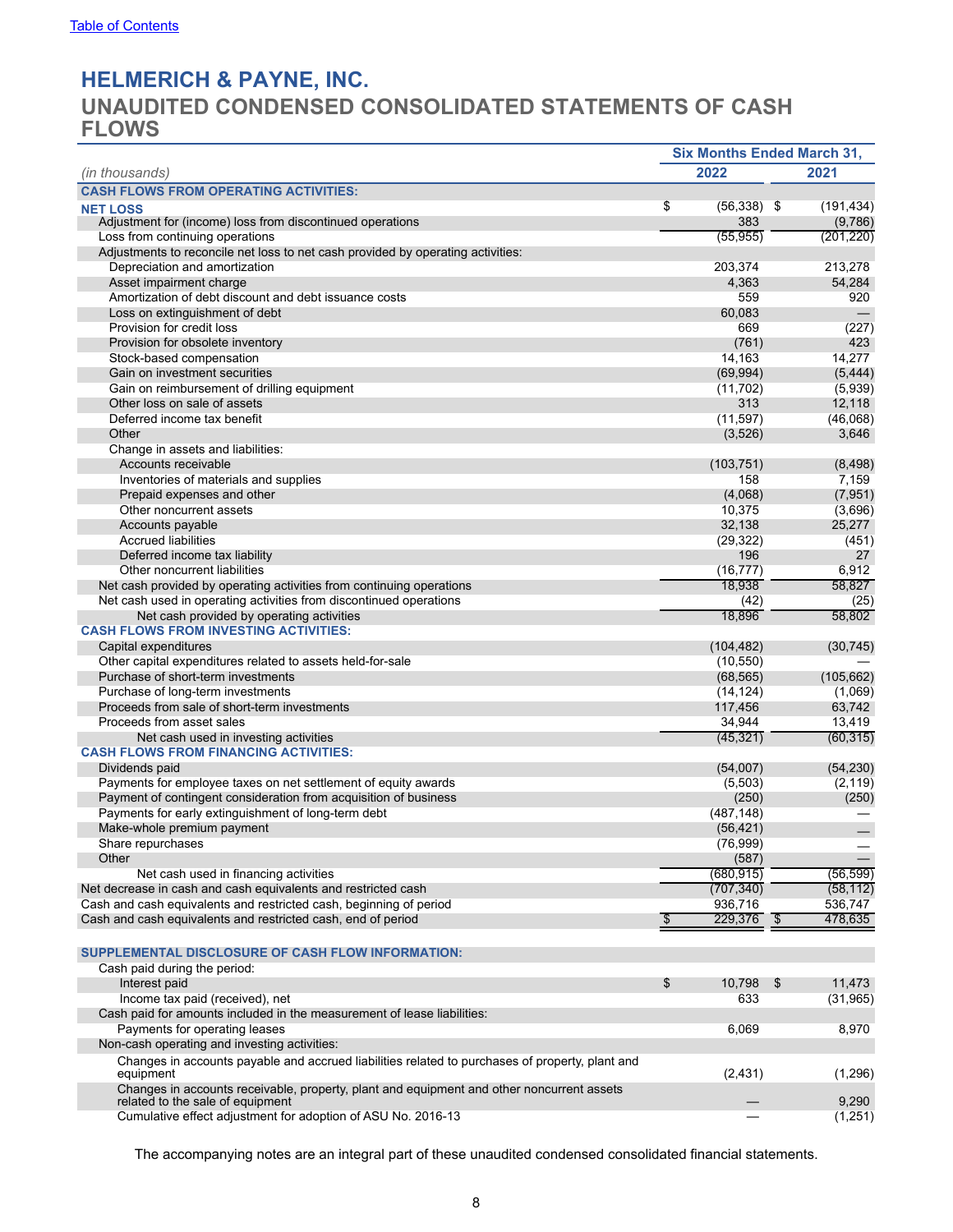# <span id="page-8-0"></span>**HELMERICH & PAYNE, INC. NOTES TO UNAUDITED CONDENSED CONSOLIDATED FINANCIAL STATEMENTS**

## **NOTE 1 NATURE OF OPERATIONS**

Helmerich & Payne, Inc. ("H&P," which, together with its subsidiaries, is identified as the "Company," "we," "us," or "our," except where stated or the context requires otherwise) through its operating subsidiaries provides performance-driven drilling solutions and technologies that are intended to make hydrocarbon recovery safer and more economical for oil and gas exploration and production companies.

Our drilling services operations are organized into the following reportable operating business segments: North America Solutions, Offshore Gulf of Mexico and International Solutions. Our real estate operations, our incubator program for new research and development projects and our wholly-owned captive insurance companies are included in "Other." Refer to Note 14 —Business Segments and Geographic Information for further details on our reportable segments.

Our North America Solutions operations are primarily located in Colorado, Louisiana, New Mexico, Nevada, North Dakota, Ohio, Oklahoma, Pennsylvania, Texas, Utah, West Virginia and Wyoming. Additionally, our Offshore Gulf of Mexico operations are conducted in Louisiana and in U.S. federal waters in the Gulf of Mexico and in our International Solutions we have operations in four international locations: Argentina, Bahrain, Colombia and United Arab Emirates.

We also own and operate limited commercial real estate properties. Our real estate assets, which are located exclusively within Tulsa, Oklahoma, include a shopping center and undeveloped real estate.

### **NOTE 2 SUMMARY OF SIGNIFICANT ACCOUNTING POLICIES, RISKS AND UNCERTAINTIES**

#### *Interim Financial Information*

The accompanying Unaudited Condensed Consolidated Financial Statements have been prepared in accordance with accounting principles generally accepted in the United States ("GAAP") and applicable rules and regulations of the Securities and Exchange Commission (the "SEC") pertaining to interim financial information. Accordingly, these interim financial statements do not include all information or footnote disclosures required by GAAP for complete financial statements and, therefore, should be read in conjunction with the Consolidated Financial Statements and notes thereto in our 2021 Annual Report on Form 10-K and other current filings with the SEC. In the opinion of management, all adjustments, consisting of those of a normal recurring nature, necessary to present fairly the results of the periods presented have been included. The results of operations for the interim periods presented may not necessarily be indicative of the results to be expected for the full year.

#### *Principles of Consolidation*

The Unaudited Condensed Consolidated Financial Statements include the accounts of Helmerich & Payne, Inc. and its domestic and foreign subsidiaries. Consolidation of a subsidiary begins when the Company gains control over the subsidiary and ceases when the Company loses control of the subsidiary. Specifically, income and expenses of a subsidiary acquired or disposed of during the fiscal year are included in the Unaudited Condensed Consolidated Statements of Operations and Unaudited Condensed Consolidated Statements of Comprehensive Loss from the date the Company gains control until the date when the Company ceases to control the subsidiary. All intercompany accounts and transactions have been eliminated upon consolidation.

### *COVID-19 and Russia-Ukraine Conflict*

The direct impacts of the COVID-19 pandemic on the Company have diminished significantly as health guidelines and restrictions have eased in most jurisdictions in which we operate. Since the COVID-19 outbreak began, no rigs have been fully shut down (other than temporary shutdowns for disinfecting and the suspension for a certain period of time on one of our international rigs) and these temporary shutdowns did not have a significant impact on service.

The COVID-19 pandemic is predicted to continue and increases in infection rates may cause governmental authorities in highly impacted areas to impose more rigorous restrictions on business and social activities. We have experienced, and may experience in the future, some periodic disruptions to our business operations from government restrictions. We work to comply with all regulations of governmental authorities in the jurisdictions where our operations reside. In some cases, policies and procedures are more stringent in our foreign operations than in our North America operations.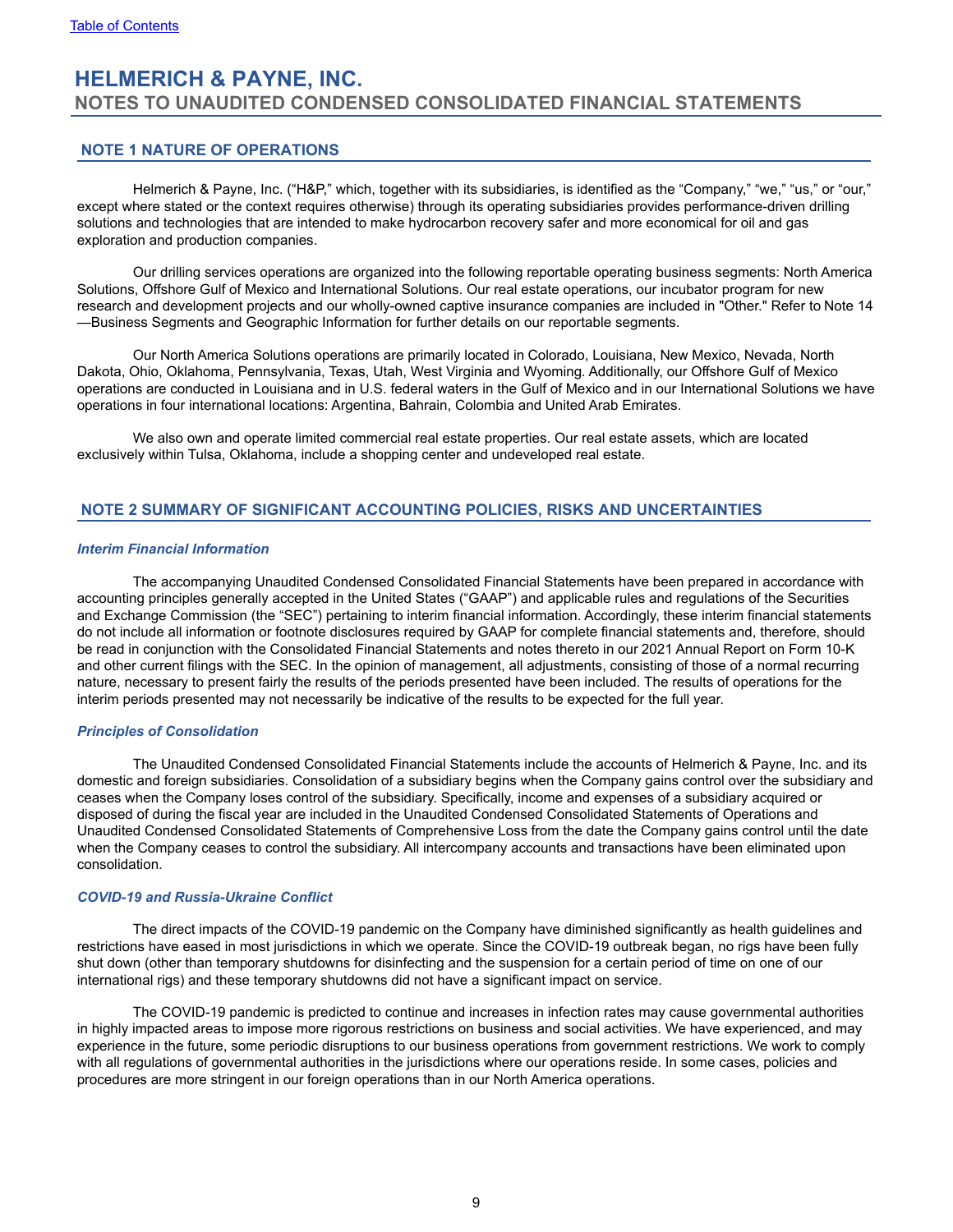More recently, the Russian Federation's invasion of Ukraine and the related international reaction to the invasion, including sanctions, have introduced additional volatility in commodity prices. As we have no operations in the impacted regions of this conflict, we do not expect any direct impact to our operations. Additionally, we do not source supplies from these regions; however, the far-reaching ramifications of this conflict could result in some inflationary pressure within our supply chain.

From a financial perspective, we believe the Company is well positioned to manage through events, even protracted ones, that may result from market disruptions and the related commodity price volatility. More recent events, like the COVID-19 global pandemic and the Russian invasion into the Ukraine, have elevated commodity price volatility and have other far reaching global market ramifications.

At March 31, 2022, the Company had cash and cash equivalents and short-term investments of \$350.6 million. The 2018 Credit Facility (as defined within Note 6—Debt) has \$750.0 million in aggregate availability with a maximum of \$75.0 million available for use as letters of credit. As of March 31, 2022, there were no borrowings or letters of credit outstanding, leaving \$750.0 million available to borrow under the 2018 Credit Facility. We currently do not anticipate the need to draw on the 2018 Credit Facility. Furthermore, the Company's 2031 Notes (as defined within Note 6—Debt) do not mature until September 29, 2031. On March 8, 2022, we entered into the second amendment to the 2018 Credit Facility, which, among other things, raised the number of potential future extensions of the maturity date applicable to extending lenders from one to two such potential extensions and replaced provisions in respect of interest rate determinations that were based on the London Interbank Offered Rate with provisions based on the Secured Overnight Financing Rate. Lenders with \$680.0 million of commitments under the 2018 Credit Facility also exercised their option to extend the maturity of the 2018 Credit Facility from November 12, 2025 to November 11, 2026. Refer to Note 6—Debt for further details.

On September 27, 2021, the Company delivered a conditional notice of optional full redemption for all of the outstanding 4.65 percent unsecured senior notes due 2025 (the "2025 Notes") at a redemption price calculated in accordance with the indenture governing the 2025 Notes, plus accrued and unpaid interest on the 2025 Notes to be redeemed. On September 29, 2021, we issued \$550.0 million aggregate principal amount of the 2.90 percent unsecured senior notes due 2031 (the "2031 Notes"). The Company's obligation to redeem the 2025 Notes was conditioned upon the prior consummation of the issuance of the 2031 Notes, which was satisfied on September 29, 2021. The 2031 Notes mature on September 29, 2031. On October 27, 2021, we redeemed all of the outstanding 2025 Notes. As a result, these notes were included in the current portion of long-term debt on our Consolidated Balance Sheets as of September 30, 2021. The associated make-whole premium of \$56.4 million and the write off of the unamortized discount and debt issuance costs of \$3.7 million were recognized during the first fiscal quarter of 2022 contemporaneously with the October 27, 2021 debt extinguishment. These amounts were recorded in Loss on Extinguishment of Debt in our Unaudited Condensed Consolidated Statements of Operations during the six months ended March 31, 2022. Refer to Note 6—Debt for further details.

#### *Cash, Cash Equivalents, and Restricted Cash*

Cash and cash equivalents include cash on hand, demand deposits with banks and all highly liquid investments with original maturities of three months or less. Our cash, cash equivalents and short-term investments are subject to potential credit risk, and certain of our cash accounts carry balances greater than the federally insured limits.

We had restricted cash of \$27.2 million and \$51.4 million at March 31, 2022 and 2021, respectively, and \$19.2 million and \$48.9 million at September 30, 2021 and 2020, respectively. Of the total restricted cash at March 31, 2022 and September 30, 2021, \$1.1 million and \$1.5 million, respectively, is related to the acquisition of drilling technology companies, and \$25.9 million and \$17.7 million, respectively, represents an amount management has elected to restrict for the purpose of potential insurance claims in our wholly-owned captive insurance companies. The restricted amounts are primarily invested in short-term money market securities.

The cash, cash equivalents, and restricted cash are reflected within the following line items on the Unaudited Condensed Consolidated Balance Sheets:

|                                                   | March 31. |  | September 30. |  |         |      |         |
|---------------------------------------------------|-----------|--|---------------|--|---------|------|---------|
| (in thousands)                                    | 2022      |  | 2021          |  | 2021    |      | 2020    |
| Cash and cash equivalents                         | 202.206   |  | 427.243       |  | 917.534 | - \$ | 487.884 |
| Restricted cash                                   |           |  |               |  |         |      |         |
| Prepaid expenses and other, net                   | 26.438    |  | 48.457        |  | 18.350  |      | 45.577  |
| Other assets, net                                 | 732       |  | 2.935         |  | 832     |      | 3.286   |
| Total cash, cash equivalents, and restricted cash | 229.376   |  | 478,635       |  | 936,716 |      | 536.747 |

During the six months ended March 31, 2022, our cash, cash equivalents, and restricted cash balance decreased approximately \$707.3 million compared to our balance at September 30, 2021. This change was primarily driven by the redemption of all the outstanding 2025 Notes, resulting in a cash outflow of \$487.1 million. Additionally, the associated makewhole premium of \$56.4 million was paid during the first fiscal quarter of 2022 contemporaneously with the October 27, 2021 debt extinguishment.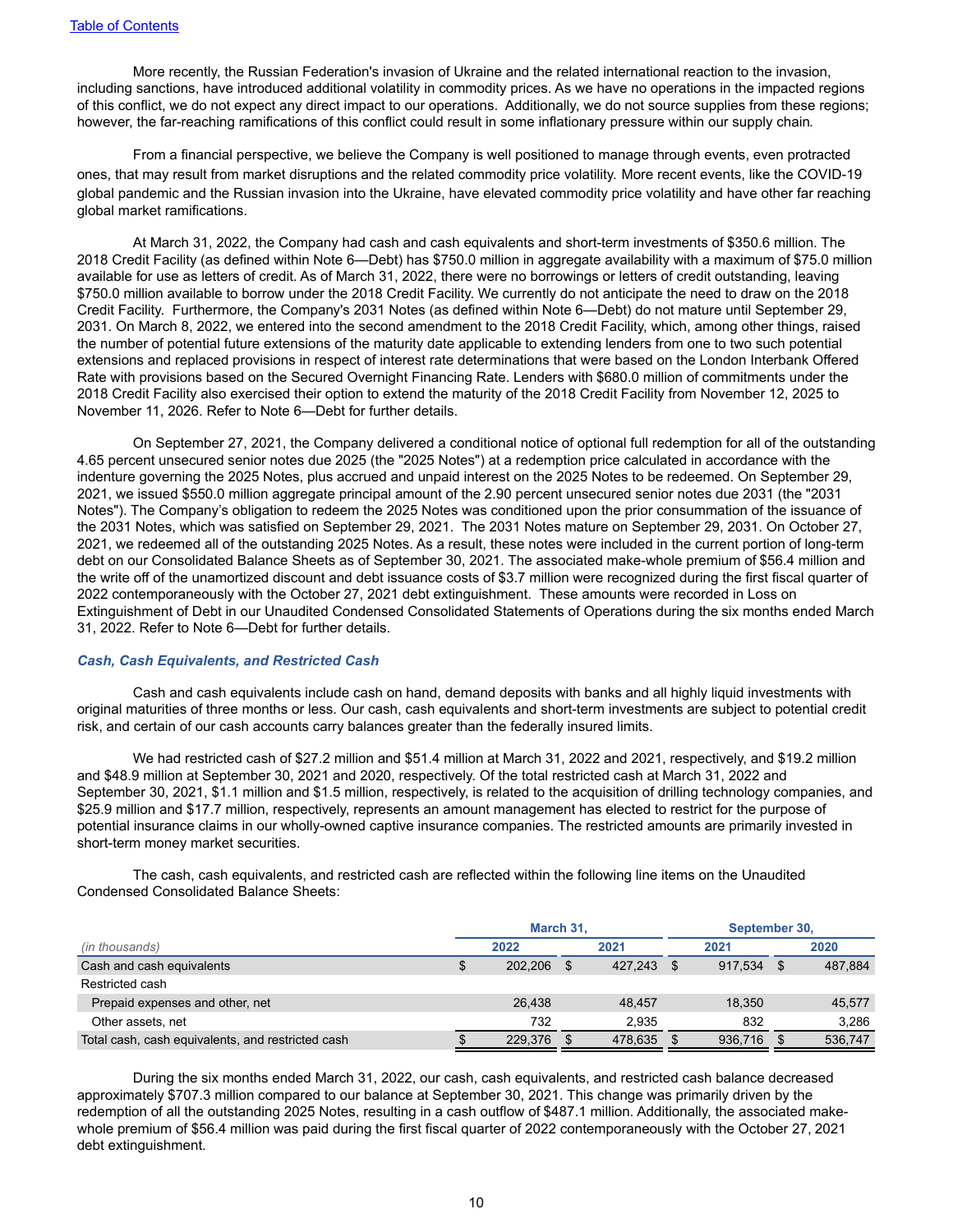### *Recently Issued Accounting Updates*

Changes to U.S. GAAP are established by the Financial Accounting Standards Board ("FASB") in the form of Accounting Standards Updates ("ASUs") to the FASB Accounting Standards Codification ("ASC"). We consider the applicability and impact of all ASUs. ASUs not listed below were assessed and determined to be either not applicable, clarifications of ASUs listed below, immaterial, or already adopted by the Company.

The following table provides a brief description of a recently adopted accounting pronouncement and our analysis of the effects on our financial statements:

| <b>Standard</b>                                                                                                                                                                                                                                                                           | <b>Description</b>                                                                                                                                                                                                                                                                                                                                                                                                                                                                                                                                                                                                                                                                                                                                                                                                                                                                                                                                                                                                                                                                                                                                                                    | Date of<br><b>Adoption</b> | <b>Effect on the Financial Statements</b><br>or Other Significant Matters                                                                                                                                         |  |  |  |
|-------------------------------------------------------------------------------------------------------------------------------------------------------------------------------------------------------------------------------------------------------------------------------------------|---------------------------------------------------------------------------------------------------------------------------------------------------------------------------------------------------------------------------------------------------------------------------------------------------------------------------------------------------------------------------------------------------------------------------------------------------------------------------------------------------------------------------------------------------------------------------------------------------------------------------------------------------------------------------------------------------------------------------------------------------------------------------------------------------------------------------------------------------------------------------------------------------------------------------------------------------------------------------------------------------------------------------------------------------------------------------------------------------------------------------------------------------------------------------------------|----------------------------|-------------------------------------------------------------------------------------------------------------------------------------------------------------------------------------------------------------------|--|--|--|
|                                                                                                                                                                                                                                                                                           | <b>Recently Adopted Accounting Pronouncements</b>                                                                                                                                                                                                                                                                                                                                                                                                                                                                                                                                                                                                                                                                                                                                                                                                                                                                                                                                                                                                                                                                                                                                     |                            |                                                                                                                                                                                                                   |  |  |  |
| ASU No.<br>2019-12.<br>Financial<br>Instruments-<br><b>Income Taxes</b><br>(Topic 740):<br>Simplifying the<br>Accounting for<br>Income Taxes                                                                                                                                              | This ASU simplifies the accounting for income taxes<br>by removing certain exceptions related to Topic 740.<br>The ASU also improves consistent application of and<br>simplifies GAAP for other areas of Topic 740 by<br>clarifying and amending existing guidance. This<br>update is effective for annual and interim periods<br>beginning after December 15, 2020. Early adoption<br>of the amendment is permitted, including adoption in<br>any interim period for public entities for periods for<br>which financial statements have not yet been issued.<br>An entity that elects to early adopt the amendments<br>in an interim period should reflect any adjustments<br>as of the beginning of the annual period that includes<br>that interim period. Additionally, an entity that elects<br>early adoption must adopt all the amendments in the<br>same period. Upon adoption, the amendments<br>addressed in this ASU will be applied either<br>prospectively, retrospectively or on a modified<br>retrospective basis through a cumulative effect<br>adjustment to retained earnings. This update is<br>effective for annual periods beginning after<br>December 15, 2020. | October 1,<br>2021         | We adopted this ASU during the first<br>quarter of fiscal year 2022. The<br>adoption did not have a material effect<br>on our Unaudited Condensed<br><b>Consolidated Financial Statements</b><br>and disclosures. |  |  |  |
|                                                                                                                                                                                                                                                                                           | Standards that are not yet adopted as of March 31, 2022                                                                                                                                                                                                                                                                                                                                                                                                                                                                                                                                                                                                                                                                                                                                                                                                                                                                                                                                                                                                                                                                                                                               |                            |                                                                                                                                                                                                                   |  |  |  |
| ASU No. 2020-06,<br>Debt with<br>conversion and<br>other options<br>(Subtopic 470-20)<br>and Derivatives and<br>$H$ edging $-$<br>Contracts in Entity's<br>own equity<br>(subtopic 815-40):<br>Accounting For<br>Convertible<br>Instruments and<br>Contracts In An<br>Entity's Own Equity | This ASU reduces the complexity of accounting for<br>convertible debt and other equity-linked instruments by<br>reducing the number of accounting models for<br>convertible debt instruments and convertible preferred<br>stock. Limiting the accounting models results in fewer<br>embedded conversion features being separately<br>recognized from the host contract as compared with<br>current GAAP. Convertible instruments that continue to<br>be subject to separation models are (1) those with<br>embedded conversion features that are not clearly and<br>closely related to the host contract, that meet the<br>definition of a derivative, and that do not qualify for a<br>scope exception from derivative accounting and (2)<br>convertible debt instruments issued with substantial<br>premiums for which the premiums are recorded as<br>paid-in capital.                                                                                                                                                                                                                                                                                                             | October 1,<br>2022         | We are currently evaluating the impact<br>of this ASU on our Unaudited<br><b>Condensed Consolidated Financial</b><br>Statements and disclosures.                                                                  |  |  |  |

#### *Self-Insurance*

Our wholly-owned insurance captives ("Captives") incurred direct operating costs consisting primarily of adjustments to accruals for estimated losses of \$1.8 million and \$2.3 million for the three months ended March 31, 2022 and 2021, respectively, and \$(0.4) million and \$2.8 million for the six months ended March 31, 2022 and 2021, respectively, and rig casualty insurance premiums of \$7.9 million and \$5.0 million for the three months ended March 31, 2022 and 2021, respectively, and \$16.7 million and \$7.5 million for the six months ended March 31, 2022 and 2021, respectively, and were recorded within drilling services operating expenses in our Unaudited Condensed Consolidated Statement of Operations. Intercompany premium revenues recorded by the Captives amounted to \$13.2 million and \$8.7 million during the three months ended March 31, 2022 and 2021, respectively, and \$26.9 million and \$15.8 million during the six months ended March 31, 2022 and 2021, respectively, which were eliminated upon consolidation. These intercompany insurance premiums are reflected as segment operating expenses within the North America Solutions, Offshore Gulf of Mexico, and International Solutions reportable operating segments and are reflected as intersegment sales within "Other." The Company self-insures employee health plan exposures in excess of employee deductibles. Starting in the second quarter of fiscal year 2020, the Captives' insurer issued a stop-loss program that will reimburse the Company's health plan for claims that exceed \$50,000. This program is reviewed at the end of each policy year by an outside actuary. Our medical stop loss operating expenses for the three months ended March 31, 2022 and 2021 were \$3.6 million and \$3.1 million, respectively, and \$6.9 million and \$5.4 million for the six months ended March 31, 2022 and 2021, respectively.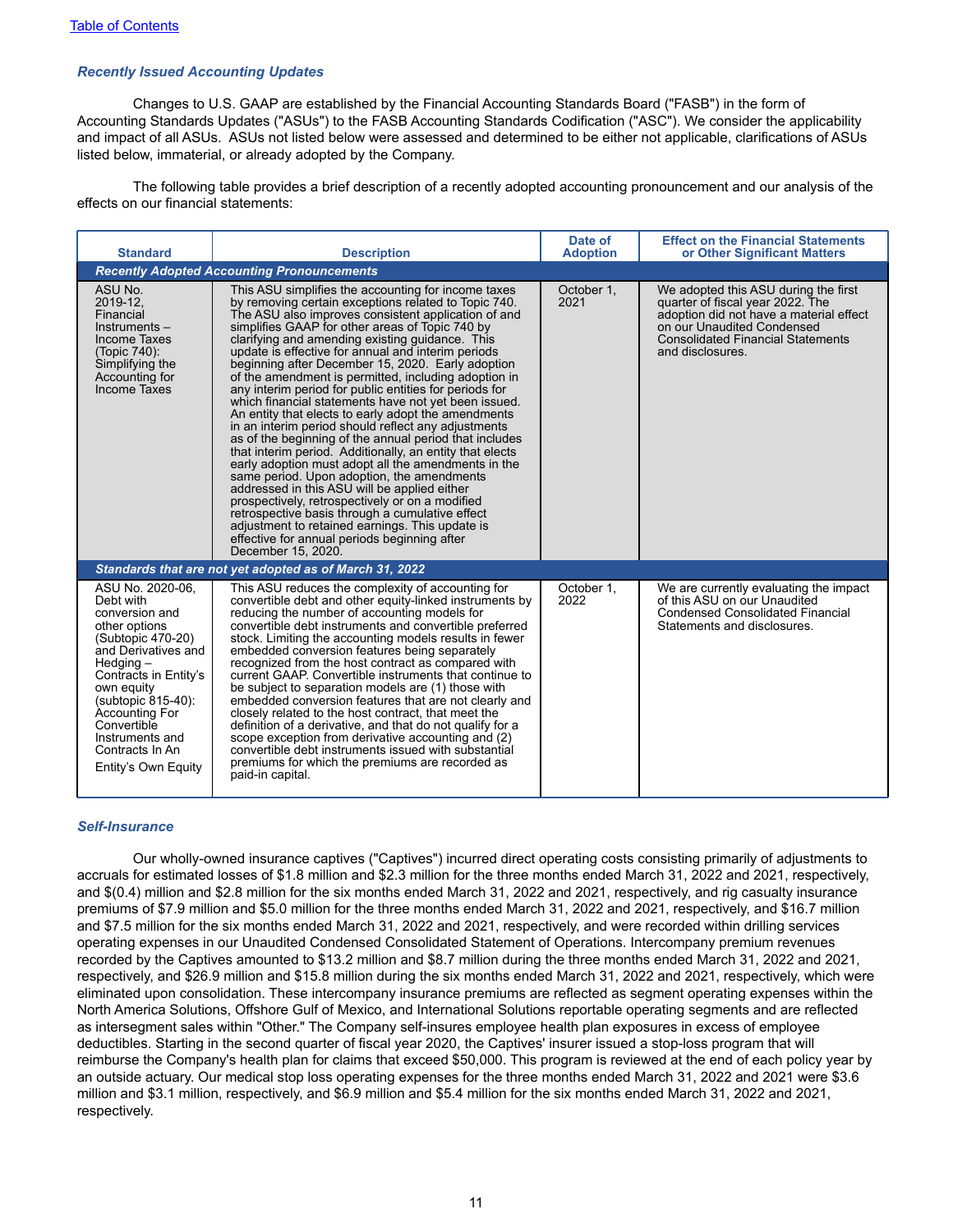#### *International Solutions Drilling Risks*

International Solutions drilling operations may significantly contribute to our revenues and net operating income (loss). There can be no assurance that we will be able to successfully conduct such operations, and a failure to do so may have an adverse effect on our financial position, results of operations, and cash flows. Also, the success of our International Solutions operations will be subject to numerous contingencies, some of which are beyond management's control. These contingencies include general and regional economic conditions, fluctuations in currency exchange rates, modified exchange controls, changes in international regulatory requirements and international employment issues, risk of expropriation of real and personal property and the burden of complying with foreign laws. Additionally, in the event that extended labor strikes occur or a country experiences significant political, economic or social instability, we could experience shortages in labor and/or material and supplies necessary to operate some of our drilling rigs, thereby potentially causing an adverse material effect on our business, financial condition and results of operations.

We have also experienced certain risks specific to our Argentine operations. In Argentina, while our dayrate is denominated in U.S. dollars, we are paid in the equivalent of Argentine pesos. The Argentine branch of one of our second-tier subsidiaries remits U.S. dollars to its U.S. parent by converting the Argentine pesos into U.S. dollars through the Argentine Foreign Exchange Market and repatriating the U.S. dollars. Argentina also has a history of implementing currency controls which restrict the conversion and repatriation of U.S. dollars. In September 2020, Argentina implemented additional currency controls in an effort to preserve Argentina's U.S. dollar reserves. As a result of these currency controls, our ability to remit funds from our Argentine subsidiary to its U.S. parent has been limited. In the past, the Argentine government has also instituted price controls on crude oil, diesel and gasoline prices and instituted an exchange rate freeze in connection with those prices. These price controls and an exchange rate freeze could be instituted again in the future. Further, there are additional concerns regarding Argentina's debt burden, notwithstanding Argentina's restructuring deal with international bondholders in August 2020, as Argentina attempts to manage its substantial sovereign debt issues. These concerns could further negatively impact Argentina's economy and adversely affect our Argentine operations. Argentina's economy is considered highly inflationary, which is defined as cumulative inflation rates exceeding 100 percent in the most recent three-year period based on inflation data published by the respective governments. Nonetheless, all of our foreign subsidiaries use the U.S. dollar as the functional currency and local currency monetary assets and liabilities are remeasured into U.S. dollars with gains and losses resulting from foreign currency transactions included in current results of operations.

We recorded aggregate foreign currency losses of \$2.4 million for both the three months ended March 31, 2022 and 2021, and \$3.3 million and \$4.2 million for the six months ended March 31, 2022 and 2021, respectively. In the future, we may incur larger currency devaluations, foreign exchange restrictions or other difficulties repatriating U.S. dollars from Argentina or elsewhere, which could have a material adverse impact on our business, financial condition and results of operations. As of March 31, 2022, our cash balance in Argentina was \$43.2 million.

Because of the impact of local laws, our future operations in certain areas may be conducted through entities in which local citizens own interests and through entities (including joint ventures) in which we hold only a minority interest or pursuant to arrangements under which we conduct operations under contract to local entities. While we believe that neither operating through such entities nor pursuant to such arrangements would have a material adverse effect on our operations or revenues, there can be no assurance that we will in all cases be able to structure or restructure our operations to conform to local law (or the administration thereof) on terms acceptable to us.

Although we attempt to minimize the potential impact of such risks by operating in more than one geographical area, during the three and six months ended March 31, 2022, approximately 5.9 percent and 7.5 percent of our operating revenues were generated from international locations in our drilling business compared to 5.2 percent and 4.9 percent during the three and six months ended March 31, 2021, respectively. During the three and six months ended March 31, 2022, approximately 75.8 percent and 76.6 percent of operating revenues from international locations were from operations in South America, compared to 51.4 percent and 37.6 percent during the three and six months ended March 31, 2021, respectively. Substantially all of the South American operating revenues were from Argentina and Colombia. The future occurrence of one or more international events arising from the types of risks described above could have a material adverse impact on our business, financial condition and results of operations.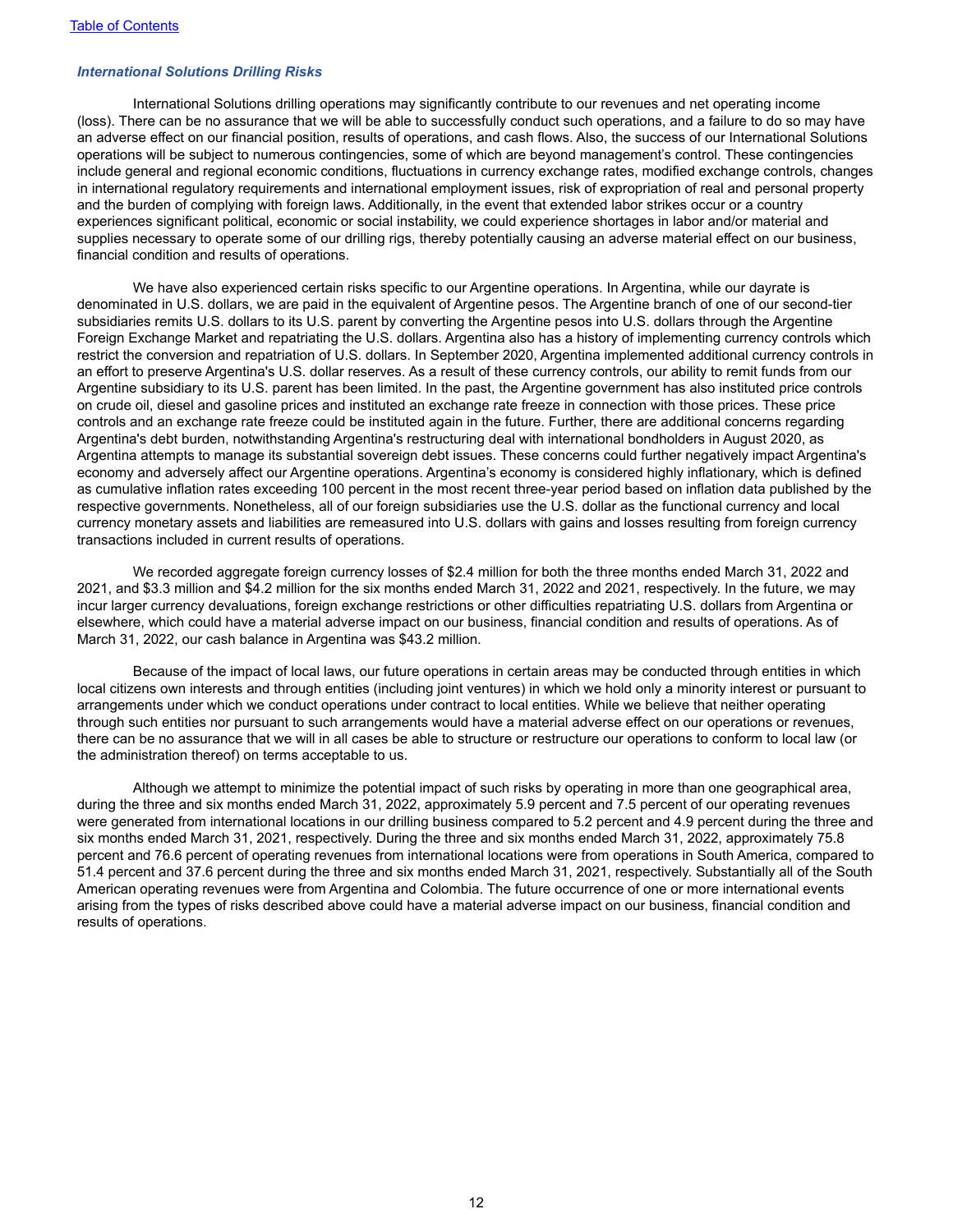## **NOTE 3 DISCONTINUED OPERATIONS**

Noncurrent liabilities from discontinued operations include an uncertain tax liability related to the country of Venezuela. Expenses incurred for in-country obligations are reported as discontinued operations within our Unaudited Condensed Consolidated Statements of Operations.

The activity for the three and six months ended March 31, 2022 and 2021 was primarily due to the remeasurement of an uncertain tax liability as a result of the devaluation of the Venezuela Bolivar. Early in 2018, the Venezuelan government announced that it changed the existing dual-rate foreign currency exchange system by eliminating its heavily subsidized foreign exchange rate, which was 10 Bolivars per United States dollar, and relaunched an exchange system known as DICOM. The Venezuela government also established a new currency called the "Sovereign Bolivar," which was determined by the elimination of five zeros from the old currency. The DICOM floating rate was approximately 4,181,782 and 1,987,185 Bolivars per United States dollar at September 30, 2021, and March 31, 2021, respectively. In October 2021, the Venezuela government launched another monetary overhaul by cutting six zeros from the Bolivar in response to hyperinflation and to simplifying accounting. As such, as of March 31, 2022, the DICOM floating rate was approximately 4.38 Bolivars per United States dollar. The DICOM floating rate might not reflect the barter market exchange rates.

## **NOTE 4 PROPERTY, PLANT AND EQUIPMENT**

Property, plant and equipment as of March 31, 2022 and September 30, 2021 consisted of the following:

| (in thousands)                          | <b>Estimated Useful Lives</b> |      | <b>March 31, 2022</b> |      | <b>September 30, 2021</b> |
|-----------------------------------------|-------------------------------|------|-----------------------|------|---------------------------|
| Drilling services equipment             | 4 - 15 years                  | - \$ | 6,284,174             | - \$ | 6,229,011                 |
| <b>Tubulars</b>                         | 4 years                       |      | 555,968               |      | 573,900                   |
| Real estate properties                  | 10 - 45 years                 |      | 44,916                |      | 43,302                    |
| Other                                   | $2 - 23$ years                |      | 420,589               |      | 459,741                   |
| Construction in progress <sup>(1)</sup> |                               |      | 62,959                |      | 47,587                    |
|                                         |                               |      | 7,368,606             |      | 7,353,541                 |
| Accumulated depreciation                |                               |      | (4,346,271)           |      | (4,226,254)               |
| Property, plant and equipment, net      |                               |      | 3,022,335             |      | 3,127,287                 |
|                                         |                               |      |                       |      |                           |
| Assets held-for-sale                    |                               | \$   | 57.373                | - \$ | 71.453                    |

(1) Included in construction in progress are costs for projects in progress to upgrade or refurbish certain rigs in our existing fleet. Additionally, we include other capital maintenance purchase orders that are open/in process. As these various projects are completed, the costs are then classified to their appropriate useful life category.

#### *Depreciation*

Depreciation expense in the Unaudited Condensed Consolidated Statements of Operations was \$101.1 million and \$104.6 million, including \$2.5 million and \$0.5 million in abandonments, for the three months ended March 31, 2022 and 2021, respectively. Depreciation expense in the Unaudited Condensed Consolidated Statements of Operations was \$199.8 million and \$209.7 million, including \$3.8 million and \$0.4 million in abandonments for the six months ended March 31, 2022 and 2021, respectively.

#### *Assets Held-for-Sale*

The following table summarizes the balance (in thousands) of our assets held-for-sale at the dates indicated below:

| Balance at September 30, 2021 | 71,453    |
|-------------------------------|-----------|
| Plus:                         |           |
| Asset additions               | 1,459     |
| Less:                         |           |
| Sale of assets held-for-sale  | (15, 539) |
| Balance at March 31, 2022     | 57,373    |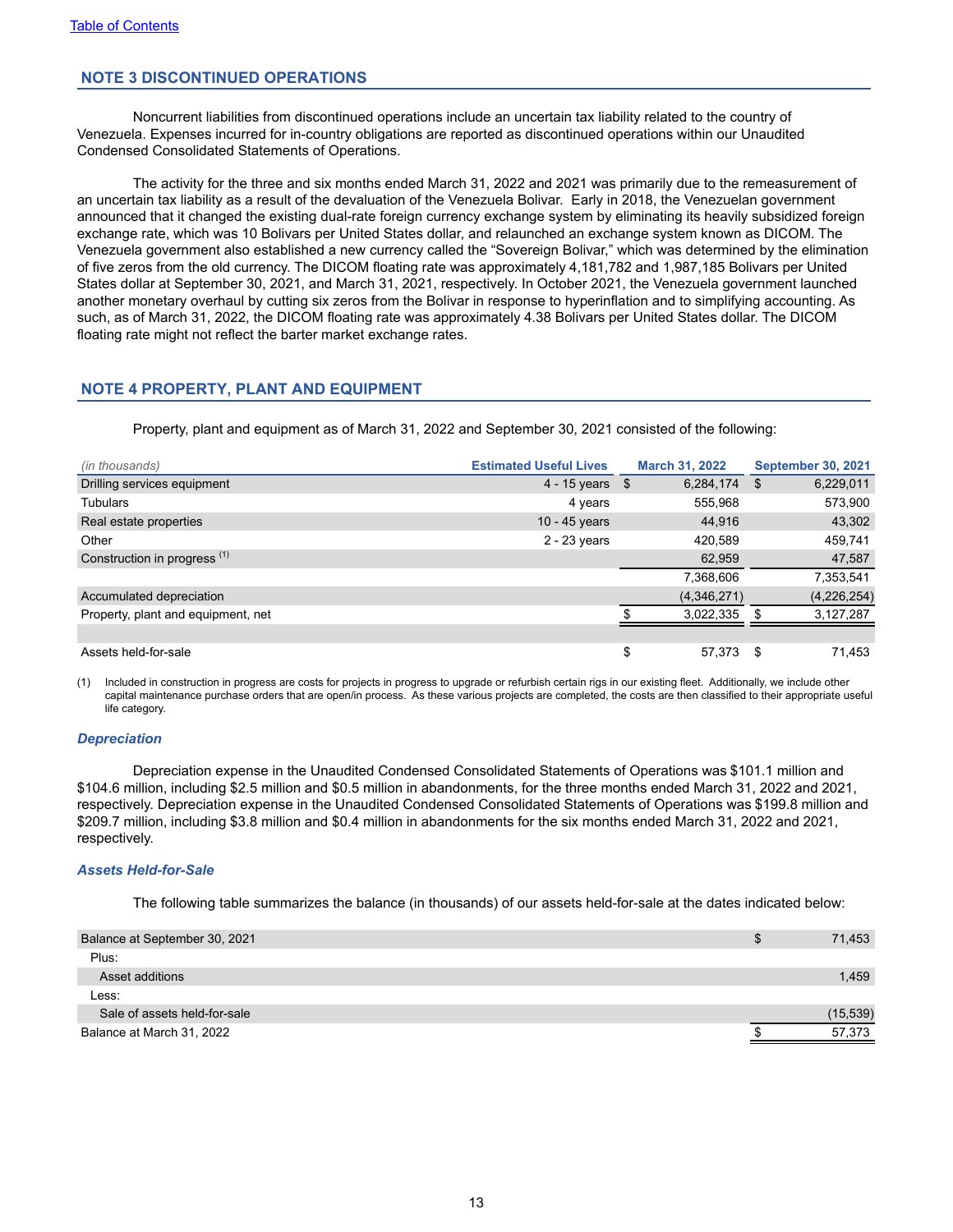In March 2021, the Company's leadership continued the execution of the current strategy, which was initially introduced in 2019, focusing on operating various types of highly capable upgraded rigs and phasing out the older, less capable fleet. As a result, the Company has undertaken a plan to sell 71 Domestic non-super-spec rigs, all within our North America Solutions segment, the majority of which were previously decommissioned, written down and/or held as capital spares. The book values of those assets were written down to \$13.5 million, which represents their fair value less estimated costs to sell, and were reclassified as held-for-sale in the second and third quarters of fiscal year 2021. During the fiscal year ended September 30, 2021, we completed the sale of a portion of the assets with a net book value of \$6.5 million that were originally classified as heldfor-sale during the second and third quarters of fiscal year 2021. Additionally, during the six months ended March 31, 2022, we completed the sale of a portion of the remaining assets with a net book value of \$1.6 million that were originally classified as held-for-sale during the second and third quarters of fiscal year 2021.

During September 2021, the Company agreed to sell eight FlexRig® land rigs with an aggregate net book value of \$55.6 million to ADNOC Drilling Company P.J.S.C. ("ADNOC Drilling") for \$86.5 million. Two of the eight rigs were already located in the U.A.E where ADNOC Drilling is domiciled with the remaining six rigs to be shipped from the United States. We received the \$86.5 million in cash consideration in advance of delivering the rigs. As part of the sales agreement, the rigs will be delivered and commissioned in stages over a twelve-month period subject to acceptance upon successful completion of final inspection on customary terms and conditions. During the second quarter of fiscal year 2022, ADNOC Drilling accepted delivery of the two rigs located in the U.A.E. with a net book value of \$4.1 million and, as a result, we recognized a gain of \$1.2 million, after incurring \$2.4 million of selling costs, during the three months ended March 31, 2022 and the rigs were removed from assets classified as held-for-sale as of March 31, 2022. The gain of \$1.2 million is recorded in Other (Gain) Loss on Sale of Assets within our Unaudited Condensed Consolidated Statement of Operations for the three and six months ended March 31, 2022. The remaining cash proceeds received in advance of rig delivery and acceptance of \$78.8 million is recorded in Accrued Liabilities within our Unaudited Condensed Consolidated Balance Sheets as of March 31, 2022. Additionally, the six remaining rigs in the United States are classified as held-for-sale in the Unaudited Condensed Consolidated Balance Sheets until each rig is delivered and accepted, at which time any related gain/loss on the sale will be recognized in the Unaudited Condensed Consolidated Statement of Operations. Estimated cost to sell related to the remaining rigs is approximately \$26.6 million, including approximately \$11.2 million of expenses incurred during the six months ended March 31, 2022, and approximately \$15.4 million of expenses to be incurred in future periods. We paid approximately \$10.6 million in cash charges related to these costs during the six months ended March 31, 2022.

During the fiscal year ended September 30, 2021, we formalized a plan to sell assets related to two of our lower margin service offerings, trucking and casing running assets, which contributed approximately 2.8 percent to our consolidated revenues during fiscal year 2021, all within our North America Solutions segment. The combined net book values of these assets of \$23.2 million were written down to their combined fair value less estimated cost to sell of \$8.8 million, and were reclassified as held-for-sale during the fourth quarter of fiscal year 2021. During the six months ended March 31, 2022, we closed on the sale of these assets in two separate transactions. The sale of our trucking assets was completed on November 3, 2021 while the sale of our casing running assets was completed on November 15, 2021 for total consideration less costs to sell of \$6.0 million, in addition to the possibility of future earnout revenue, resulting in a loss of \$3.4 million. Losses related to the sale of these assets are recorded in Other (Gain) Loss on Sale of Assets within our Unaudited Condensed Consolidated Statements of Operations.

During the first quarter of fiscal year 2022, we identified two partial rig substructures that met the asset held-for-sale criteria and were reclassified as assets held-for-sale on our Unaudited Condensed Consolidated Balance Sheets. The combined net book value of the rig substructures of \$2.0 million were written down to their estimated scrap value of \$0.1 million, resulting in a non-cash impairment charge of \$1.9 million within our North America Solutions segment and recorded in the Unaudited Condensed Consolidated Statement of Operations for the six months ended March 31, 2022. During the three months ended March 31, 2022, we completed the sale of a portion of the assets with a net book value of approximately \$0.1 million, resulting in no gain or loss as a result of the sale.

During the first quarter of fiscal year 2022, we identified two international FlexRig® drilling rigs located in Colombia that met the asset held-for-sale criteria and were reclassified as assets held-for-sale on our Unaudited Condensed Consolidated Balance Sheets. In conjunction with establishing a plan to sell the two international FlexRig® drilling rigs, we recognized a noncash impairment charge of \$2.5 million within our International Solutions segment and recorded in the Unaudited Condensed Consolidated Statement of Operations during the six months ended March 31, 2022, as the rigs aggregate net book value of \$3.4 million exceeded the fair value of the rigs less estimated cost to sell of \$0.9 million. During the three months ended March 31, 2022, we completed the sale of the two international FlexRig® drilling rigs for total consideration of \$0.9 million, resulting in no gain or loss as a result of the sale.

The significant assumptions utilized in the valuation of assets held-for-sale were based on our intended method of disposal, historical sales of similar assets, and market quotes and are classified as Level 2 and Level 3 inputs by ASC Topic 820, Fair Value Measurement and Disclosures. Although we believe the assumptions used in our analysis are reasonable and appropriate, different assumptions and estimates could materially impact the analysis and our resulting conclusion.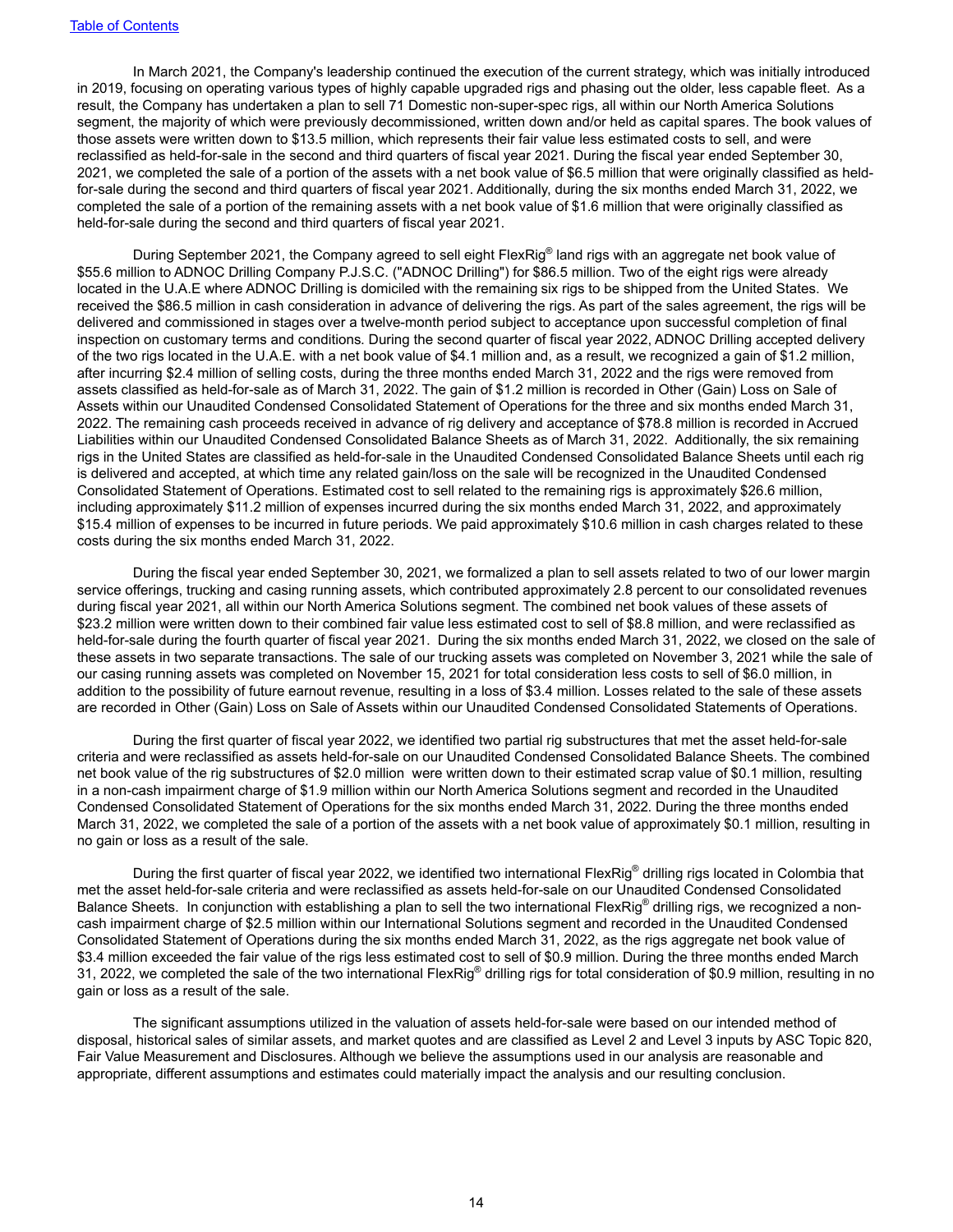#### *(Gain)/Loss on Sale of Assets*

We had a gain of \$6.4 million and \$11.7 million, during the three and six months ended March 31, 2022, respectively, and \$3.8 million and \$5.9 million, during the three and six months ended March 31, 2021, respectively, related to customer reimbursement for the replacement value of lost or damaged drill pipe. Gains related to these asset sales are recorded in Gains on Reimbursement of Drilling Equipment within our Unaudited Condensed Consolidated Statements of Operations.

During the three and six months ended March 31, 2022, we had a (gain) loss of \$(0.7) million and \$0.3 million, respectively, related to the sale of rig equipment and other capital assets. During the first quarter of fiscal year 2022, we closed on the sale of our trucking and casing running assets resulting in a loss of \$3.4 million, as mentioned above. During the second quarter of fiscal year 2022, ADNOC Drilling accepted delivery of two rigs resulting in a gain of \$1.2 million, as mentioned above. The (gain) loss related to the sale of these assets are recorded in Other (Gain) Loss on Sale of Assets within our Unaudited Condensed Consolidated Statements of Operations.

During the three and six months ended March 31, 2021, we had a loss of \$22.3 million and \$12.1 million, respectively, related to sale of rig equipment and other capital assets. During the first quarter of fiscal year 2021, we completed the sale of an offshore platform rig within our Offshore Gulf of Mexico operating segment resulting in a gain of \$9.2 million. During the second quarter of fiscal year 2021, we sold excess drilling equipment and spares, which resulted in a net loss of \$23.0 million. The (gain) loss related to these asset sales were recorded in Other (Gain) Loss on Sale of Assets within our Unaudited Condensed Consolidated Statements of Operations.

#### **NOTE 5 GOODWILL AND INTANGIBLE ASSETS**

#### *Goodwill*

Goodwill represents the excess of the purchase price over the fair values of the assets acquired and liabilities assumed in a business combination, at the date of acquisition. Goodwill is not amortized but is tested for potential impairment at the reporting unit level, at a minimum on an annual basis, or when indications of potential impairment exist. All of our goodwill is within our North America Solutions reportable segment.

During the three and six months ended March 31, 2022, we had no additions or impairments to goodwill. As of March 31, 2022 and September 30, 2021, the goodwill balance was \$45.7 million.

#### *Intangible Assets*

Finite-lived intangible assets are amortized using the straight-line method over the period in which these assets contribute to our cash flows and are evaluated for impairment in accordance with our policies for valuation of long-lived assets. All of our intangible assets are within our North America Solutions reportable segment. Intangible assets consist of the following:

|                                |                                                                       | <b>March 31, 2022</b> |                                           |                                                         |        |                                           |        | <b>September 30, 2021</b>                 |         |            |        |   |        |  |
|--------------------------------|-----------------------------------------------------------------------|-----------------------|-------------------------------------------|---------------------------------------------------------|--------|-------------------------------------------|--------|-------------------------------------------|---------|------------|--------|---|--------|--|
| (in thousands)                 | <b>Weighted</b><br>Average<br><b>Estimated</b><br><b>Useful Lives</b> |                       | <b>Gross</b><br><b>Carrying</b><br>Amount | <b>Accumulated</b><br><b>Net</b><br><b>Amortization</b> |        | <b>Gross</b><br><b>Carrying</b><br>Amount |        | <b>Accumulated</b><br><b>Amortization</b> |         | <b>Net</b> |        |   |        |  |
| Finite-lived intangible asset: |                                                                       |                       |                                           |                                                         |        |                                           |        |                                           |         |            |        |   |        |  |
| Developed technology           | 15 years                                                              |                       | 89.096                                    | S                                                       | 25.160 |                                           | 63.936 | S                                         | 89.096  | S          | 22,182 | S | 66,914 |  |
| Intellectual property          | 13 years                                                              |                       | 1.500                                     |                                                         | 272    |                                           | 1,228  |                                           | 1.500   |            | 216    |   | 1,284  |  |
| Trade name                     | 20 years                                                              |                       | 5.865                                     |                                                         | 1.316  |                                           | 4.549  |                                           | 5.865   |            | 1.158  |   | 4,707  |  |
| Customer relationships         | 5 years                                                               |                       | 4,000                                     |                                                         | 3,467  |                                           | 533    |                                           | 4,000   |            | 3,067  |   | 933    |  |
|                                |                                                                       |                       | 100,461                                   |                                                         | 30,215 |                                           | 70,246 | \$.                                       | 100.461 |            | 26,623 |   | 73,838 |  |

Amortization expense in the Unaudited Condensed Consolidated Statements of Operations was \$1.8 million for both the three months ended March 31, 2022 and 2021, and \$3.6 million for both the six months ended March 31, 2022 and 2021. Amortization is estimated to be approximately \$3.6 million for the remainder of fiscal year 2022, approximately \$6.5 million for fiscal year 2023, and approximately \$6.4 million for fiscal years 2024, 2025 and 2026.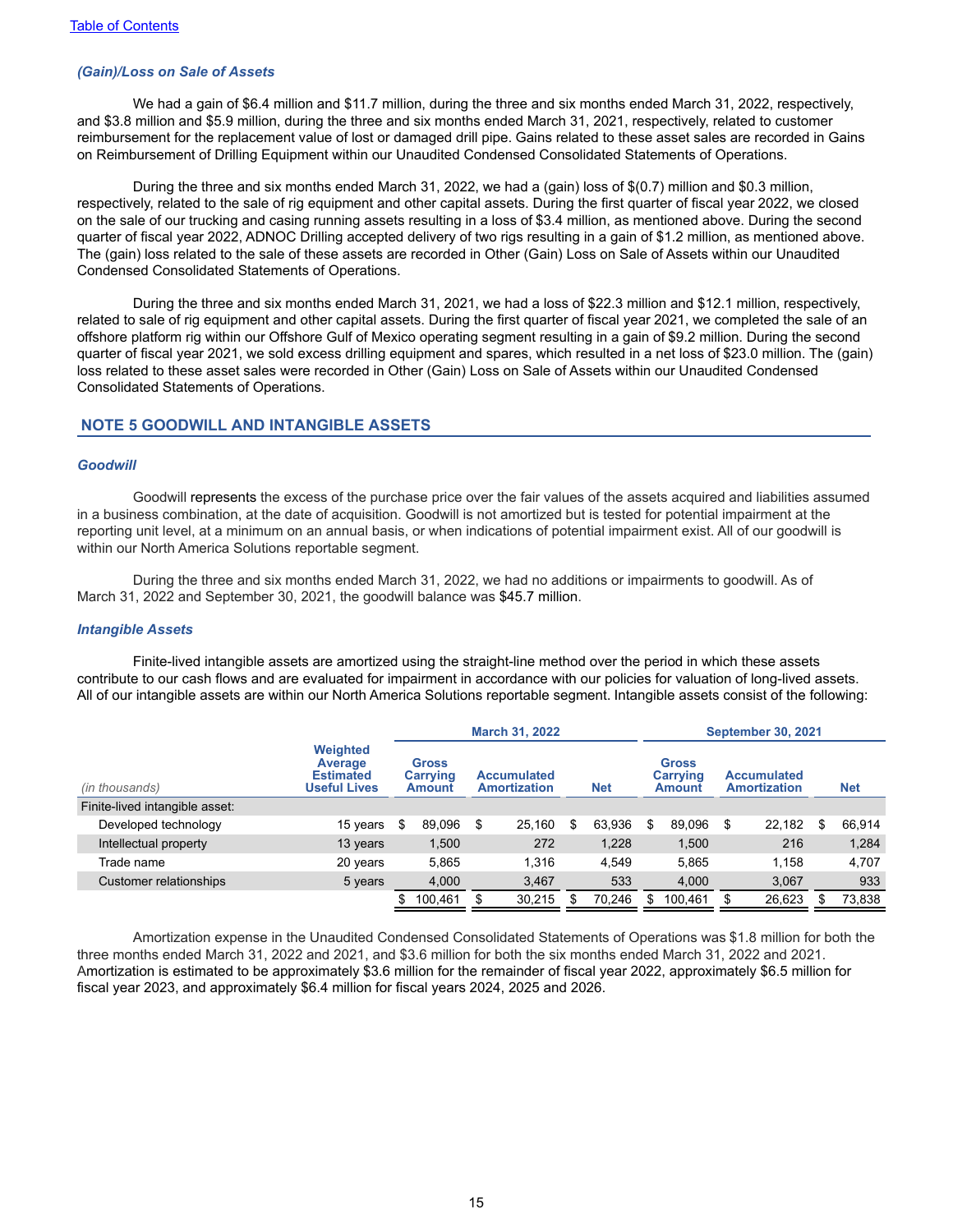### **NOTE 6 DEBT**

| We had the following unsecured long-term debt outstanding with maturities shown in the following table: |  |  |
|---------------------------------------------------------------------------------------------------------|--|--|
|                                                                                                         |  |  |

|                                         | <b>March 31, 2022</b>          |                                                                                                   |         |  |                          | <b>September 30, 2021</b>                                                 |            |    |                             |    |            |
|-----------------------------------------|--------------------------------|---------------------------------------------------------------------------------------------------|---------|--|--------------------------|---------------------------------------------------------------------------|------------|----|-----------------------------|----|------------|
| (in thousands)                          | Face<br>Amount                 | <b>Unamortized</b><br><b>Discount and</b><br>Debt Issuance<br><b>Book</b><br><b>Value</b><br>Cost |         |  | Face<br><b>Amount</b>    | <b>Unamortized</b><br><b>Discount and</b><br><b>Debt Issuance</b><br>Cost |            |    | <b>Book</b><br><b>Value</b> |    |            |
| Unsecured senior notes:                 |                                |                                                                                                   |         |  |                          |                                                                           |            |    |                             |    |            |
| Due March 19, 2025                      | \$<br>$\overline{\phantom{0}}$ | \$                                                                                                | $-$ \$  |  | $\overline{\phantom{0}}$ | \$                                                                        | 487,148    | \$ | (3,662)                     | \$ | 483,486    |
| Due September 29, 2031                  | 550,000                        |                                                                                                   | (8,031) |  | 541,969                  |                                                                           | 550,000    |    | (8,003)                     |    | 541,997    |
|                                         | 550,000                        |                                                                                                   | (8,031) |  | 541.969                  |                                                                           | 1.037.148  |    | (11,665)                    |    | 1,025,483  |
|                                         |                                |                                                                                                   |         |  |                          |                                                                           |            |    |                             |    |            |
| Less long-term debt due within one year |                                |                                                                                                   |         |  |                          |                                                                           | (487, 148) |    | 3.662                       |    | (483, 486) |
| Long-term debt                          | 550,000                        |                                                                                                   | (8,031) |  | 541,969                  |                                                                           | 550,000    |    | (8,003)                     |    | 541,997    |

#### *Senior Notes*

*2.90% Senior Notes due 2031* On September 29, 2021, we issued \$550.0 million aggregate principal amount of 2.90 percent 2031 Notes in an offering to persons reasonably believed to be qualified institutional buyers in the United States pursuant to Rule 144A under the Securities Act ("Rule 144A") and to certain non-U.S. persons in transactions outside the United States pursuant to Regulation S under the Securities Act ("Regulation S"). Interest on the 2031 Notes is payable semi-annually on March 29 and September 29 of each year, commencing on March 29, 2022. The 2031 Notes will mature on September 29, 2031 and bear interest at a rate of 2.90 percent per annum.

The indenture governing the 2031 Notes contains certain covenants that, among other things and subject to certain exceptions, limit the ability of the Company and its subsidiaries to incur certain liens; engage in sale and lease-back transactions; and consolidate, merge or transfer all or substantially all of the assets of the Company. The indenture governing the 2031 Notes also contains customary events of default with respect to the 2031 Notes.

*4.65% Senior Notes due 2025* On December 20, 2018, we issued approximately \$487.1 million in aggregate principal amount of the 2025 Notes. Interest on the 2025 Notes was payable semi-annually on March 15 and September 15 of each year, commencing on March 15, 2019. The debt issuance cost was being amortized straight-line over the stated life of the obligation, which approximated the effective interest method.

On September 27, 2021, the Company delivered a conditional notice of optional full redemption for all of the outstanding 2025 Notes at a redemption price calculated in accordance with the indenture governing the 2025 Notes, plus accrued and unpaid interest on the 2025 Notes to be redeemed. The Company financed the redemption of the 2025 Notes with the net proceeds from the offering of the 2031 Notes, together with cash on hand. The Company's obligation to redeem the 2025 Notes was conditioned upon the prior consummation of the issuance of the 2031 Notes, which was satisfied on September 29, 2021.

On October 27, 2021, we redeemed all of the outstanding 2025 Notes. As a result, the associated make-whole premium of \$56.4 million and the write off of the unamortized discount and debt issuance costs of \$3.7 million were recognized during the first fiscal quarter of 2022 contemporaneously with the October 27, 2021 debt extinguishment and recorded in Loss on Extinguishment of Debt on our Unaudited Condensed Consolidated Statements of Operations during the six months ended March 31, 2022.

#### *Credit Facilities*

On November 13, 2018, we entered into a credit agreement by and among the Company, as borrower, Wells Fargo Bank, National Association, as administrative agent, and the lenders party thereto, which was amended on November 13, 2019, providing for an unsecured revolving credit facility (as amended, the "2018 Credit Facility"), that was set to mature on November 13, 2024. On April 16, 2021, lenders with \$680.0 million of commitments under the 2018 Credit Facility exercised their option to extend the maturity of the 2018 Credit Facility from November 13, 2024 to November 12, 2025. Additionally, on March 8, 2022, we entered into the second amendment to the 2018 Credit Facility, which, among other things, raised the number of potential future extensions of the maturity date applicable to extending lenders from one to two such potential extensions and replaced provisions in respect of interest rate determinations that were based on the London Interbank Offered Rate with provisions based on the Secured Overnight Financing Rate. Lenders with \$680.0 million of commitments under the 2018 Credit Facility also exercised their option to extend the maturity of the 2018 Credit Facility from November 12, 2025 to November 11, 2026. The remaining \$70.0 million of commitments under the 2018 Credit Facility will expire on November 13, 2024, unless extended by the applicable lender before such date.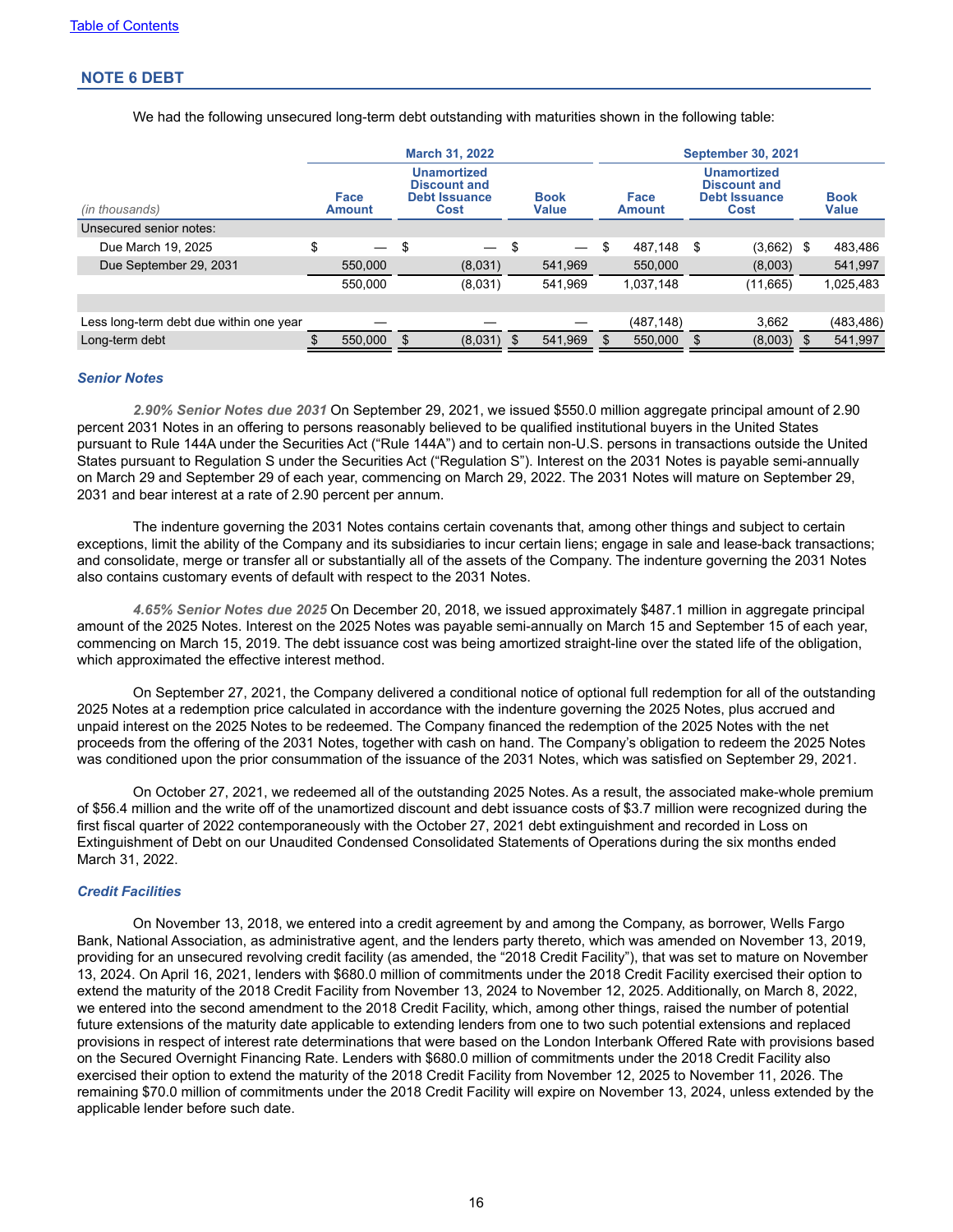The 2018 Credit Facility has \$750.0 million in aggregate availability with a maximum of \$75.0 million available for use as letters of credit. As of March 31, 2022, there were no borrowings or letters of credit outstanding, leaving \$750.0 million available to borrow under the 2018 Credit Facility. For a full description of the 2018 Credit Facility, see Note 7—Debt to the Consolidated Financial Statements in our 2021 Annual Report on Form 10-K.

As of March 31, 2022, we had four separate bi-lateral credit facilities with banks with an aggregate outstanding balance of \$33.8 million.

As of March 31, 2022, we also had a \$20.0 million unsecured standalone line of credit facility, for the purpose of obtaining the issuance of international letters of credit, bank guarantees, and performance bonds. Of the \$20.0 million, \$5.8 million of financial guarantees were outstanding as of March 31, 2022.

The applicable agreements for all unsecured debt contain additional terms, conditions and restrictions that we believe are usual and customary in unsecured debt arrangements for companies that are similar in size and credit quality. At March 31, 2022, we were in compliance with all debt covenants.

#### **NOTE 7 INCOME TAXES**

We have historically calculated our provision for income taxes during interim reporting periods by applying the estimated annual effective tax rate for the full year to pre-tax income or loss, excluding discrete items, for the reporting period. We used a discrete effective tax rate method to calculate income taxes for the three and six months ended March 31, 2022. We determined that, since small changes in estimated "ordinary" income would result in significant changes in the estimated annual effective tax rate the historical annualized effective rate method would not provide a reliable estimate for the three and six months ended March 31, 2022. We anticipate utilizing the discrete effective tax rate method to calculate the provision for income taxes for the remainder of this fiscal year.

Our income tax provision (benefit) from continuing operations for the three months ended March 31, 2022 and 2021 was \$2.7 million and \$(36.6) million, respectively, resulting in effective tax rates of (136.9) percent and 22.9 percent, respectively. Our income tax (benefit) from continuing operations for the six months ended March 31, 2022 and 2021 was \$(4.9) million and \$(54.7) million, respectively, resulting in effective tax rates of 8.0 percent and 21.4 percent, respectively. Effective tax rates differ from the U.S. federal statutory rate of 21.0 percent for the three and six months ended March 31, 2022 primarily due to state and foreign income taxes and permanent non-deductible items. Additionally, the effective tax rate for the three months ended March 31, 2022 differs from the statutory rate due to the adjustments required to reflect the change in methodology to calculate the provision for income taxes as discussed above.

Effective tax rates differ from the U.S. federal statutory rate of 21.0 percent for the three and six months ended March 31, 2021 primarily due to state and foreign income taxes, permanent non-deductible items and discrete adjustments. Additionally, the effective tax rate for the three and six months ended March 31, 2021 includes a federal tax benefit arising from the ability to carryback the projected fiscal year 2021 federal net operating loss to a year when the statutory rate was 35.0 percent. The discrete adjustments for the six months ended March 31, 2021 is primarily due to tax expense related to equity compensation of \$4.1 million.

For the next 12 months, we cannot predict with certainty whether we will achieve ultimate resolution of any uncertain tax positions associated with our U.S. and international operations that could result in increases or decreases of our unrecognized tax benefits. However, we do not expect these increases or decreases to have a material effect on our results of continuing operations or financial position.

### **NOTE 8 SHAREHOLDERS' EQUITY**

The Company has an evergreen authorization from the Board of Directors (the "Board") for the repurchase of up to four million common shares in any calendar year. The repurchases may be made using our cash and cash equivalents or other available sources. During the three and six months ended March 31, 2022, we repurchased 0.6 million and 3.2 million common shares at an aggregate cost of \$16.6 million and \$77.0 million, respectively, which are held as treasury shares. We had no repurchases of common shares during the six months ended March 31, 2021.

A cash dividend of \$0.25 per share was declared on December 10, 2021 for shareholders of record on February 11, 2022, and was paid on February 28, 2022. An additional cash dividend of \$0.25 per share was declared on March 2, 2022 for shareholders of record on May 13, 2022, payable on May 27, 2022. As a result, we recorded a dividend payable of \$26.7 million within Dividends Payable on our Unaudited Condensed Consolidated Balance Sheets as of March 31, 2022.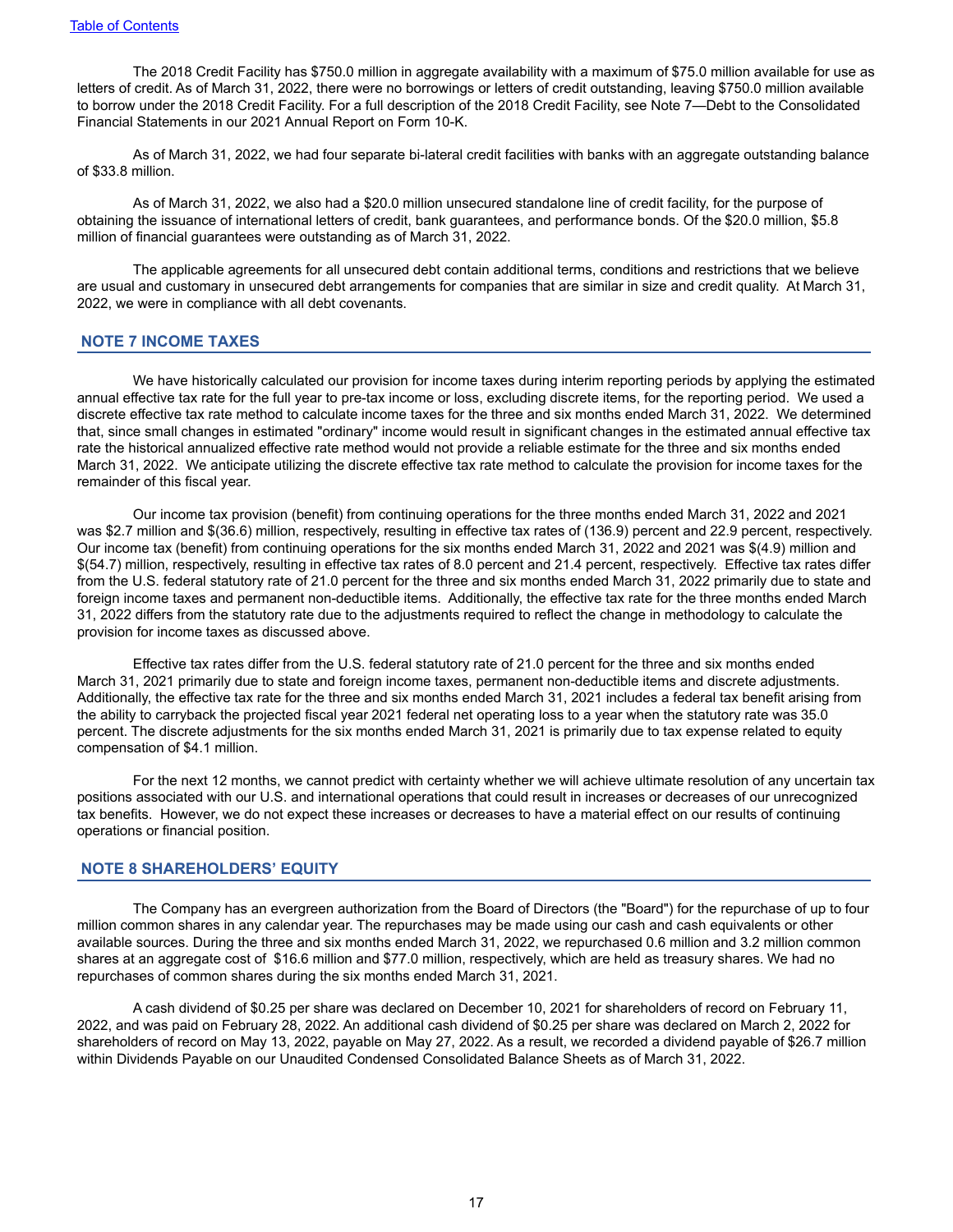#### *Accumulated Other Comprehensive Loss*

Components of accumulated other comprehensive loss were as follows:

| (in thousands)                  | March 31,<br>2022 |                |  |           |
|---------------------------------|-------------------|----------------|--|-----------|
| Pre-tax amounts:                |                   |                |  |           |
| Unrecognized net actuarial loss |                   | $(25, 254)$ \$ |  | (26, 268) |
|                                 |                   | (25, 254)      |  | (26, 268) |
| After-tax amounts:              |                   |                |  |           |
| Unrecognized net actuarial loss |                   | (19, 456)      |  | (20, 244) |
|                                 |                   | (19, 456)      |  | (20, 244) |

The following is a summary of the changes in accumulated other comprehensive loss, net of tax, related to the defined benefit pension plan for the three and six months ended March 31, 2022:

| (in thousands)                                                 | <b>Three Months Ended</b><br><b>March 31, 2022</b> | <b>Six Months Ended</b><br><b>March 31, 2022</b> |
|----------------------------------------------------------------|----------------------------------------------------|--------------------------------------------------|
| Balance at beginning of period                                 | $(19,850)$ \$                                      | (20, 244)                                        |
| Activity during the period                                     |                                                    |                                                  |
| Amounts reclassified from accumulated other comprehensive loss | 394                                                | 788                                              |
| Net current-period other comprehensive income                  | 394                                                | 788                                              |
| Balance at March 31, 2022                                      | $(19, 456)$ \$                                     | (19, 456)                                        |

## **NOTE 9 REVENUE FROM CONTRACTS WITH CUSTOMERS**

#### *Drilling Services Revenue*

The releases for rigs under term contracts result in early termination compensation owed to us, while releases for rigs under well-to-well contracts given outside the notification window provided for in the contract result in notification fees owed to us. During the three months ended March 31, 2022, we recognized \$0.7 million in early termination revenue associated with term contracts compared to \$1.9 million during the three months ended March 31, 2021. During the six months ended March 31, 2022, we also recognized \$0.7 million in early termination revenue associated with term contracts compared to \$7.7 million during the six months ended March 31, 2021.

With most drilling contracts, we also receive payments contractually designated for the mobilization and demobilization of drilling rigs and other equipment to and from the client's drill site. Revenues associated with the mobilization and demobilization of our drilling rigs to and from the client's drill site do not relate to a distinct good or service. These revenues are deferred and recognized ratably over the related contract term that drilling services are provided. For any contracts that include a provision for pooled term days at contract inception, followed by the assignment of days to specific rigs throughout the contract term, we have elected, as a practical expedient, to recognize revenue in the amount to which the entity has a right to invoice, as permitted by ASC 606.

On November 12, 2021, we settled a drilling contract dispute related to drilling services provided from fiscal years 2016 through 2019 with YPF S.A. (Argentina) ("YPF"). The settlement required that YPF make a one-time cash payment to H&P in the amount of \$11.0 million and enter into drilling service contracts for three drilling rigs, each with multi-year terms. In addition, both parties were released of all outstanding claims against each other, and as a result, H&P recognized \$5.4 million in revenue primarily due to accrued contingent liabilities for disputed amounts. Total revenue recognized as a result of the settlement in the amount of \$16.4 million is included in Drilling Services Revenue within the International Solutions segment on our Unaudited Condensed Consolidated Statements of Operations for the six months ended March 31, 2022.

#### *Contract Costs*

We had capitalized fulfillment costs of \$8.1 million and \$4.3 million as of March 31, 2022 and September 30, 2021, respectively.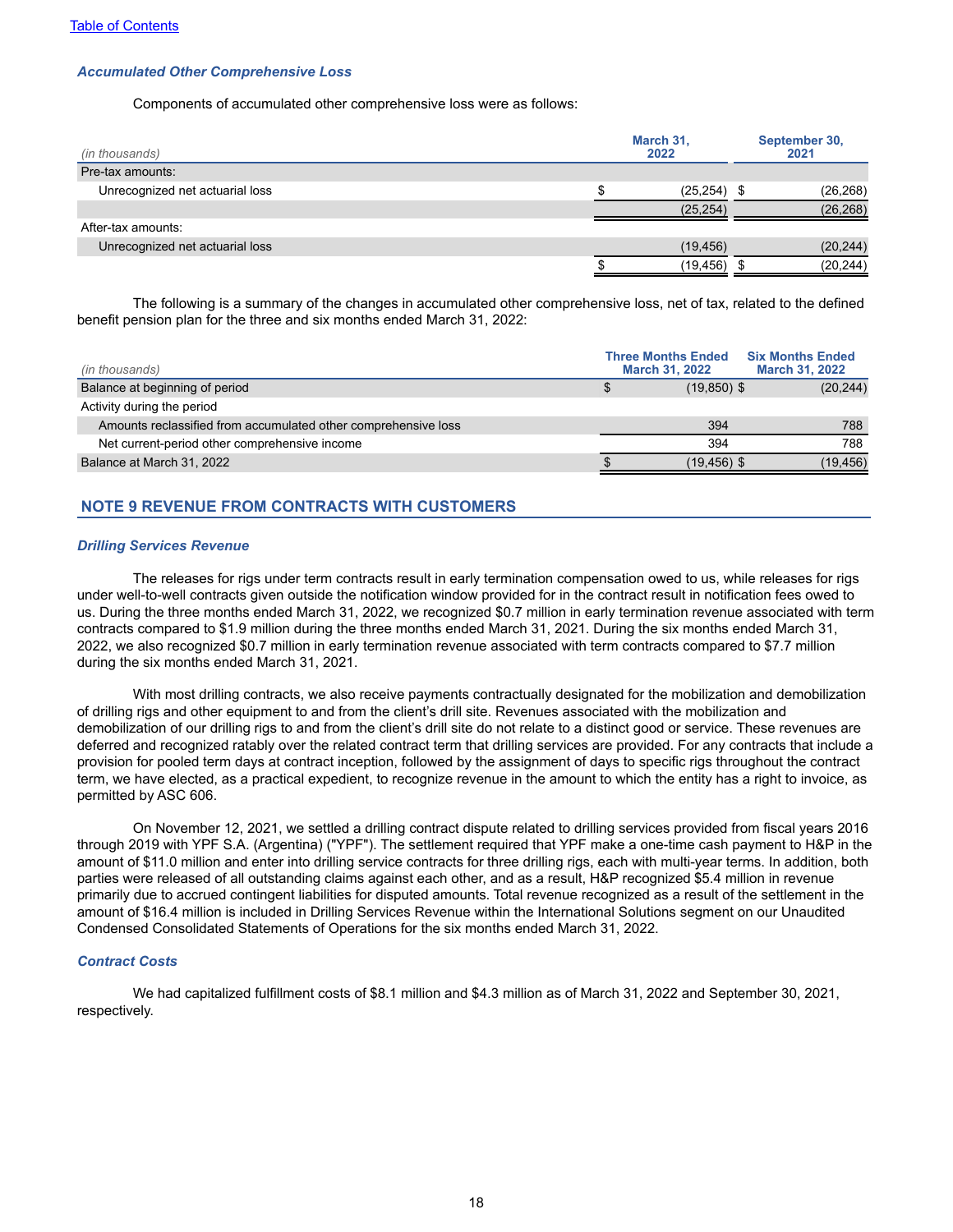#### *Remaining Performance Obligations*

The total aggregate transaction price allocated to the unsatisfied performance obligations, commonly referred to as backlog, as of March 31, 2022 was approximately \$727.7 million, of which approximately \$437.8 million is expected to be recognized during the remainder of fiscal year 2022, approximately \$226.4 million during fiscal year 2023, and approximately \$63.5 million during fiscal year 2024 and thereafter. These amounts do not include anticipated contract renewals. Additionally, contracts that currently contain month-to-month terms are represented in our backlog as one month of unsatisfied performance obligations. Our contracts are subject to cancellation or modification at the election of the customer, but also carry certain early termination provisions customers abide by in cases of cancellation or modification. Due to the level of capital deployed by our customers on underlying projects, we have not been materially adversely affected by contract cancellations or modifications in the past.

#### *Contract Assets and Liabilities*

The following tables summarize the balances of our contract assets (net of allowance for estimated credit losses) and liabilities at the dates indicated below:

| (in thousands)                                     | <b>March 31, 2022</b> | <b>September 30, 2021</b> |                       |  |
|----------------------------------------------------|-----------------------|---------------------------|-----------------------|--|
| Contract assets, net                               | 5,166                 |                           | 4,513                 |  |
|                                                    |                       |                           |                       |  |
| (in thousands)                                     |                       |                           | <b>March 31, 2022</b> |  |
| Contract liabilities balance at September 30, 2021 |                       |                           | 9,286                 |  |
| Payment received/accrued and deferred              |                       |                           | 25,382                |  |
| Revenue recognized during the period               |                       |                           | (20, 113)             |  |
| Contract liabilities balance at March 31, 2022     |                       |                           | 14,555                |  |
|                                                    |                       |                           |                       |  |

## **NOTE 10 STOCK-BASED COMPENSATION**

A summary of compensation cost for stock-based payment arrangements recognized in drilling services operating expense, research and development expense and selling, general and administrative expense on our Unaudited Condensed Consolidated Statements of Operations is as follows:

|                                     |      | <b>Three Months Ended March 31,</b> |  |       |      |        | <b>Six Months Ended March 31,</b> |        |  |
|-------------------------------------|------|-------------------------------------|--|-------|------|--------|-----------------------------------|--------|--|
| (in thousands)                      | 2022 |                                     |  | 2021  | 2022 |        |                                   | 2021   |  |
| Stock-based compensation expense    |      |                                     |  |       |      |        |                                   |        |  |
| Drilling services operating         |      | 1.282                               |  | 1,529 |      | 2.522  | -S                                | 3.292  |  |
| Research and development            |      | 393                                 |  | 271   |      | 746    |                                   | 607    |  |
| Selling, general and administrative |      | 6.270                               |  | 5.026 |      | 10.895 |                                   | 10.378 |  |
|                                     |      | 7.945                               |  | 6,826 |      | 14,163 |                                   | 14,277 |  |

## *Restricted Stock*

A summary of the status of our restricted stock awards as of March 31, 2022 and changes in non-vested restricted stock outstanding during the six months then ended is presented below:

| (in thousands, except per share amounts)                      | Shares (1) | <b>Weighted Average</b><br><b>Grant Date Fair</b><br><b>Value per Share</b> |
|---------------------------------------------------------------|------------|-----------------------------------------------------------------------------|
| Non-vested restricted stock outstanding at September 30, 2021 | 1.412      | 37.36                                                                       |
| Granted                                                       | 744        | 25.83                                                                       |
| Vested $(2)$                                                  | (602)      | 39.87                                                                       |
| Forfeited                                                     | (38)       | 31.51                                                                       |
| Non-vested restricted stock outstanding at March 31, 2022     | 1.516      | 30.86                                                                       |

(1) Restricted stock shares include restricted phantom stock units under our Director Deferred Compensation Plan. These phantom stock units confer the economic benefits of owning company stock without the actual ownership, transfer or issuance of any shares. During the six months ended March 31, 2022, 14,199 restricted phantom stock units were granted and 18,906 restricted phantom stock units vested during the same period.

(2) The number of restricted stock awards vested includes shares that we withheld on behalf of our employees to satisfy the statutory tax withholding requirements.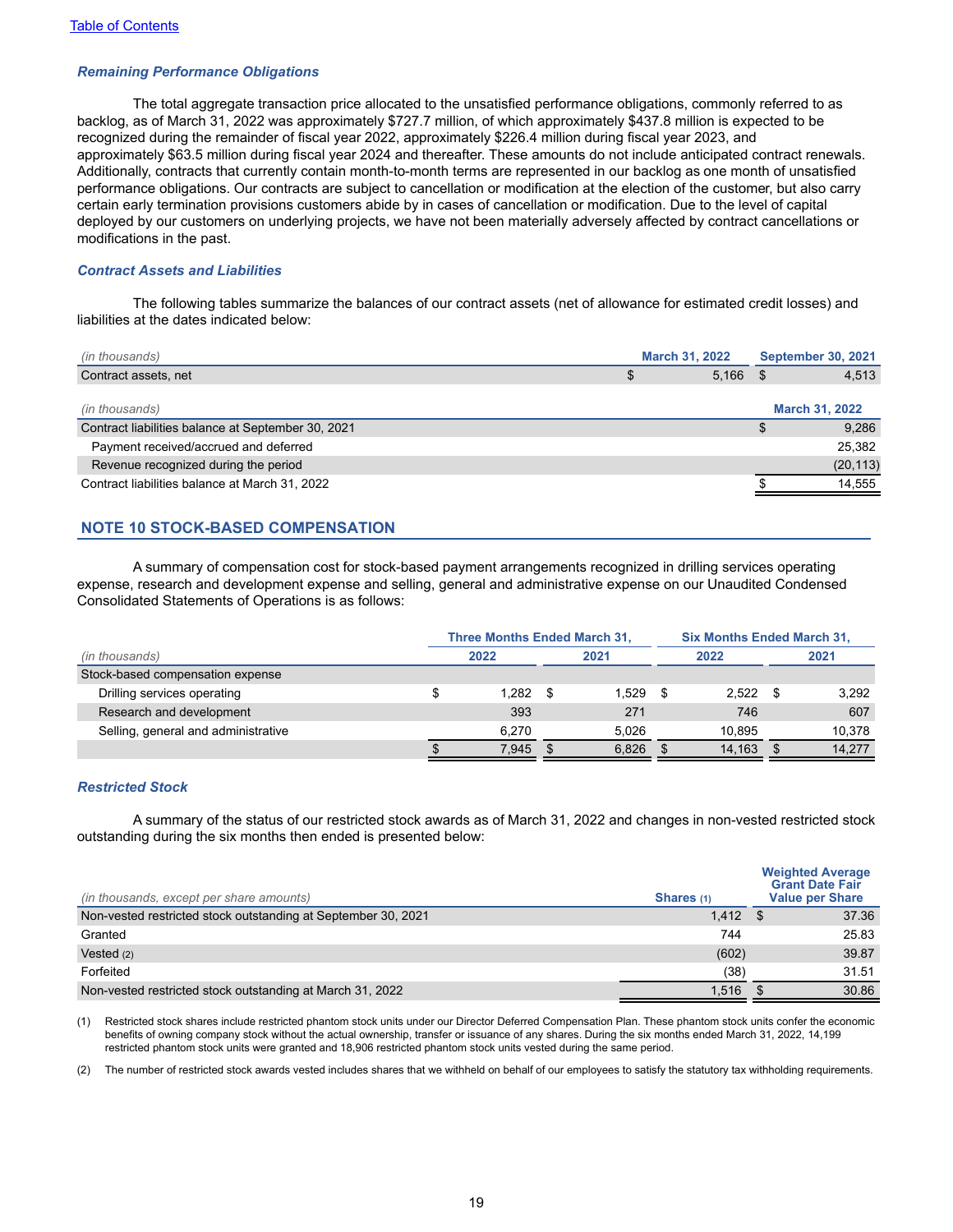## *Performance Units*

A summary of the status of our performance-vested restricted share units ("performance units") as of March 31, 2022 and changes in non-vested performance units outstanding during the six months ended is presented below:

| Value per<br><b>Performance Unit</b> |
|--------------------------------------|
| 41.55                                |
| 30.12                                |
| 62.66                                |
| 31.82                                |
| 35.11                                |
| 33.68                                |
|                                      |

(1) Of the total non-vested performance units at the end of the period, specified performance criteria has been achieved with respect to 97,097 performance units which is calculated based on the payout percentage for the completed performance cycle. The vesting and number of the remainder of non-vested performance units reflected at the end of the period is contingent upon our achievement of specified target performance criteria. If we meet the specified maximum performance criteria, approximately 910,492 additional performance units could vest or become eligible to vest.

(2) The number of performance units vested includes units that we withheld on behalf of our employees to satisfy the statutory tax withholding requirements.

Subject to the terms and conditions set forth in the applicable performance unit award agreements and the 2020 Plan, grants of performance units are subject to a vesting period of three years (the "Vesting Period") that is dependent on the achievement of certain performance goals. Such performance unit grants consist of two separate components. Performance units that comprise the first component are subject to a three-year performance cycle. Performance units that comprise the second component are further divided into three separate tranches, each of which is subject to a separate one-year performance cycle within the full three-year performance cycle. The vesting of the performance units is generally dependent on (i) the achievement of the Company's total shareholder return ("TSR") performance goals relative to the TSR achievement of a peer group of companies over the applicable performance cycle, and (ii) the continued employment of the recipient of the performance unit award throughout the Vesting Period. The Vesting Period for performance units granted in December 2018 ended on December 31, 2021 and the performance units earned were settled in shares of common stock during the three months ended March 31, 2022.

## **NOTE 11 EARNINGS (LOSSES) PER COMMON SHARE**

ASC 260, Earnings per Share, requires companies to treat unvested share-based payment awards that have nonforfeitable rights to dividends or dividend equivalents as a separate class of securities in calculating earnings per share. We have granted and expect to continue to grant to employees restricted stock grants that contain non-forfeitable rights to dividends. Such grants are considered participating securities under ASC 260. As such, we are required to include these grants in the calculation of our basic earnings per share and calculate basic earnings per share using the two-class method. The twoclass method of computing earnings per share is an earnings allocation formula that determines earnings per share for each class of common stock and participating security according to dividends declared (or accumulated) and participation rights in undistributed earnings.

Basic earnings per share is computed utilizing the two-class method and is calculated based on the weighted-average number of common shares outstanding during the periods presented.

Diluted earnings per share is computed using the weighted-average number of common and common equivalent shares outstanding during the periods utilizing the two-class method for stock options, non-vested restricted stock and performance units.

Under the two-class method of calculating earnings per share, dividends paid and a portion of undistributed net income, but not losses, are allocated to unvested restricted stock grants that receive dividends, which are considered participating securities.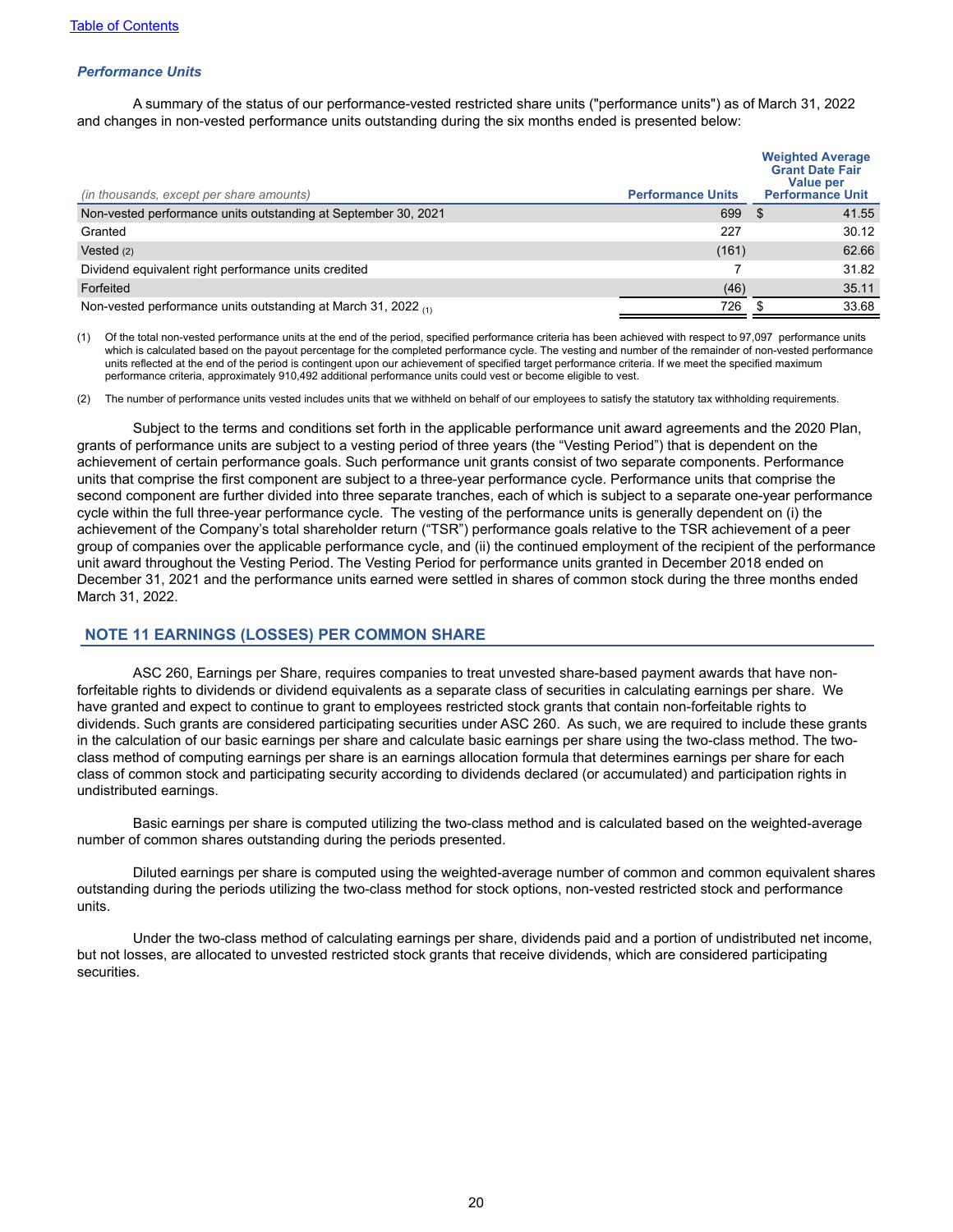## The following table sets forth the computation of basic and diluted earnings (loss) per share:

|                                                                                         | <b>Three Months Ended</b><br>March 31. |              |                |                 | <b>Six Months Ended</b><br>March 31. |    |            |
|-----------------------------------------------------------------------------------------|----------------------------------------|--------------|----------------|-----------------|--------------------------------------|----|------------|
| (in thousands, except per share amounts)                                                |                                        | 2022         |                | 2021            | 2022                                 |    | 2021       |
| Numerator:                                                                              |                                        |              |                |                 |                                      |    |            |
| Loss from continuing operations                                                         | \$                                     | $(4,624)$ \$ |                | $(123, 296)$ \$ | $(55,955)$ \$                        |    | (201, 220) |
| Income (loss) from discontinued operations                                              |                                        | (352)        |                | 2,293           | (383)                                |    | 9,786      |
| Net loss                                                                                |                                        | (4,976)      |                | (121,003)       | (56, 338)                            |    | (191, 434) |
| Adjustment for basic earnings (loss) per share                                          |                                        |              |                |                 |                                      |    |            |
| Earnings allocated to unvested shareholders                                             |                                        | (396)        |                | (354)           | (770)                                |    | (714)      |
|                                                                                         |                                        |              |                |                 |                                      |    |            |
| Numerator for basic earnings (loss) per share:                                          |                                        |              |                |                 |                                      |    |            |
| From continuing operations                                                              |                                        | (5,020)      |                | (123, 650)      | (56, 725)                            |    | (201, 934) |
| From discontinued operations                                                            |                                        | (352)        |                | 2,293           | (383)                                |    | 9,786      |
|                                                                                         |                                        | (5, 372)     |                | (121, 357)      | (57, 108)                            |    | (192, 148) |
|                                                                                         |                                        |              |                |                 |                                      |    |            |
| Numerator for diluted earnings (loss) per share:                                        |                                        |              |                |                 |                                      |    |            |
| From continuing operations                                                              |                                        | (5,020)      |                | (123, 650)      | (56, 725)                            |    | (201, 934) |
| From discontinued operations                                                            |                                        | (352)        |                | 2,293           | (383)                                |    | 9,786      |
|                                                                                         | \$                                     | $(5,372)$ \$ |                | $(121, 357)$ \$ | $(57, 108)$ \$                       |    | (192, 148) |
| Denominator:                                                                            |                                        |              |                |                 |                                      |    |            |
| Denominator for basic earnings (loss) per share - weighted-average<br>shares            |                                        | 105,393      |                | 107,861         | 106,494                              |    | 107,738    |
| Effect of dilutive shares from stock options, restricted stock and<br>performance units |                                        |              |                |                 |                                      |    |            |
| Denominator for diluted earnings (loss) per share - adjusted<br>weighted-average shares |                                        | 105,393      |                | 107.861         | 106,494                              |    | 107,738    |
|                                                                                         |                                        |              |                |                 |                                      |    |            |
| Basic earnings (loss) per common share:                                                 |                                        |              |                |                 |                                      |    |            |
| Loss from continuing operations                                                         | \$                                     | (0.05)       | $\mathfrak{S}$ | (1.15)          | \$<br>(0.53)                         | \$ | (1.87)     |
| Income from discontinued operations                                                     |                                        |              |                | 0.02            |                                      |    | 0.09       |
| Net loss                                                                                | \$                                     | $(0.05)$ \$  |                | $(1.13)$ \$     | $(0.53)$ \$                          |    | (1.78)     |
|                                                                                         |                                        |              |                |                 |                                      |    |            |
| Diluted earnings (loss) per common share:                                               |                                        |              |                |                 |                                      |    |            |
| Loss from continuing operations                                                         | \$                                     | (0.05)       | \$             | $(1.15)$ \$     | $(0.53)$ \$                          |    | (1.87)     |
| Income from discontinued operations                                                     |                                        |              |                | 0.02            |                                      |    | 0.09       |
| Net loss                                                                                | \$                                     | (0.05)       | \$             | (1.13)          | \$<br>(0.53)                         | \$ | (1.78)     |

We had a net loss for all periods presented above. Accordingly, our diluted loss per share calculation was equivalent to our basic loss per share calculation since diluted loss per share excluded any assumed exercise of equity awards. These were excluded because they were deemed to be anti-dilutive, meaning their inclusion would have reduced the reported net loss per share in the applicable period.

The following potentially dilutive average shares attributable to outstanding equity awards were excluded from the calculation of diluted earnings (loss) per share because their inclusion would have been anti-dilutive:

|                                                       | <b>Three Months Ended</b><br>March 31. |       |  |       |  | <b>Six Months Ended</b><br>March 31, |  |       |  |
|-------------------------------------------------------|----------------------------------------|-------|--|-------|--|--------------------------------------|--|-------|--|
| (in thousands, except per share amounts)              |                                        | 2022  |  | 2021  |  | 2022                                 |  | 2021  |  |
| Potentially dilutive shares excluded as anti-dilutive |                                        | 2.675 |  | 3.920 |  | 2.856                                |  | 4.146 |  |
| Weighted-average price per share                      |                                        | 60.26 |  | 57.15 |  | 59.58                                |  | 56.79 |  |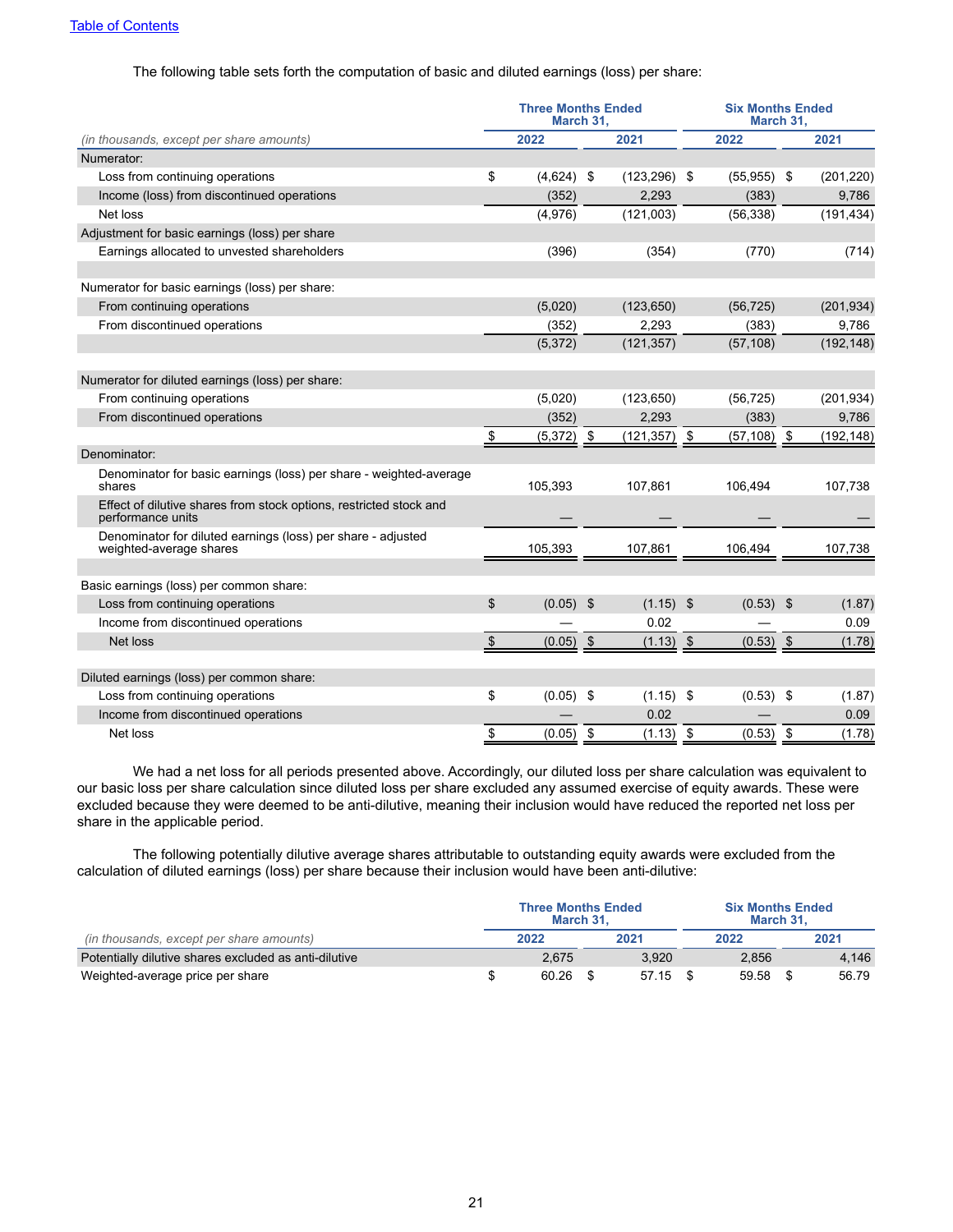## **NOTE 12 FAIR VALUE MEASUREMENT OF FINANCIAL INSTRUMENTS**

We have certain assets and liabilities that are required to be measured and disclosed at fair value. Fair value is defined as the exchange price that would be received to sell an asset or paid to transfer a liability (an exit price) in the principal or most advantageous market for the asset or liability in an orderly transaction between market participants at the measurement date. We use the fair value hierarchy established in ASC 820-10 to measure fair value to prioritize the inputs:

- Level 1 Quoted prices (unadjusted) in active markets for identical assets or liabilities that the reporting entity can access at the measurement date.
- Level 2 Observable inputs, other than quoted prices included in Level 1, such as quoted prices for similar assets or liabilities in active markets; quoted prices for similar assets and liabilities in markets that are not active; or other inputs that are observable or can be corroborated by observable market data.
- Level 3 Unobservable inputs that are supported by little or no market activity and that are significant to the fair value of the assets or liabilities. This includes pricing models, discounted cash flow methodologies and similar techniques that use significant unobservable inputs.

The Company's assessment of the significance of a particular input to the fair value measurement in its entirety requires judgment and considers factors specific to the asset or liability.

#### *Recurring Fair Value Measurements*

The following tables summarize our financial assets and liabilities measured at fair value on a recurring basis and indicate the level in the fair value hierarchy in which we classify the fair value measurement.

|                                               | <b>March 31, 2022</b>                                                                                                                                                                                                                                                                                                                                                                                                                                                                |                    |  |         |                    |         |               |         |  |
|-----------------------------------------------|--------------------------------------------------------------------------------------------------------------------------------------------------------------------------------------------------------------------------------------------------------------------------------------------------------------------------------------------------------------------------------------------------------------------------------------------------------------------------------------|--------------------|--|---------|--------------------|---------|---------------|---------|--|
| (in thousands)                                | <b>Fair Value</b><br>Level 1<br>$\mathfrak{S}$<br>141,655<br>$\mathfrak{S}$<br><b>S</b><br>6,722<br>6,722<br>148,377<br>6,722<br>17,710<br>17,710<br>22,812<br>19,312<br>164,783<br>164,783<br>205,305<br>201,805<br>\$<br>\$<br>2,996<br>\$<br><b>September 30, 2021</b><br><b>Fair Value</b><br>Level 1<br>$\sqrt{2}$<br>\$<br>192,950<br>$\mathfrak{S}$<br>5,750<br>5,750<br>198,700<br>5,750<br>18,221<br>18,221<br>14,358<br>13,858<br>100,000<br>100,000<br>132,579<br>132,079 | Level <sub>2</sub> |  | Level 3 |                    |         |               |         |  |
| <b>Assets</b>                                 |                                                                                                                                                                                                                                                                                                                                                                                                                                                                                      |                    |  |         |                    |         |               |         |  |
| Short-term investments:                       |                                                                                                                                                                                                                                                                                                                                                                                                                                                                                      |                    |  |         |                    |         |               |         |  |
| Corporate debt securities                     |                                                                                                                                                                                                                                                                                                                                                                                                                                                                                      |                    |  |         |                    | 141,655 | \$            |         |  |
| U.S. government and federal agency securities |                                                                                                                                                                                                                                                                                                                                                                                                                                                                                      |                    |  |         |                    |         |               |         |  |
| Total short-term investments                  |                                                                                                                                                                                                                                                                                                                                                                                                                                                                                      |                    |  |         |                    | 141,655 |               |         |  |
| Investments:                                  |                                                                                                                                                                                                                                                                                                                                                                                                                                                                                      |                    |  |         |                    |         |               |         |  |
| Non-qualified supplemental savings plan       |                                                                                                                                                                                                                                                                                                                                                                                                                                                                                      |                    |  |         |                    |         |               |         |  |
| Equity and debt securities                    |                                                                                                                                                                                                                                                                                                                                                                                                                                                                                      |                    |  |         |                    |         |               | 3,500   |  |
| Equity investment in ADNOC Drilling           |                                                                                                                                                                                                                                                                                                                                                                                                                                                                                      |                    |  |         |                    |         |               |         |  |
| <b>Total investments</b>                      |                                                                                                                                                                                                                                                                                                                                                                                                                                                                                      |                    |  |         |                    |         |               | 3,500   |  |
| <b>Liabilities</b>                            |                                                                                                                                                                                                                                                                                                                                                                                                                                                                                      |                    |  |         |                    |         |               |         |  |
| Contingent consideration                      |                                                                                                                                                                                                                                                                                                                                                                                                                                                                                      |                    |  |         |                    |         | \$            | 2,996   |  |
|                                               |                                                                                                                                                                                                                                                                                                                                                                                                                                                                                      |                    |  |         |                    |         |               |         |  |
| (in thousands)                                |                                                                                                                                                                                                                                                                                                                                                                                                                                                                                      |                    |  |         | Level <sub>2</sub> |         |               | Level 3 |  |
| <b>Assets</b>                                 |                                                                                                                                                                                                                                                                                                                                                                                                                                                                                      |                    |  |         |                    |         |               |         |  |
| Short-term investments:                       |                                                                                                                                                                                                                                                                                                                                                                                                                                                                                      |                    |  |         |                    |         |               |         |  |
| Corporate debt securities                     |                                                                                                                                                                                                                                                                                                                                                                                                                                                                                      |                    |  |         |                    | 192,950 | $\sqrt[6]{3}$ |         |  |
| U.S. government and federal agency securities |                                                                                                                                                                                                                                                                                                                                                                                                                                                                                      |                    |  |         |                    |         |               |         |  |
| Total short-term investments                  |                                                                                                                                                                                                                                                                                                                                                                                                                                                                                      |                    |  |         |                    | 192,950 |               |         |  |
| Investments:                                  |                                                                                                                                                                                                                                                                                                                                                                                                                                                                                      |                    |  |         |                    |         |               |         |  |
| Non-qualified supplemental savings plan       |                                                                                                                                                                                                                                                                                                                                                                                                                                                                                      |                    |  |         |                    |         |               |         |  |
| Equity and debt securities                    |                                                                                                                                                                                                                                                                                                                                                                                                                                                                                      |                    |  |         |                    |         |               | 500     |  |
| Cornerstone investment in ADNOC Drilling      |                                                                                                                                                                                                                                                                                                                                                                                                                                                                                      |                    |  |         |                    |         |               |         |  |
| <b>Total investments</b>                      |                                                                                                                                                                                                                                                                                                                                                                                                                                                                                      |                    |  |         |                    |         |               | 500     |  |
| <b>Liabilities</b>                            |                                                                                                                                                                                                                                                                                                                                                                                                                                                                                      |                    |  |         |                    |         |               |         |  |

Contingent consideration **12.8 and 2.996 \$**  $\sim$  2,996 \$  $\sim$  \$ 2,996 \$  $\sim$  \$ 2,996 \$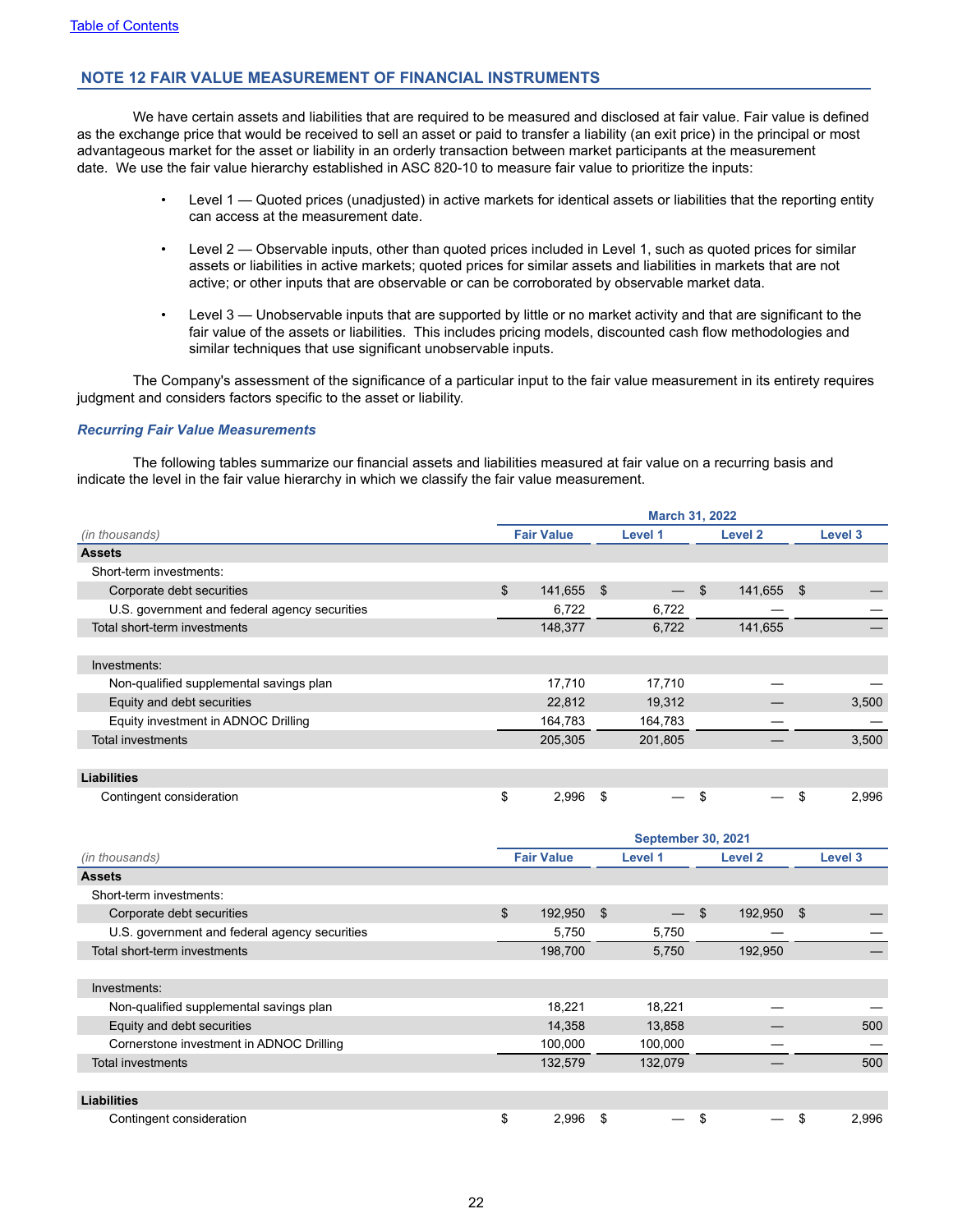Short-term investments include securities classified as trading securities. Both realized and unrealized gains and losses on trading securities are included in other income (expense) in the Unaudited Condensed Consolidated Statements of Operations. The securities are recorded at fair value. Level 1 inputs include U.S. agency issued debt securities with active markets and money market funds. For these items, quoted current market prices are readily available. Level 2 inputs included corporate bonds measured using broker quotations that utilize observable market inputs.

Our long-term investments include debt and equity securities and assets held in a Non-Qualified Supplemental Savings Plan ("Savings Plan"). Our assets that we hold in the Savings Plan are comprised of mutual funds that are measured using Level 1 inputs. Additionally we hold equity securities in Schlumberger, Ltd., which is classified as Level 1 and based on the quoted stock price. Our long-term debt securities are classified as available-for-sale and considered a Level 3 input based on the absence of market activity.

During September 2021, the Company made a \$100.0 million cornerstone investment in ADNOC Drilling in advance of its announced IPO, representing 159.7 million shares of ADNOC Drilling, equivalent to a one percent ownership stake and subject to a three-year lockup period. ADNOC Drilling's IPO was completed on October 3, 2021, and its shares are listed and traded on the Abu Dhabi Securities Exchange (ADX). Our investment is classified as a long-term equity investment within Investments in our Unaudited Condensed Consolidated Balance Sheets. We have applied the guidance in Topic 820, Fair Value Measurement, in the initial accounting of the transaction and the subsequent revaluation of the investment balance, concluding that a contractual restriction on the sale of an equity security that is publicly traded is not considered in measuring fair value. During the three and six months ended March 31, 2022, we recognized a gain of \$16.7 million and \$64.5 million, respectively, in our Unaudited Condensed Consolidated Statement of Operations. As of March 31, 2022, this investment is classified as a Level 1 investment and based on the quoted stock price on the Abu Dhabi Securities Exchange, without applying a discount factor.

Our financial liabilities measured using Level 3 unobservable inputs primarily consist of potential earnout payments associated with our business acquisitions in fiscal year 2019. The contingent considerations are recorded in Accrued Liabilities and Other Noncurrent Liabilities in the Unaudited Condensed Consolidated Balance Sheets based on the expected timing of the milestone achievement. The following table reconciles changes in the fair value for the periods presented below:

|                                    |              | <b>Three Months Ended</b><br>March 31, |    |       | <b>Six Months Ended</b><br>March 31, |       |    |       |
|------------------------------------|--------------|----------------------------------------|----|-------|--------------------------------------|-------|----|-------|
| (in thousands)                     | 2021<br>2022 |                                        |    |       |                                      | 2022  |    | 2021  |
| Liabilities at beginning of period | D            | 3,096                                  | \$ | 8,973 | \$                                   | 2,996 | \$ | 9,123 |
| Additions                          |              |                                        |    |       |                                      | 500   |    |       |
| Total gains or losses:             |              |                                        |    |       |                                      |       |    |       |
| Included in earnings               |              | (100)                                  |    |       |                                      | (250) |    | 100   |
| Settlements <sup>1</sup>           |              |                                        |    |       |                                      | (250) |    | (250) |
| Liabilities at end of period       |              | 2,996                                  |    | 8,973 |                                      | 2,996 |    | 8,973 |

(1) Settlements represent earnout payments that have been paid or earned during the period.

#### *Nonrecurring Fair Value Measurements*

We have certain assets that are subject to measurement at fair value on a nonrecurring basis. For these nonfinancial assets, measurement at fair value in periods subsequent to their initial recognition is applicable if they are determined to be impaired. These assets generally include assets held-for-sale, property, plant and equipment, goodwill, intangible assets, and operating lease right-of-use assets. If measured at fair value in the Unaudited Condensed Consolidated Balance Sheets, these would generally be classified within Level 2 or 3 of the fair value hierarchy. Further details on any changes in valuation of these assets is provided in their respective footnotes.

We also hold various other equity securities without readily determinable fair values. These equity securities are measured at cost, less any impairments on a nonrecurring basis. During the three and six months ended March 31, 2022, we did not have any impairments on these investments.

The following table reconciles changes in the balance our equity securities, without readily determinable fair values, that are classified as Level 3 for the periods presented below:

|                               | <b>Three Months Ended</b><br>March 31. |        |       | <b>Six Months Ended</b><br>March 31. |        |  |      |  |
|-------------------------------|----------------------------------------|--------|-------|--------------------------------------|--------|--|------|--|
| (in thousands)                |                                        | 2022   | 2021  | 2022                                 |        |  | 2021 |  |
| Assets at beginning of period | 8.881                                  |        | 1.000 |                                      | 2,865  |  |      |  |
| Purchases                     |                                        | 5.109  |       |                                      | 11.125 |  | .000 |  |
| Assets at end of period       |                                        | 13,990 | 1.000 |                                      | 13.990 |  | .000 |  |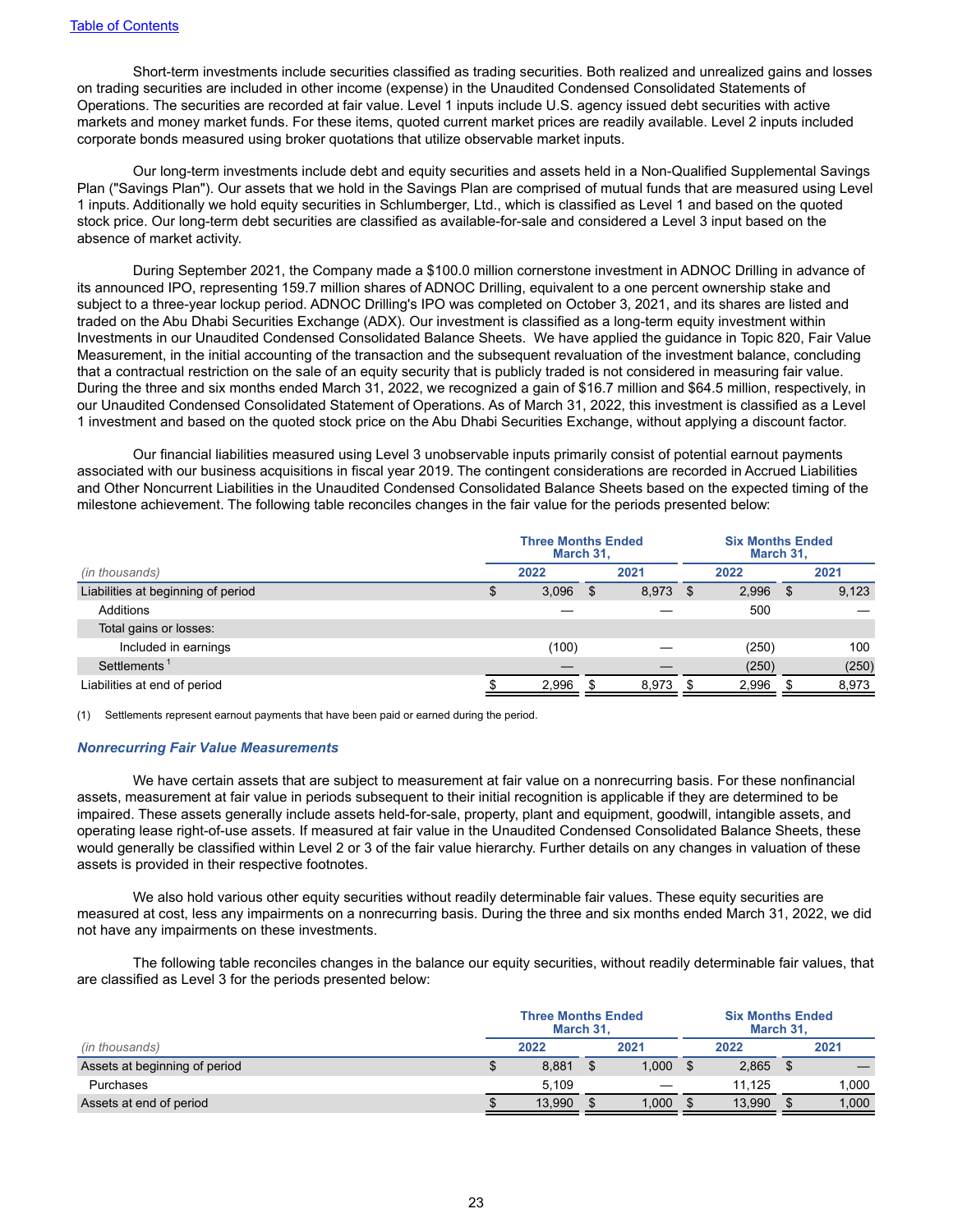As of March 31, 2022 and September 30, 2021 the aggregate balance of our debt and equity security investments in geothermal energy was \$16.9 million and \$2.7 million, respectively. These investments include assets measured on both a recurring and nonrecurring basis.

#### *Other Financial Instruments*

The carrying amount of cash and cash equivalents and restricted cash approximates fair value due to the short-term nature of these items. The majority of cash equivalents are invested in highly liquid money-market mutual funds invested primarily in direct or indirect obligations of the U.S. Government and in federally insured deposit accounts. The carrying value of accounts receivables, other current and noncurrent assets, accounts payable, accrued liabilities and other liabilities approximated fair value at March 31, 2022 and September 30, 2021.

The following information presents the supplemental fair value information about current and long-term fixed-rate debt at March 31, 2022 and September 30, 2021:

| (in millions)                                       | <b>March 31, 2022</b> |                                 | <b>September 30, 2021</b> |
|-----------------------------------------------------|-----------------------|---------------------------------|---------------------------|
| Current portion of long-term debt, net <sup>1</sup> |                       |                                 |                           |
| Carrying value                                      | \$                    | $\hspace{0.1mm}-\hspace{0.1mm}$ | 483.5<br>Œ                |
| Fair value                                          |                       |                                 | 541.6                     |
|                                                     |                       |                                 |                           |
| Long-term debt, net                                 |                       |                                 |                           |
| Carrying value                                      |                       | 542.0                           | 542.0                     |
| Fair value                                          |                       | 506.9                           | 554.3                     |

(1) On October 27, 2021 we redeemed the outstanding 2025 Notes. See Note 6—Debt to our Consolidated Financial Statements

The fair values of the current and long-term fixed-rate debt is based on broker quotes as of March 31, 2022 and September 30, 2021. The notes are classified within Level 2 of the fair value hierarchy as they are not actively traded in markets.

### **NOTE 13 COMMITMENTS AND CONTINGENCIES**

#### *Purchase Commitments*

Equipment, parts and supplies are ordered in advance to promote efficient construction and capital improvement progress. At March 31, 2022, we had purchase commitments for equipment, parts and supplies of approximately \$79.6 million.

#### *Guarantee Arrangements*

We are contingently liable to sureties in respect of bonds issued by the sureties in connection with certain commitments entered into by us in the normal course of business. We have agreed to indemnify the sureties for any payments made by them in respect of such bonds.

#### *Contingencies*

During the ordinary course of our business, contingencies arise resulting from an existing condition, situation or set of circumstances involving an uncertainty as to the realization of a possible gain or loss contingency. We account for gain contingencies in accordance with the provisions of ASC 450, Contingencies, and, therefore, we do not record gain contingencies or recognize income until realized. The property and equipment of our Venezuelan subsidiary was seized by the Venezuelan government on June 30, 2010. Our wholly-owned subsidiaries, Helmerich & Payne International Drilling Co. ("HPIDC") and Helmerich & Payne de Venezuela, C.A., filed a lawsuit in the United States District Court for the District of Columbia on September 23, 2011 against the Bolivarian Republic of Venezuela, Petroleos de Venezuela, S.A. and PDVSA Petroleo, S.A., seeking damages for the taking of their Venezuelan drilling business in violation of international law and for breach of contract. While there exists the possibility of realizing a recovery, we are currently unable to determine the timing or amounts we may receive, if any, or the likelihood of recovery.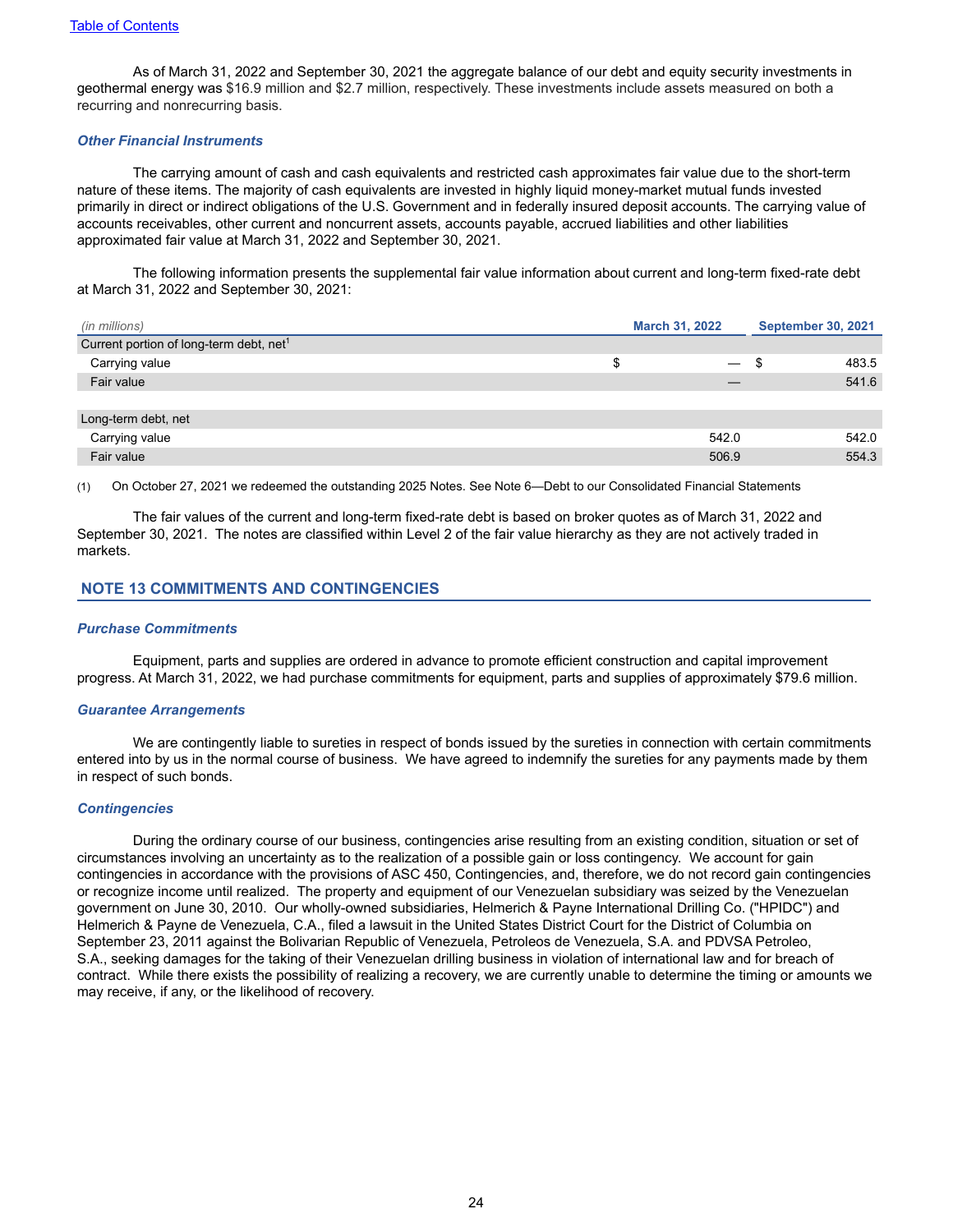In May 2018, an employee of our subsidiary, HPIDC, was involved in a car accident in his personal vehicle while not clocked in for work. The accident resulted in a fatality of a passenger in the other vehicle. The estate of the victim, his widow and children subsequently brought a lawsuit against the employee and HPIDC in Texas State District Court in January 2020. In February 2022, trial began in the matter and the jury reached a verdict against HPIDC and our employee for approximately \$126.0 million, including interest. In March 2022, the court entered a judgment consistent with the findings of the jury. In April 2022, the Company and its insurers filed post-trial motions and if unsuccessful, the Company and its insurers plan to appeal the judgment. Accordingly, the Company cannot make an estimate of the possible loss at this time. As of March 31, 2022, we have accrued a total of \$3.0 million, and currently have incurred some expense, mainly legal fees, against the deductible. However, as our insurance carriers are responsible for amounts over our insurance deductible up to a coverage amount, we believe any foreseeable exposure to the Company at this time above the \$3.0 million will be paid for by insurance recoveries. Accordingly, we do not believe it is reasonably possible that our exposure will exceed our insurance coverage amount.

The Company and its subsidiaries are parties to various other pending legal actions arising in the ordinary course of our business. We maintain insurance against certain business risks subject to certain deductibles. Although no assurance can be given, we believe, based on our experiences to date and taking into account established reserves and insurance, that the ultimate resolution of such items will not have a material adverse impact on our financial condition, cash flows, or results of operations. When we determine a loss is probable of occurring and is reasonably estimable, we accrue an undiscounted liability for such contingencies based on our best estimate using information available at that time. If the estimated loss is a range of potential outcomes and there is no better estimate within the range, we accrue the amount at the low end of the range. We disclose contingencies where an adverse outcome may be material, or in the judgment of management, we conclude the matter should otherwise be disclosed.

## **NOTE 14 BUSINESS SEGMENTS AND GEOGRAPHIC INFORMATION**

#### *Description of the Business*

We are a performance-driven drilling solutions and technologies company based in Tulsa, Oklahoma with operations in all major U.S. onshore oil and gas producing basins as well as South America and the Middle East. Our drilling operations consist mainly of contracting Company-owned drilling equipment primarily to large oil and gas exploration companies. We believe we are the recognized industry leader in drilling as well as technological innovation. We focus on offering our customers an integrated solutions-based approach by combining proprietary rig technology, automation software, and digital expertise into our rig operations rather than a product-based offering, such as a rig or separate technology package. Our drilling services operations are organized into the following reportable operating business segments: North America Solutions, Offshore Gulf of Mexico and International Solutions.

Each reportable operating segment is a strategic business unit that is managed separately, and consolidated revenues and expenses reflect the elimination of all material intercompany transactions. Our real estate operations, our incubator program for new research and development projects, and our wholly-owned captive insurance companies are included in "Other." External revenues included in "Other" primarily consist of rental income.

#### *Segment Performance*

We evaluate segment performance based on income or loss from continuing operations (segment operating income (loss)) before income taxes which includes:

- Revenues from external and internal customers
- Direct operating costs
- Depreciation and amortization
- Allocated general and administrative costs
- Asset impairment charges
- Restructuring charges

but excludes gain on reimbursement of drilling equipment, other (gain) loss on sale of assets, corporate selling, general and administrative costs, corporate depreciation, and corporate restructuring charges.

General and administrative costs are allocated to the segments based primarily on specific identification and, to the extent that such identification is not practical, other methods may be used which we believe to be a reasonable reflection of the utilization of services provided.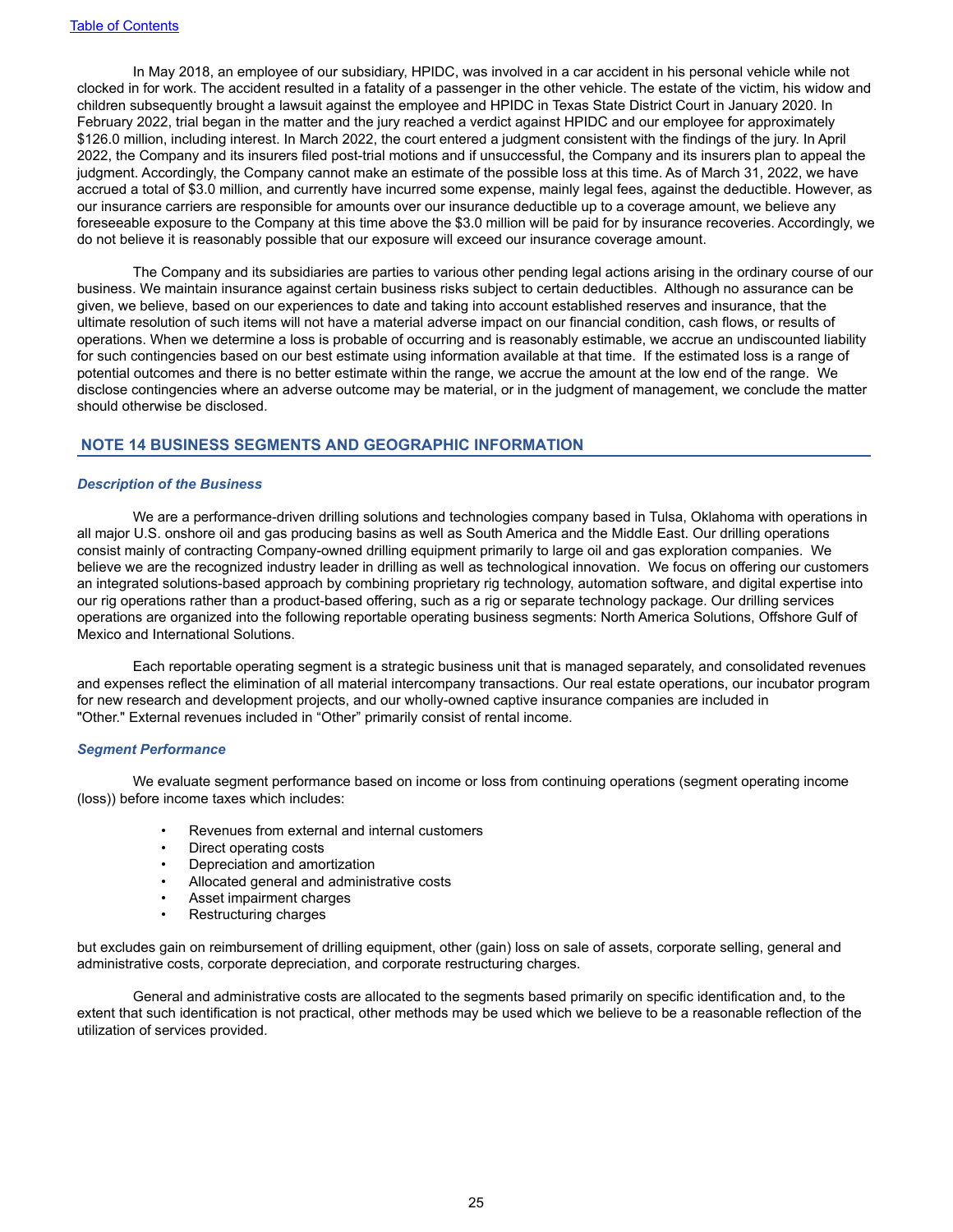Summarized financial information of our reportable segments for the three and six months ended March 31, 2022 and 2021 is shown in the following tables:

|                                    |                                          |         |                                   |        |                                          | <b>Three Months Ended March 31, 2022</b> |              |        | <b>Eliminations</b><br>Total<br>\$<br>- \$ |           |  |         |  |  |  |  |  |  |  |  |
|------------------------------------|------------------------------------------|---------|-----------------------------------|--------|------------------------------------------|------------------------------------------|--------------|--------|--------------------------------------------|-----------|--|---------|--|--|--|--|--|--|--|--|
| (in thousands)                     | <b>North America</b><br><b>Solutions</b> |         | <b>Offshore Gulf</b><br>of Mexico |        | <b>International</b><br><b>Solutions</b> |                                          | <b>Other</b> |        |                                            |           |  |         |  |  |  |  |  |  |  |  |
| External sales                     | \$                                       | 408.814 | \$.                               | 29.147 | \$                                       | 27,422                                   |              | 2,214  |                                            |           |  | 467,597 |  |  |  |  |  |  |  |  |
| Intersegment                       |                                          |         |                                   |        |                                          |                                          |              | 13.204 |                                            | (13, 204) |  |         |  |  |  |  |  |  |  |  |
| <b>Total sales</b>                 |                                          | 408.814 |                                   | 29.147 |                                          | 27.422                                   |              | 15.418 |                                            | (13,204)  |  | 467,597 |  |  |  |  |  |  |  |  |
|                                    |                                          |         |                                   |        |                                          |                                          |              |        |                                            |           |  |         |  |  |  |  |  |  |  |  |
| Segment operating income<br>(loss) |                                          | 1.297   |                                   | 5.278  |                                          | (848)                                    |              | 3.167  |                                            | (2,031)   |  | 6,863   |  |  |  |  |  |  |  |  |

|                                             |                                          |           |                                   |        |                                          |          |              | <b>Three Months Ended March 31, 2021</b> |                     |                                 |       |            |
|---------------------------------------------|------------------------------------------|-----------|-----------------------------------|--------|------------------------------------------|----------|--------------|------------------------------------------|---------------------|---------------------------------|-------|------------|
| (in thousands)                              | <b>North America</b><br><b>Solutions</b> |           | <b>Offshore Gulf</b><br>of Mexico |        | <b>International</b><br><b>Solutions</b> |          | <b>Other</b> |                                          | <b>Eliminations</b> |                                 | Total |            |
| External sales                              | \$                                       | 249.939   | \$.                               | 29.274 | \$.                                      | 14,813   |              | 2,145                                    | - \$                | $\hspace{0.1mm}-\hspace{0.1mm}$ | \$    | 296,171    |
| Intersegment                                |                                          |           |                                   |        |                                          |          |              | 8.680                                    |                     | (8,680)                         |       |            |
| <b>Total sales</b>                          |                                          | 249.939   |                                   | 29.274 |                                          | 14.813   |              | 10.825                                   |                     | (8,680)                         |       | 296,171    |
| Segment operating income<br>$(\text{loss})$ |                                          | (109,834) |                                   | 2.978  |                                          | (3, 458) |              | (1,072)                                  |                     | (3, 433)                        |       | (114, 819) |

|                                    |                                          |           |                                   |        |                                          |        |              | Six Months Ended March 31, 2022 |                     |           | Total<br>877,379<br>\$<br>$\overline{\phantom{0}}$<br>877,379 |         |  |  |  |  |  |  |  |  |  |
|------------------------------------|------------------------------------------|-----------|-----------------------------------|--------|------------------------------------------|--------|--------------|---------------------------------|---------------------|-----------|---------------------------------------------------------------|---------|--|--|--|--|--|--|--|--|--|
| (in thousands)                     | <b>North America</b><br><b>Solutions</b> |           | <b>Offshore Gulf</b><br>of Mexico |        | <b>International</b><br><b>Solutions</b> |        | <b>Other</b> |                                 | <b>Eliminations</b> |           |                                                               |         |  |  |  |  |  |  |  |  |  |
| <b>External sales</b>              | \$                                       | 749.848   | \$.                               | 58.461 | \$.                                      | 64,581 |              | 4,489                           | - \$                |           |                                                               |         |  |  |  |  |  |  |  |  |  |
| Intersegment                       |                                          |           |                                   |        |                                          |        |              | 26.852                          |                     | (26, 852) |                                                               |         |  |  |  |  |  |  |  |  |  |
| <b>Total sales</b>                 |                                          | 749.848   |                                   | 58.461 |                                          | 64.581 |              | 31.341                          |                     | (26, 852) |                                                               |         |  |  |  |  |  |  |  |  |  |
|                                    |                                          |           |                                   |        |                                          |        |              |                                 |                     |           |                                                               |         |  |  |  |  |  |  |  |  |  |
| Segment operating income<br>(loss) |                                          | (27, 596) |                                   | 10.744 |                                          | 7.201  |              | 7.096                           |                     | (3,313)   |                                                               | (5,868) |  |  |  |  |  |  |  |  |  |

|                                    |                                          |                                   |        |                                          | Six Months Ended March 31, 2021 |              |        |                     |          | Total<br>542,548<br>542,548 |  |  |  |  |  |  |
|------------------------------------|------------------------------------------|-----------------------------------|--------|------------------------------------------|---------------------------------|--------------|--------|---------------------|----------|-----------------------------|--|--|--|--|--|--|
| (in thousands)                     | <b>North America</b><br><b>Solutions</b> | <b>Offshore Gulf</b><br>of Mexico |        | <b>International</b><br><b>Solutions</b> |                                 | <b>Other</b> |        | <b>Eliminations</b> |          |                             |  |  |  |  |  |  |
| <b>External sales</b>              | \$<br>451.929                            | \$                                | 61.547 | \$.                                      | 25,331                          |              | 3.741  |                     | $-$      | \$                          |  |  |  |  |  |  |
| Intersegment                       |                                          |                                   |        |                                          |                                 |              | 15,802 |                     | (15,802) |                             |  |  |  |  |  |  |
| <b>Total sales</b>                 | 451,929                                  |                                   | 61.547 |                                          | 25,331                          |              | 19.543 |                     | (15,802) |                             |  |  |  |  |  |  |
| Segment operating income<br>(loss) | (182,762)                                |                                   | 5.720  |                                          | (11, 815)                       |              | 3,039  |                     | (5, 559) | (191, 377)                  |  |  |  |  |  |  |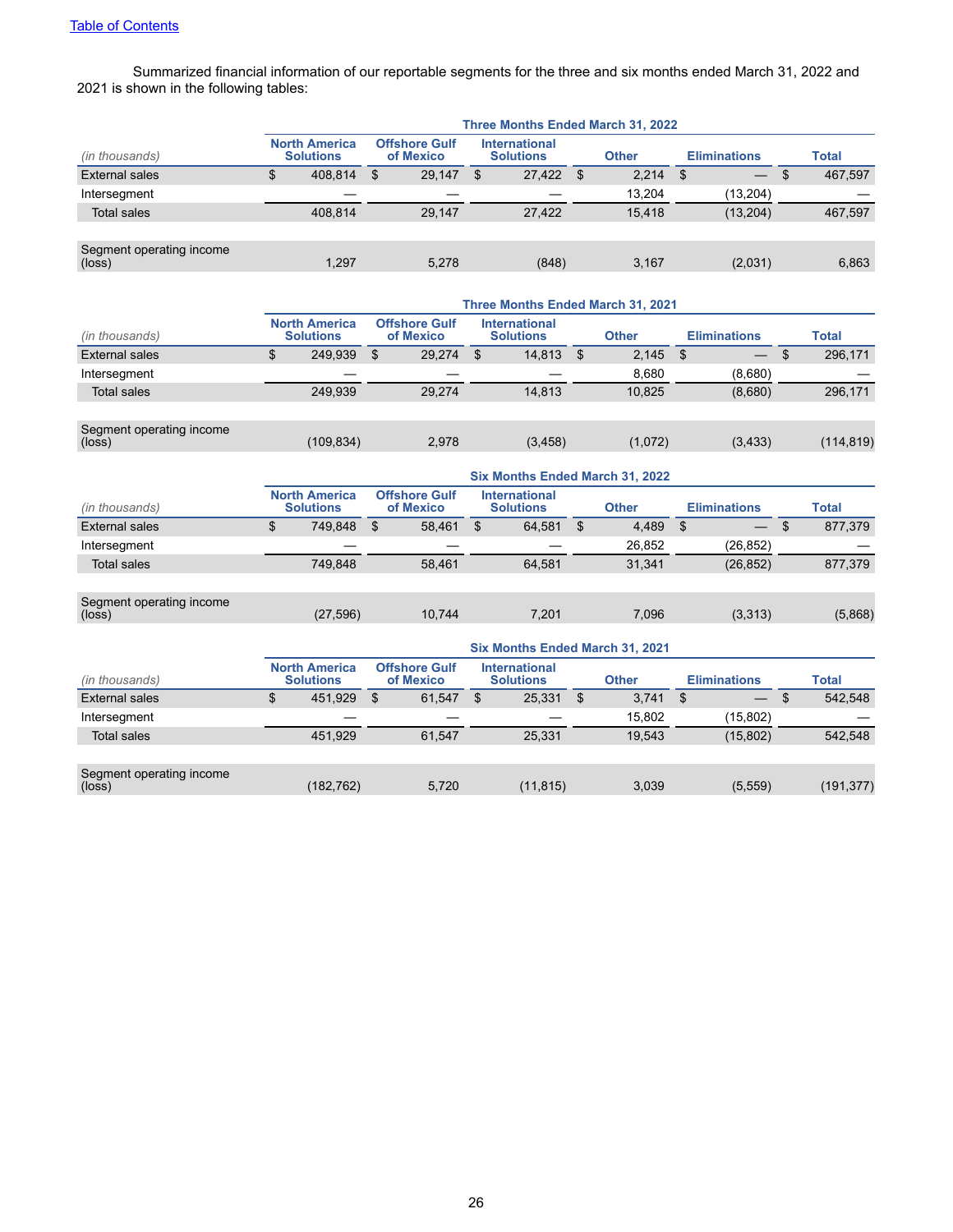The following table reconciles segment operating income (loss) per the tables above to loss from continuing operations before income taxes as reported on the Unaudited Condensed Consolidated Statements of Operations:

|                                                                                                                     |             |     | <b>Three Months Ended March 31,</b> | <b>Six Months Ended March 31.</b> |  |            |  |
|---------------------------------------------------------------------------------------------------------------------|-------------|-----|-------------------------------------|-----------------------------------|--|------------|--|
| (in thousands)                                                                                                      | 2022        |     | 2021                                | 2022                              |  | 2021       |  |
| Segment operating income (loss)                                                                                     | \$<br>6,863 | \$. | $(114, 819)$ \$                     | $(5,868)$ \$                      |  | (191, 377) |  |
| Gain on reimbursement of drilling equipment                                                                         | 6,448       |     | 3,748                               | 11,702                            |  | 5,939      |  |
| Other gain (loss) on sale of assets                                                                                 | 716         |     | (22, 263)                           | (313)                             |  | (12, 118)  |  |
| Corporate selling, general and administrative costs, corporate<br>depreciation, and corporate restructuring charges | (36,644)    |     | (27, 589)                           | (70, 749)                         |  | (56, 590)  |  |
| Operating loss from continuing operations                                                                           | (22, 617)   |     | (160, 923)                          | (65, 228)                         |  | (254, 146) |  |
| Other income (expense)                                                                                              |             |     |                                     |                                   |  |            |  |
| Interest and dividend income                                                                                        | 3,399       |     | 4,819                               | 5,988                             |  | 6,698      |  |
| Interest expense                                                                                                    | (4,390)     |     | (5,759)                             | (10, 504)                         |  | (11, 898)  |  |
| Gain on investment securities                                                                                       | 22,132      |     | 2,520                               | 69,994                            |  | 5,444      |  |
| Loss on extinguishment of debt                                                                                      |             |     |                                     | (60,083)                          |  |            |  |
| Other                                                                                                               | (476)       |     | (577)                               | (1,018)                           |  | (2,057)    |  |
| Total unallocated amounts                                                                                           | 20.665      |     | 1.003                               | 4,377                             |  | (1, 813)   |  |
| Loss from continuing operations before income taxes                                                                 | (1, 952)    | \$. | (159, 920)                          | (60, 851)<br>- \$                 |  | (255, 959) |  |

The following table reconciles segment total assets as reported on the Unaudited Condensed Consolidated Balance Sheets:

| (in thousands)                       | March 31,<br>2022 |           |      | September 30,<br>2021 |
|--------------------------------------|-------------------|-----------|------|-----------------------|
| Total assets <sup>1</sup>            |                   |           |      |                       |
| North America Solutions              | \$                | 3,365,225 | - \$ | 3,418,569             |
| Offshore Gulf of Mexico              |                   | 81,575    |      | 84,580                |
| International Solutions              |                   | 386.832   |      | 269,820               |
| Other                                |                   | 105,630   |      | 95,398                |
|                                      |                   | 3,939,262 |      | 3,868,367             |
| Investments and corporate operations |                   | 395.088   |      | 1,165,761             |
|                                      |                   | 4,334,350 |      | 5,034,128             |
|                                      |                   |           |      |                       |

(1) Assets by segment exclude investments in subsidiaries and intersegment activity.

The following table presents revenues from external customers by country based on the location of service provided:

|                             | <b>Three Months Ended March 31,</b> |         |   |         |   | <b>Six Months Ended March 31,</b> |      |         |  |
|-----------------------------|-------------------------------------|---------|---|---------|---|-----------------------------------|------|---------|--|
| (in thousands)              | 2022<br>2021                        |         |   | 2022    |   | 2021                              |      |         |  |
| Operating revenues          |                                     |         |   |         |   |                                   |      |         |  |
| United States               | \$                                  | 439,793 | S | 280,757 | S | 811,282                           | - \$ | 516,201 |  |
| Argentina                   |                                     | 15,450  |   | 6,979   |   | 44,601                            |      | 8,532   |  |
| Bahrain                     |                                     | 4,826   |   | 6.921   |   | 12.459                            |      | 14,470  |  |
| <b>United Arab Emirates</b> |                                     | 1,524   |   |         |   | 1,524                             |      | 990     |  |
| Colombia                    |                                     | 5.622   |   | 946     |   | 5.997                             |      | 1.375   |  |
| Other Foreign               |                                     | 382     |   | 568     |   | 1.516                             |      | 980     |  |
| Total                       |                                     | 467,597 |   | 296,171 |   | 877,379                           |      | 542,548 |  |

Refer to Note 9—Revenue from Contracts with Customers for additional information regarding the recognition of revenue.

## **NOTE 15 SUBSEQUENT EVENTS**

During April 2022, the Company made a \$33.0 million cornerstone investment in an affiliate of Galileo Technologies ("Galileo") in the form of a convertible note. Galileo is a world leader in natural gas compression and re-gasification modular systems and technologies. The company creates and manufactures innovative products providing cost-effective solutions for its customers. The convertible note bears interest at 5% per annum and matures on April 2027. If the conversion option is exercised, the note would convert into common shares of Galileo.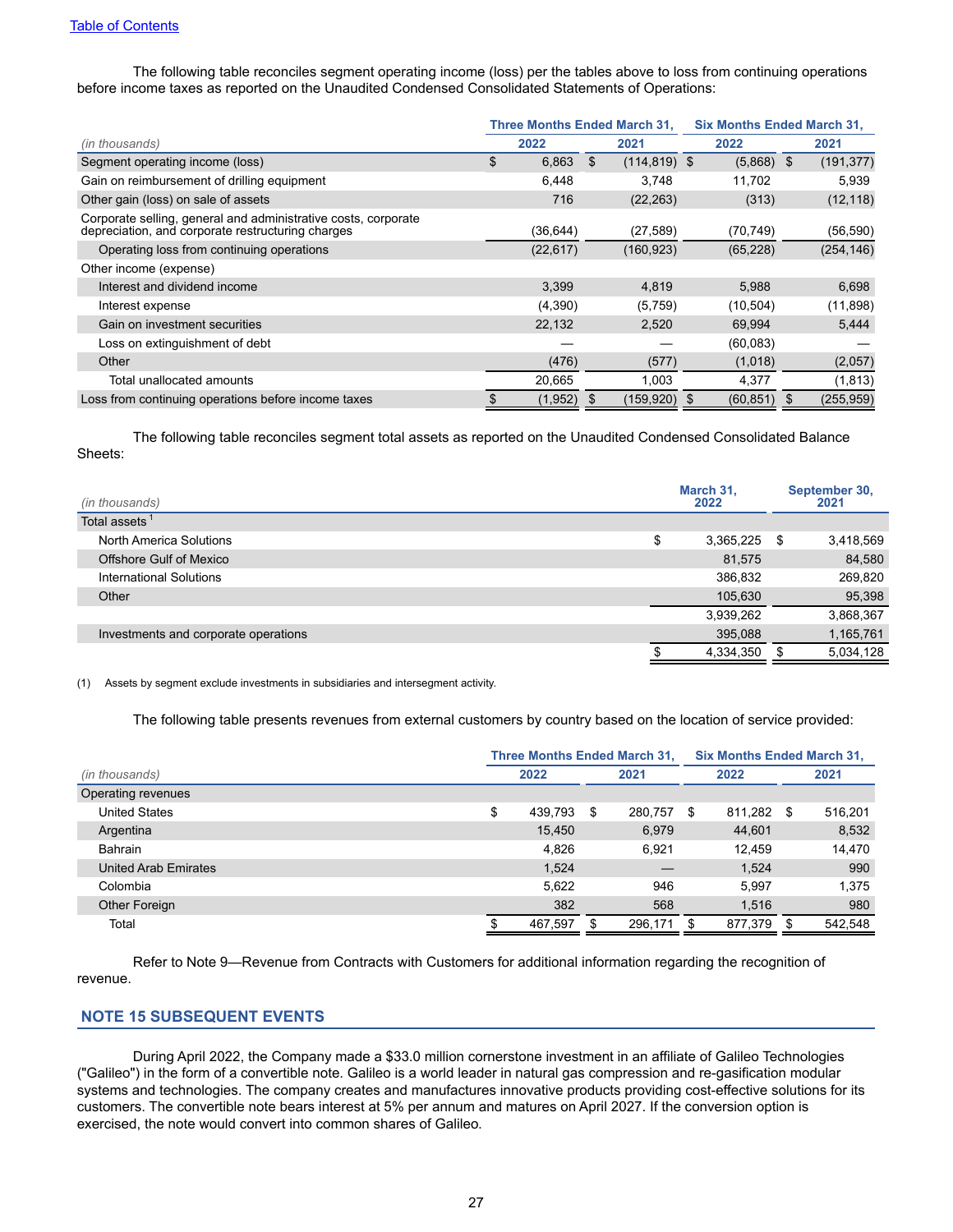# <span id="page-27-0"></span>**ITEM 2. MANAGEMENT'S DISCUSSION AND ANALYSIS OF FINANCIAL CONDITION AND RESULTS OF OPERATIONS**

# **Cautionary Note Regarding Forward-Looking Statements**

This Quarterly Report on Form 10-Q ("Form 10-Q") contains forward-looking statements within the meaning of Section 27A of the Securities Act of 1933, as amended (the "Securities Act"), and Section 21E of the Securities and Exchange Act of 1934, as amended (the "Exchange Act"). All statements other than statements of historical facts included in this Form 10-Q, including without limitation, statements regarding our future financial position, business strategy, budgets, projected costs and plans, objectives of management for future operations, contract terms, financing and funding, and the ongoing effect of the COVID-19 pandemic and actions we or others may take in response to the COVID-19 pandemic are forward-looking statements. In addition, forward-looking statements include all statements that are not historical facts and can be identified by the use of forward-looking terminology such as "may," "will," "expect," "intend," "estimate," "anticipate," "believe," "predict," "project," "target," "continue," or the negative thereof or similar terminology. Forward-looking statements are based upon current plans, estimates, and expectations that are subject to risks, uncertainties, and assumptions. Although we believe that the expectations reflected in such forward-looking statements are reasonable, we can give no assurance that such expectations will prove to be correct. Actual results may vary materially from those indicated or anticipated by such forward-looking statements. The inclusion of such statements should not be regarded as a representation that such plans, estimates, or expectations will be achieved.

These forward-looking statements include, among others, information concerning our possible or assumed future results of operations and statements about the following such as:

- our business strategy;
- estimates of our revenues, income, earnings per share, and market share;
- our capital structure and our ability to return cash to stockholders through dividends or share repurchases;
- the amount and nature of our future capital expenditures and how we expect to fund our capital expenditures;
- the volatility of future oil and natural gas prices;
- the effects of actions by, or disputes among or between, members of the Organization of Petroleum Exporting Countries ("OPEC") and other oil producing nations (together, "OPEC+") with respect to production levels or other matters related to the prices of oil and natural gas;
- changes in future levels of drilling activity and capital expenditures by our customers, whether as a result of global capital markets and liquidity, changes in prices of oil and natural gas or otherwise, which may cause us to idle or stack additional rigs, or increase our capital expenditures and the construction or acquisition of rigs;
- the ongoing effect, impact, potential duration or other implications of the novel strain of coronavirus ("COVID-19") pandemic, including any variants of the virus, and the effectiveness of vaccines and distribution of vaccines to treat the virus, any reinstatement of governmental-imposed restrictions, and the pace of the economic recovery and any expectations we may have with respect thereto;
- changes in worldwide rig supply and demand, competition, or technology;
- possible cancellation, suspension, renegotiation or termination (with or without cause) of our contracts as a result of general or industry-specific economic conditions, mechanical difficulties, performance or other reasons;
- expansion and growth of our business and operations;
- our belief that the final outcome of our legal proceedings will not materially affect our financial results;
- impact of federal and state legislative and regulatory actions and policies affecting our costs and increasing operation restrictions or delay and other adverse impacts on our business;
- impact of geopolitical developments and tensions, war and uncertainty in oil-producing countries (including the invasion of Ukraine by Russia and any related political or economic responses and counter-responses or otherwise by various global actors or the general effect on the global economy);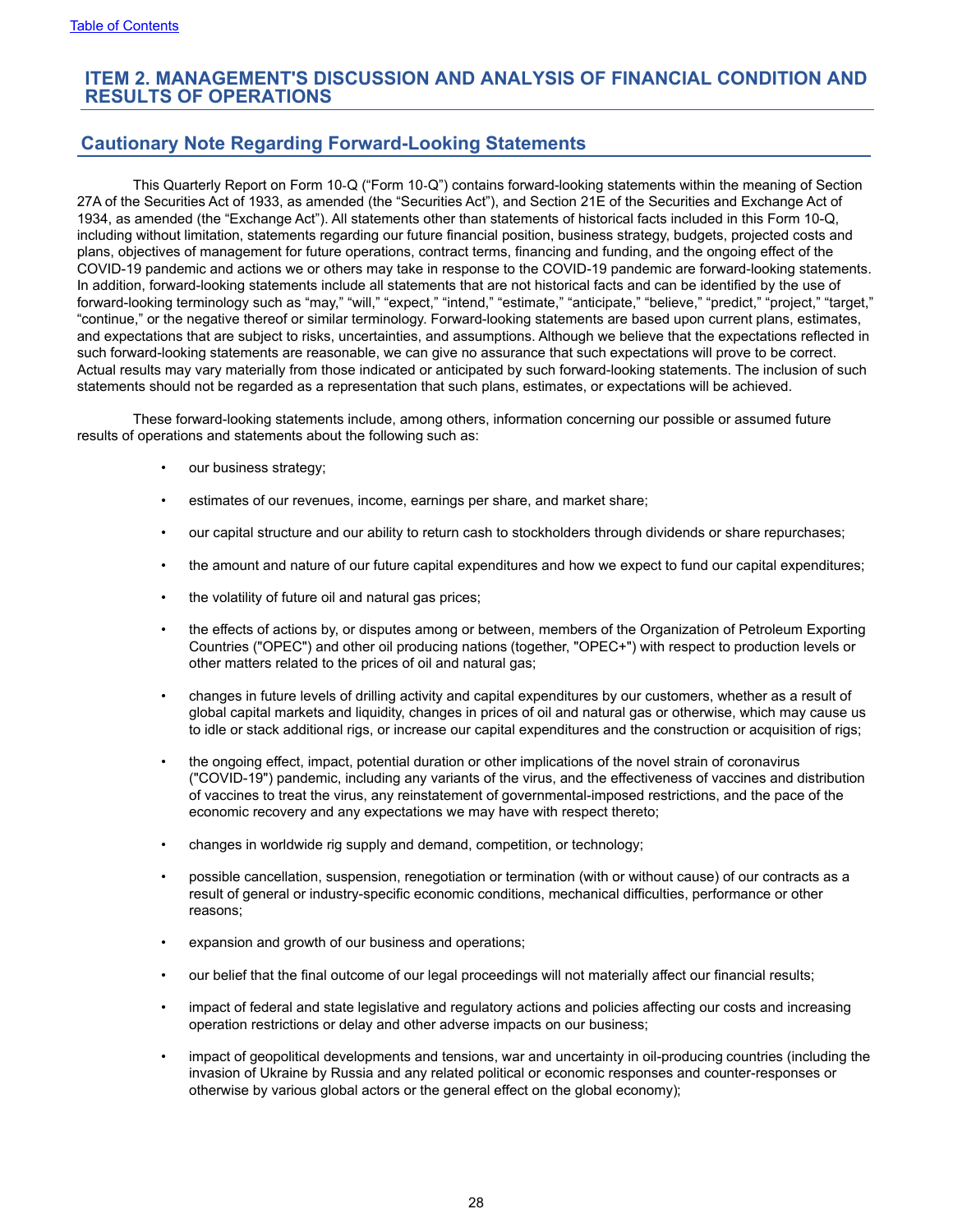- environmental or other liabilities, risks, damages or losses, whether related to storms or hurricanes (including wreckage or debris removal), collisions, grounding, blowouts, fires, explosions, other accidents, terrorism or otherwise, for which insurance coverage and contractual indemnities may be insufficient, unenforceable or otherwise unavailable;
- our financial condition and liquidity;
- tax matters, including our effective tax rates, tax positions, results of audits, changes in tax laws, treaties and regulations, tax assessments and liabilities for taxes;
- the occurrence of cybersecurity incidents, attacks or other breaches to our information technology systems;
- potential impacts on our business resulting from climate change, greenhouse gas regulations, and the impact of climate change-related changes in the frequency and severity of weather patterns;
- potential long-lived asset impairments; and
- our sustainability strategy, including expectations, plans, or goals related to corporate responsibility, sustainability and environmental matters, and any related reputational risks as a result of execution of this strategy.

Important factors that could cause actual results to differ materially from our expectations or results discussed in the forward-looking statements are disclosed in our 2021 Annual Report on Form 10-K under Item 1A— "Risk Factors," and Item 7— "Management's Discussion and Analysis of Financial Condition and Results of Operations." All subsequent written and oral forward-looking statements attributable to us, or persons acting on our behalf, are expressly qualified in their entirety by such cautionary statements. Because of the underlying risks and uncertainties, we caution you against placing undue reliance on these forward-looking statements. We assume no duty to update or revise these forward-looking statements based on changes in internal estimates, expectations or otherwise, except as required by law.

### **Executive Summary**

Helmerich & Payne, Inc. ("H&P," which, together with its subsidiaries, is identified as the "Company," "we," "us," or "our," except where stated or the context requires otherwise) through its operating subsidiaries provides performance-driven drilling solutions and technologies that are intended to make hydrocarbon recovery safer and more economical for oil and gas exploration and production companies. As of March 31, 2022, our drilling rig fleet included a total of 271 drilling rigs. Our reportable operating business segments consist of the North America Solutions segment with 236 rigs, the Offshore Gulf of Mexico segment with seven offshore platform rigs and the International Solutions segment with 28 rigs as of March 31, 2022. At the close of the second quarter of fiscal year 2022, we had 181 contracted rigs, of which 106 were under a fixed-term contract and 75 were working well-to-well, compared to 137 contracted rigs at September 30, 2021. Our long-term strategy remains focused on innovation, technology, safety, operational excellence and reliability. As we move forward, we believe that our advanced uniform rig fleet, technology offerings, financial strength, contract backlog and strong customer and employee base position us very well to respond to continued cyclical and often times volatile market conditions and take advantage of future opportunities.

#### **Market Outlook**

Our revenues are primarily derived from the capital expenditures of companies involved in the exploration, development and production of crude oil and natural gas ("E&Ps"). Generally, the level of capital expenditures is dictated by current and expected future prices of crude oil and natural gas, which are determined by improving supply and demand factors. Both commodities have historically been, and we expect them to continue to be, cyclical and highly volatile.

Our drilling services operations are organized into the following reportable operating segments: North America Solutions, Offshore Gulf of Mexico, and International Solutions. With respect to North America Solutions, the resurgence of oil and natural gas production coming from the United States brought about by unconventional shale drilling for oil has significantly impacted the supply of oil and natural gas and the type of rig utilized in the U.S. land drilling industry. The advent of unconventional drilling for oil in the United States began in early 2009 and continues to evolve as E&Ps drill longer lateral wells with tighter well spacing. During this time, we designed, built and delivered to the market new technology AC drive rigs (FlexRig® ), substantially growing our fleet. The pace of progress of unconventional drilling over the years has been cyclical and volatile, dictated by crude oil and natural gas price fluctuations.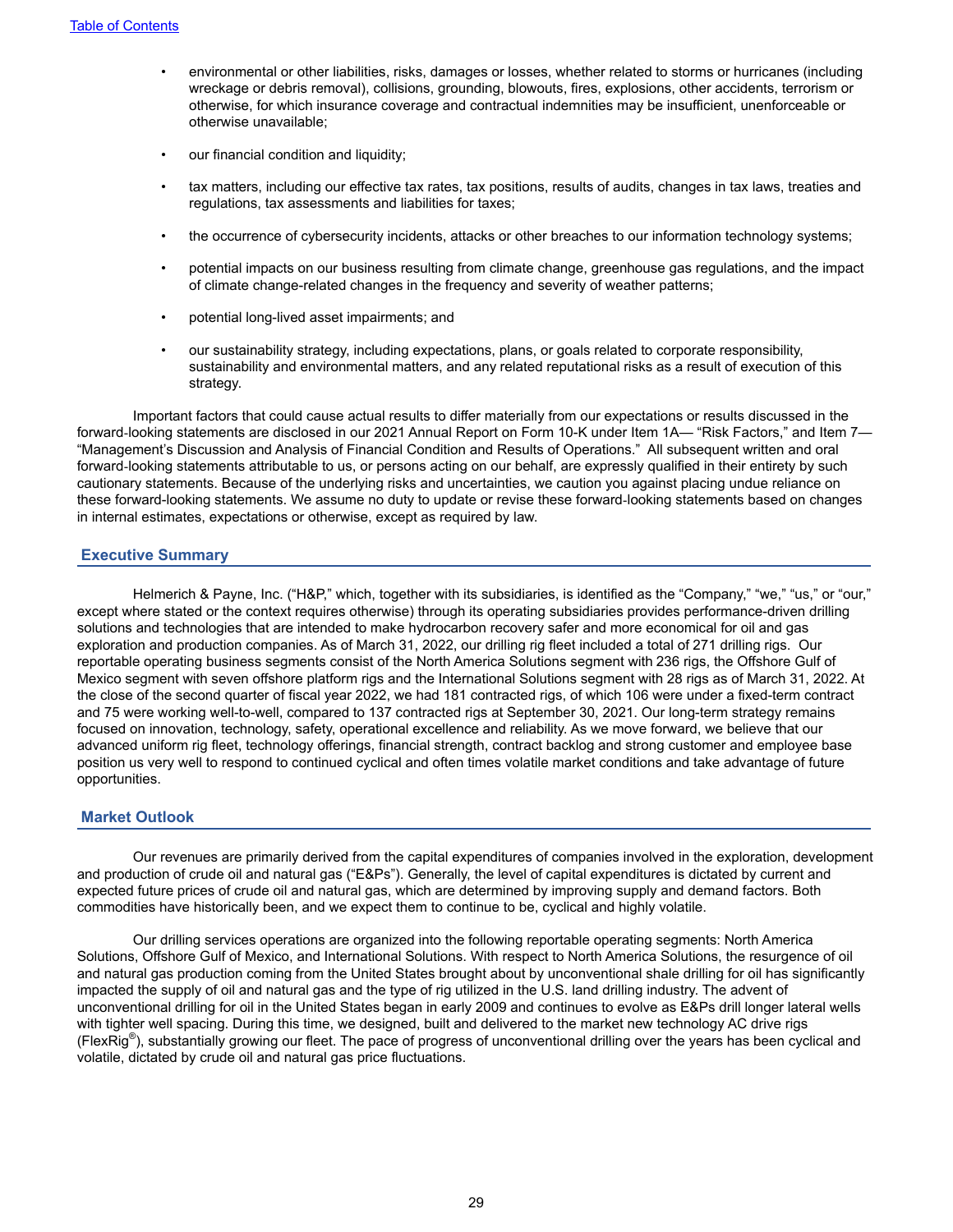Throughout this time, the length of the lateral section of wells drilled in the United States has continued to grow. The progression of longer lateral wells has required many of the industry's rigs to be upgraded to certain specifications in order to meet the technical challenges of drilling longer lateral wells. The upgraded rigs meeting those specifications are commonly referred to in the industry as super-spec rigs and have the following specific characteristics: AC drive, minimum of 1,500 horsepower drawworks, minimum of 750,000 lbs. hookload rating, 7,500 psi mud circulating system, and multiple-well pad capability.

The technical requirements of drilling longer lateral wells often necessitate the use of super-spec rigs and even when not required for shorter lateral wells, there is a strong customer preference for super-spec due to the drilling efficiencies gained in utilizing a super-spec rig. As a result, there has been a structural decline in the use of non-super-spec rigs across the industry. However, because we have a large super-spec fleet, we gained market share and became the largest provider of super-spec rigs in the industry. Accordingly, we believe we are well positioned to respond to various market conditions.

In early March 2020, the increase in crude oil supply resulting from production escalations from OPEC+ combined with a decrease in crude oil demand stemming from the global response and uncertainties surrounding the COVID-19 pandemic resulted in a sharp decline in crude oil prices. Specifically, during calendar year 2020, crude oil prices fell from approximately \$60 per barrel to the low-to-mid-\$20 per barrel range, lower in some cases, which resulted in customers decreasing their 2020 capital budgets nearly 50 percent from calendar year 2019 levels. There was a corresponding dramatic decline in the demand for land rigs, such that the overall rig count for calendar year 2020 averaged roughly 430 rigs, significantly lower than in calendar year 2019, which averaged approximately 940 rigs.

Crude oil prices stabilized during the back half of calendar 2020 and were in the \$40 to \$50 per barrel range as customers set their capital budgets for calendar year 2021. During calendar 2021 crude oil prices continued to increase, reaching more than \$70 per barrel. However, as expected, rig activity did not move in tandem with crude oil prices to the same extent it had historically as a large portion of our customers have a more disciplined approach to their operations and capital spending in order to enhance their own financial returns.

The capital budgets for calendar year 2022 established by our customers were done so in a higher crude oil price environment compared to the prior year, which suggests a higher level of capital spending and activity in calendar year 2022 compared to calendar year 2021. Additionally, higher commodity prices have allowed customers to strengthen their balance sheets following the 2020 downturn freeing up additional funds for investment. More recently the invasion of Ukraine by Russia caused crude oil prices to spike well above \$100 per barrel. However, as we have experienced in recent years, our customers have maintained a disciplined approach to their operations and kept capital spending levels as originally planned. We have noted no material reaction in customer behavior resulting from the spike in crude oil prices.

In the U.S., the demand for super-spec rigs continues to strengthen following higher capital spending by E&Ps in both calendar year 2021 and year to date 2022. While there is still idle super-spec rig capacity in the market, much of that idle capacity represents rigs that have not been active during the preceding two years and in some cases even longer. Consequently, there are additional costs that would be incurred to bring those long-idled rigs back into working condition, which has resulted in upward pricing for super-spec rigs. This supply-demand dynamic combined with the value proposition we provide our customers through our drilling expertise, high-quality FlexRig fleet, and automation technology has resulted in an improvement in our underlying contract economics. We believe these improvements will become more apparent in the coming quarters as an increasing amount of our active rigs are re-priced at higher rates.

Our North America Solutions active rig count has more than tripled from 47 rigs in August 2020 to 171 rigs at March 31, 2022. To date, our fiscal 2022 rig count increases appear to mirror those of 2021 with 27 rigs added during the first quarter and 17 rigs added during the second quarter of fiscal 2022 compared to 25 rigs and 15 rigs added for the same fiscal quarters in the prior year, respectively. Considering the Company's disciplined approach to deploying capital, maintaining our fiscal year 2022 capital budget of \$250 to \$270 million, and given the current market dynamics, we expect our active count to grow at a much more muted pace during the remaining quarters in fiscal year 2022.

Collectively, our other business segments, Offshore Gulf of Mexico and International Solutions, are exposed to the same macro commodity price environment affecting our North America Solutions segment; however, activity levels in the International Solutions segment are also subject to other various geopolitical and financial factors specific to the countries of our operations. While we do not expect much change in our Offshore Gulf of Mexico segment, we see opportunities for improvement in our International Solutions segment, but those will likely occur on a more extended timeline compared to what we have experienced in the North America Solutions segment.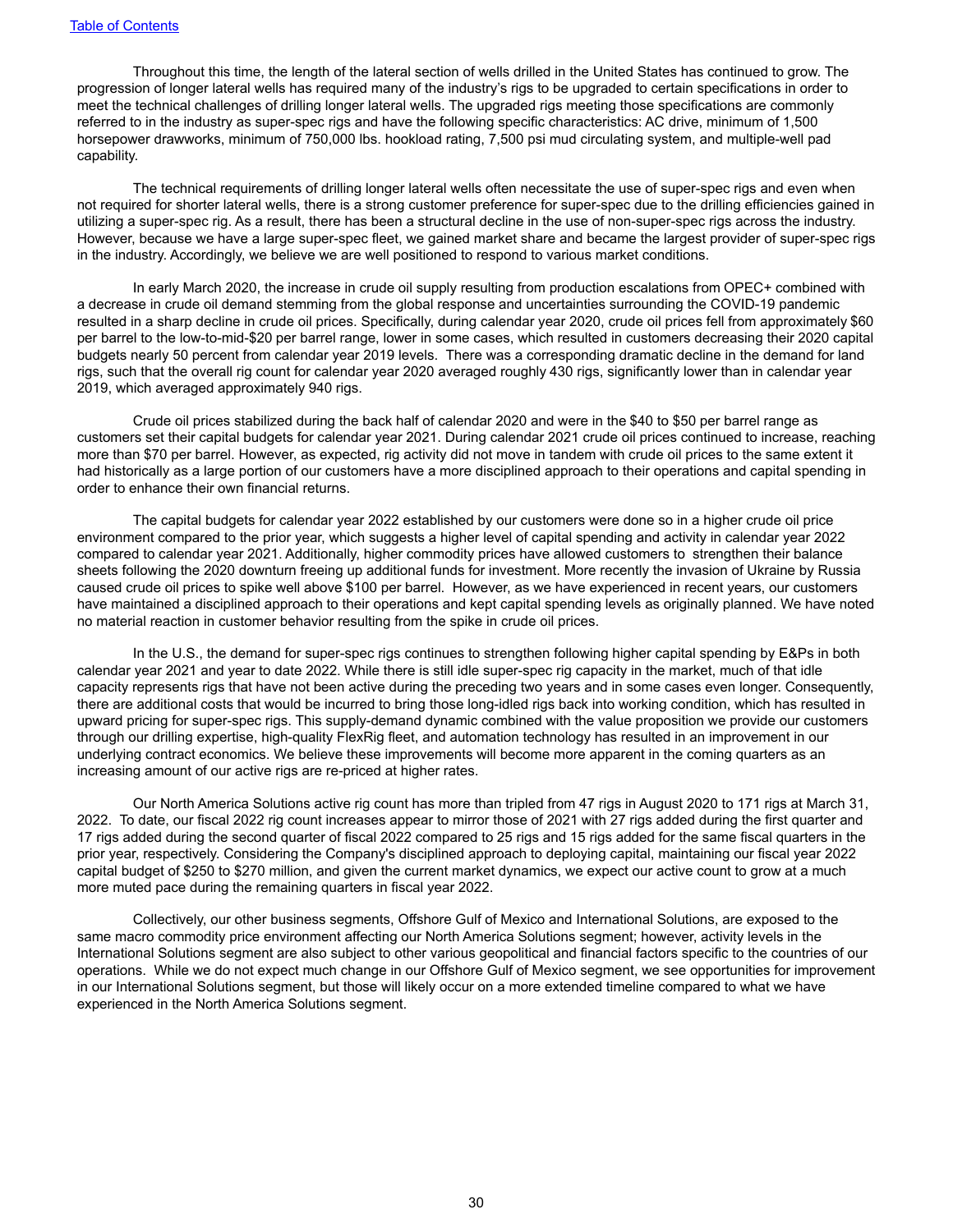From a financial perspective, we believe the Company is well positioned to manage through events, even protracted ones, that may result from market disruptions and the related commodity price volatility. More recent events, like the COVID-19 global pandemic and the Russian invasion of Ukraine, have elevated commodity price volatility and have other far reaching global market ramifications. The direct impacts of the COVID-19 pandemic on the Company have diminished significantly as health guidelines and restrictions have eased in most jurisdictions in which we operate. Since the COVID-19 outbreak began, no rigs have been fully shut down (other than temporary shutdowns for disinfecting and the suspension for a certain period of time on one of our international rigs) and these temporary shutdowns did not have a significant impact on service. Recently, the conflict between the Russian Federation and Ukraine, and the international and social sanctions in reaction to the conflict have resulted in an increase in commodity price volatility. The Company does not have any operations in the Russia Federation, Ukraine or adjacent regions and therefore our rig activity levels are not directly impacted by this conflict. While we do not have supplies originating in these countries, the conflict may create some inflationary pressures within our supply chain.

#### **Recent Developments**

#### *Investments in Geothermal Energy*

During the six months ended March 31, 2022, we made an additional \$14.1 million in geothermal energy investments consisting of both debt and equity securities. Investments were made in four separate companies that are pursuing technological concepts to make unconventional geothermal energy a viable economic renewable energy source. These companies are developing an enhanced geothermal system ("EGS") and closed loop concepts. The EGS concept uses horizontal drilling, induced permeability, and fiber optic sensing. The closed loop concepts use multilateral wellbores, propriety working fluid, or coaxial pipe configurations. All of these concepts are designed to harvest geothermal heat to create carbon-free, baseload energy. Our aggregate balance of investments in geothermal energy companies was \$16.9 million at March 31, 2022.

#### *Investment in ADNOC Drilling*

During September 2021, the Company made a \$100.0 million cornerstone investment in ADNOC Drilling in advance of its announced IPO, representing 159.7 million shares of ADNOC Drilling, equivalent to a one percent ownership stake and subject to a three-year lockup period. ADNOC Drilling's IPO was completed on October 3, 2021, and its shares are listed and traded on the Abu Dhabi Securities Exchange (ADX). Our investment is classified as a long-term equity investment within Investments in our Unaudited Condensed Consolidated Balance Sheets. We have applied the guidance in Topic 820, Fair Value Measurement, in the initial accounting of the transaction and the subsequent revaluation of the investment balance, concluding that a contractual restriction on the sale of an equity security that is publicly traded is not considered in measuring fair value. During the three and six months ended March 31, 2022, we recognized a gain of \$16.7 million and \$64.5 million, respectively, in our Unaudited Condensed Consolidated Statement of Operations. As of March 31, 2022, this investment is classified as a Level 1 investment and based on the quoted stock price on the Abu Dhabi Securities Exchange, without applying a discount factor.

#### *Investment in Galileo Technologies*

During April 2022, the Company made a \$33.0 million cornerstone investment in an affiliate of Galileo Technologies ("Galileo") in the form of a convertible note. The convertible note bears interest at 5% per annum and matures on April 2027. If the conversion option is exercised, the note would convert into common shares of Galileo. One of our Directors is an independent director of Galileo. This Director does not have a direct or indirect material interest in the transaction and was not involved in the negotiations or any approvals related to the transaction.

#### **Contract Backlog**

As of March 31, 2022 and September 30, 2021, our contract drilling backlog, being the expected future dayrate revenue from executed contracts, was \$727.7 million and \$572.0 million, respectively. These amounts do not include anticipated contract renewals or expected performance bonuses. The increase in backlog at March 31, 2022 from September 30, 2021 is primarily due to an increase in the number of fixed term drilling contracts executed. Approximately 39.8 percent of the March 31, 2022 total backlog is reasonably expected to be fulfilled in fiscal year 2023 and thereafter.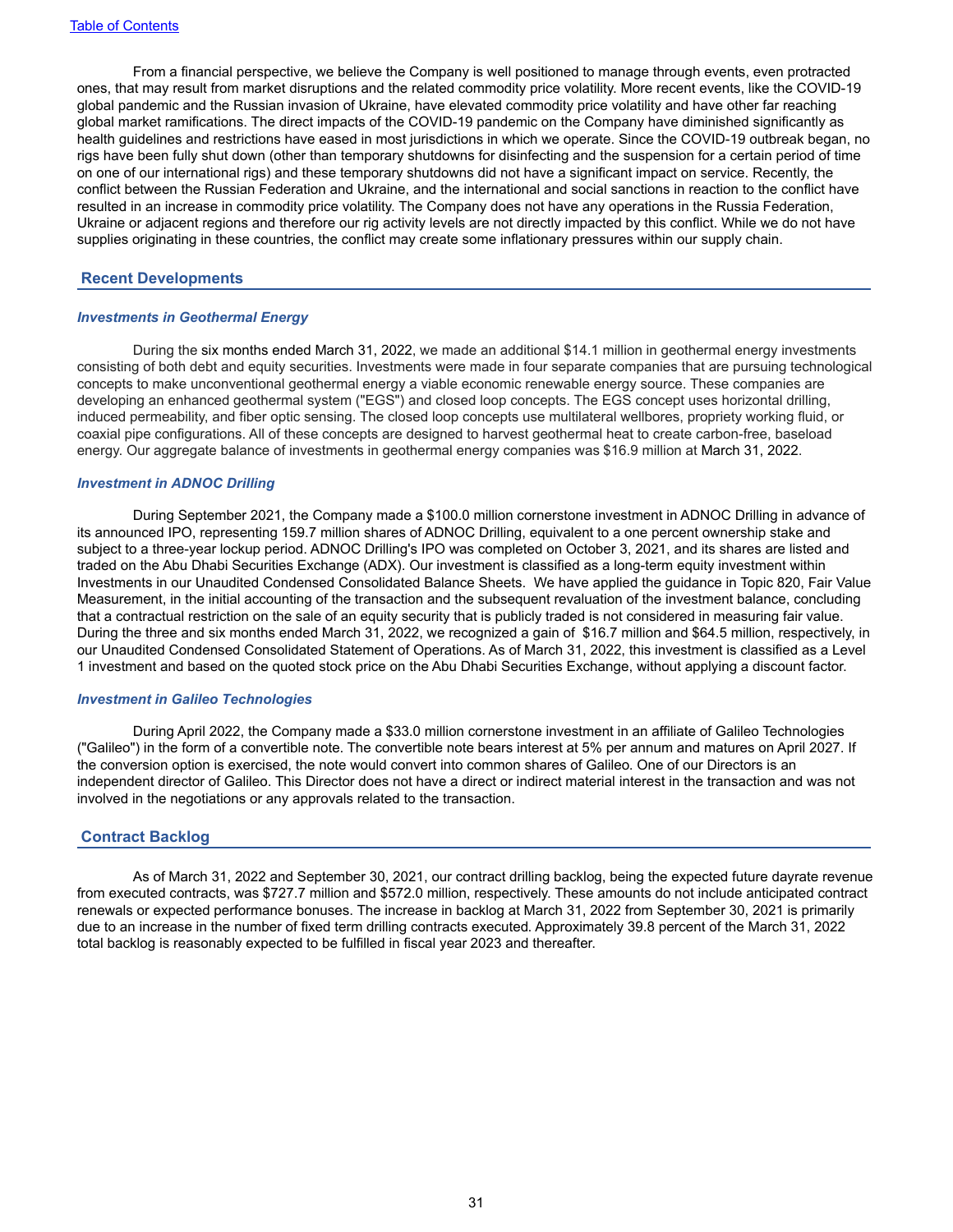The following table sets forth the total backlog by reportable segment as of March 31, 2022 and September 30, 2021, and the percentage of the March 31, 2022 backlog reasonably expected to be fulfilled in fiscal year 2023 and thereafter:

| (in millions)                  | <b>March 31, 2022</b> | <b>September 30, 2021</b> | Percentage<br><b>Reasonably</b><br><b>Expected to be</b><br><b>Filled in Fiscal Year</b><br>2023 and Thereafter |
|--------------------------------|-----------------------|---------------------------|-----------------------------------------------------------------------------------------------------------------|
| <b>North America Solutions</b> | $534.2$ \$            | 429.6                     | 29.7 %                                                                                                          |
| Offshore Gulf of Mexico        | 9.8                   | 17.2                      |                                                                                                                 |
| <b>International Solutions</b> | 183.7                 | 125.2                     | 71.5                                                                                                            |
|                                | 727.7                 | 572.0                     |                                                                                                                 |

The early termination of a contract may result in a rig being idle for an extended period of time, which could adversely affect our financial condition, results of operations and cash flows. In some limited circumstances, such as sustained unacceptable performance by us, no early termination payment would be paid to us. Early terminations could cause the actual amount of revenue earned to vary from the backlog reported. See "Item 1A. Risk Factors – *Our current backlog of drilling*  services and solutions revenue may continue to decline and may not be ultimately realized as fixed-term contracts and may, in *certain instances, be terminated without an early termination payment*," in our 2021 Annual Report on Form 10-K filed with the Securities and Exchange Commission ("SEC"), regarding fixed term contract risk. Additionally, see "Item 1A. Risk Factors – *The impact and effects of public health crises, pandemics and epidemics, such as the COVID-19 pandemic, have adversely affected and are expected to continue to adversely affect our business, financial condition and results of operations"* within our 2021 Annual Report on Form 10-K.

### **Results of Operations for the Three Months Ended March 31, 2022 and 2021**

#### *Consolidated Results of Operations*

*Net Loss* We reported a loss from continuing operations of \$4.6 million (\$0.05 loss per diluted share) on operating revenues of \$467.6 million for the three months ended March 31, 2022 compared to a loss from continuing operations of \$123.3 million (\$1.15 loss per diluted share) on operating revenues of \$296.2 million for the three months ended March 31, 2021. Included in the net loss for the three months ended March 31, 2022 is a loss of \$0.4 million (with no impact on a per diluted share basis) from discontinued operations. Including discontinued operations, we recorded a net loss of \$5.0 million (\$0.05 loss per diluted share) for the three months ended March 31, 2022 compared to a net loss of \$121.0 million (\$1.13 loss per diluted share) for the three months ended March 31, 2021.

*Selling, General and Administrative Expense* Selling, general and administrative expenses increased to \$47.1 million during the three months ended March 31, 2022 compared to \$39.3 million during the three months ended March 31, 2021. The \$7.8 million increase in fiscal year 2022 compared to the same period in fiscal year 2021 is primarily due to increases in IT infrastructure spending and professional services fees.

*Asset Impairment Charge* During the three months ended March 31, 2022, we reported no asset impairment charge in the Unaudited Condensed Consolidated Statement of Operations, compared to an impairment charge of \$54.3 million for the three months ended March 31, 2021.

*Gain on Investment Securities* In September 2021, the Company made a cornerstone equity investment consisting of 159.7 million shares for \$100.0 million as part of ADNOC Drilling's initial public offering. This investment is subject to a three-year lock-up period. During the three months ended March 31, 2022 we recognized a gain of \$16.7 million due to an increase in the fair market value of the stock.

*Income Taxes* We have historically calculated our provision for income taxes during interim reporting periods by applying the estimated annual effective tax rate for the full year to pre-tax income or loss, excluding discrete items, for the reporting period. We used a discrete effective tax rate method to calculate income taxes for the three months ended March 31, 2022 as we determined the historical annualized effective rate method would not provide a reliable estimate for the three months ended March 31, 2022. We anticipate utilizing the discrete effective tax rate method to calculate the provision for income taxes for the remainder of this fiscal year.

For the three months ended March 31, 2022, we had an income tax expense of \$2.7 million compared to an income tax benefit of \$36.6 million for the three months ended March 31, 2021. Our statutory federal income tax rate for fiscal year 2022 is 21.0 percent (before incremental state and foreign taxes).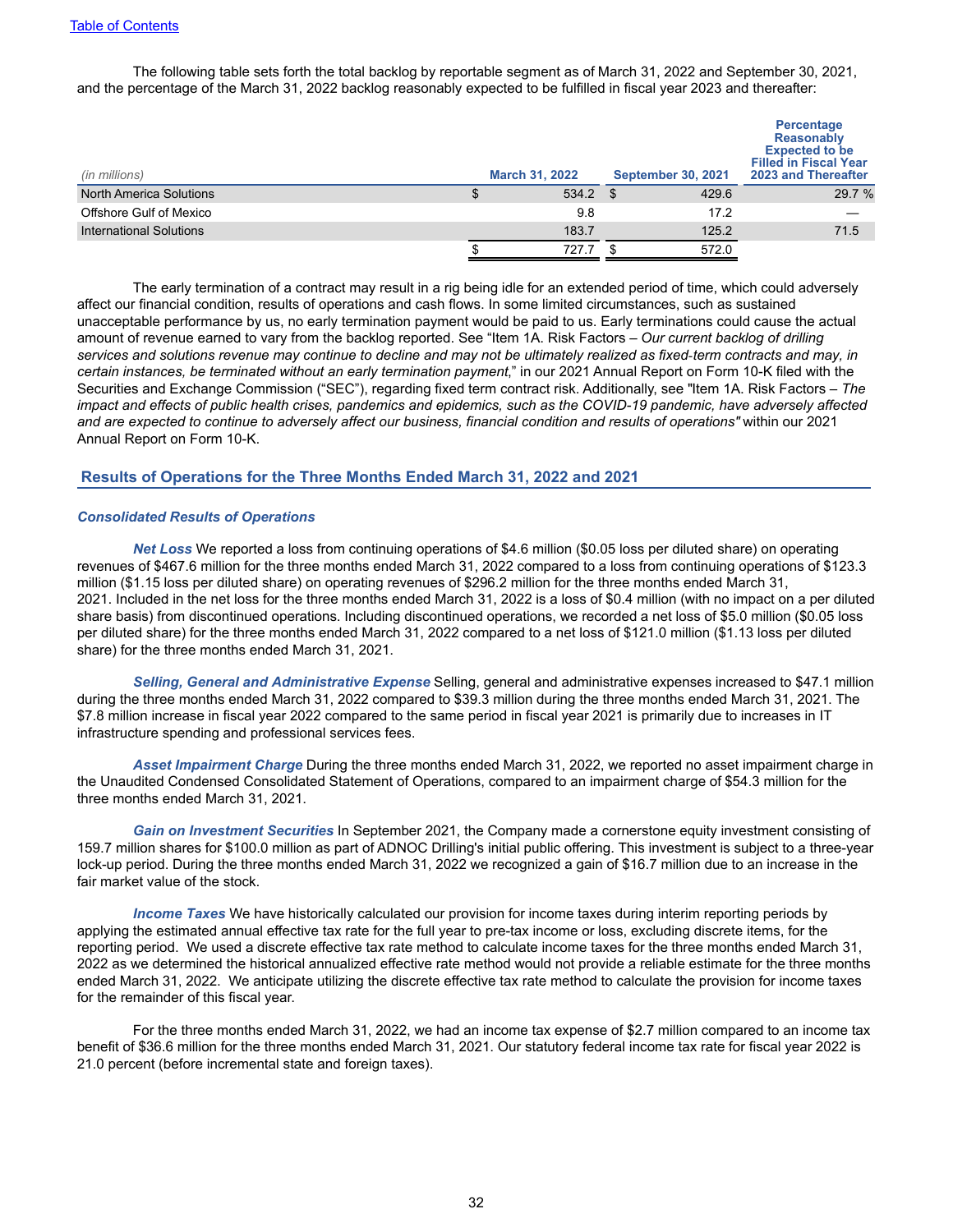### [Table of Contents](#page-1-0)

## *North America Solutions*

|                                                              | <b>Three Months Ended March 31,</b> |              |            |          |  |  |  |  |
|--------------------------------------------------------------|-------------------------------------|--------------|------------|----------|--|--|--|--|
| (in thousands, except operating statistics)                  | 2022                                |              | 2021       | % Change |  |  |  |  |
| Operating revenues                                           | \$<br>408,814                       | $\mathbb{S}$ | 249,939    | 63.6     |  |  |  |  |
| Direct operating expenses                                    | 294,397                             |              | 185,841    | 58.4     |  |  |  |  |
| Depreciation and amortization                                | 95,817                              |              | 99,917     | (4.1)    |  |  |  |  |
| Research and development                                     | 6,420                               |              | 5,329      | 20.5     |  |  |  |  |
| Selling, general and administrative expense                  | 10,883                              |              | 12,960     | (16.0)   |  |  |  |  |
| Asset impairment charge                                      |                                     |              | 54,284     | (100.0)  |  |  |  |  |
| Restructuring charges                                        |                                     |              | 1,442      | (100.0)  |  |  |  |  |
| Segment operating income (loss)                              | 297, ا                              | \$           | (109, 834) | (101.2)  |  |  |  |  |
| Financial Data and Other Operating Statistics <sup>1</sup> : |                                     |              |            |          |  |  |  |  |
| Direct margin (Non-GAAP) <sup>2</sup>                        | 114,417                             |              | 64,098     | 78.5     |  |  |  |  |
| Revenue days <sup>3</sup>                                    | 14,752                              |              | 9,454      | 56.0     |  |  |  |  |
| Average active rigs <sup>4</sup>                             | 164                                 |              | 105        | 56.2     |  |  |  |  |
| Number of active rigs at the end of period <sup>5</sup>      | 171                                 |              | 109        | 56.9     |  |  |  |  |
| Number of available rigs at the end of period                | 236                                 |              | 242        | (2.5)    |  |  |  |  |
| Reimbursements of "out-of-pocket" expenses                   | \$<br>46,664                        | \$           | 27,290     | 71.0     |  |  |  |  |

1) These operating metrics and financial data, including average active rigs, are provided to allow investors to analyze the various components of segment financial results in terms of activity, utilization and other key results. Management uses these metrics to analyze historical segment financial results and as the key inputs for forecasting and budgeting segment financial results.

2) Direct margin, which is considered a non-GAAP metric, is defined as operating revenues less direct operating expenses and is included as a supplemental disclosure because we believe it is useful in assessing and understanding our current operational performance, especially in making comparisons over time. See — Non-GAAP Measurements below for a reconciliation of segment operating income (loss) to direct margin.

3) Defined as the number of contractual days we recognized revenue for during the period.

4) Active rigs generate revenue for the Company: accordingly, 'average active rigs' represents the average number of rigs generating revenue during the applicable time period. This metric is calculated by dividing revenue days by total days in the applicable period (i.e. 90 days).

5) Defined as the number of rigs generating revenue at the applicable end date of the time period.

*Operating Revenues* Operating revenues were \$408.8 million and \$249.9 million in the three months ended March 31, 2022 and 2021, respectively. The 63.6 percent increase in operating revenue is primarily due to a 56.0 percent increase in activity levels and higher pricing levels.

*Direct Operating Expenses* Direct operating expenses increased to \$294.4 million during the three months ended March 31, 2022 as compared to \$185.8 million during the three months ended March 31, 2021. The increase in direct operating expense was due to higher activity levels and an increase in field wages in December of 2021.

*Depreciation and Amortization* Depreciation and amortization decreased to \$95.8 million during the three months ended March 31, 2022 as compared to \$99.9 million during the three months ended March 31, 2021. The decrease was primarily attributable to the termination of depreciation on the six rigs located in the US that were included in the ADNOC sale in fiscal year 2021 and ongoing relatively low levels of capital expenditures.

*Asset Impairment Charge* During the three months ended March 31, 2022, we reported no asset impairment charge, compared to an impairment charge of \$54.3 million for the three months ended March 31, 2021.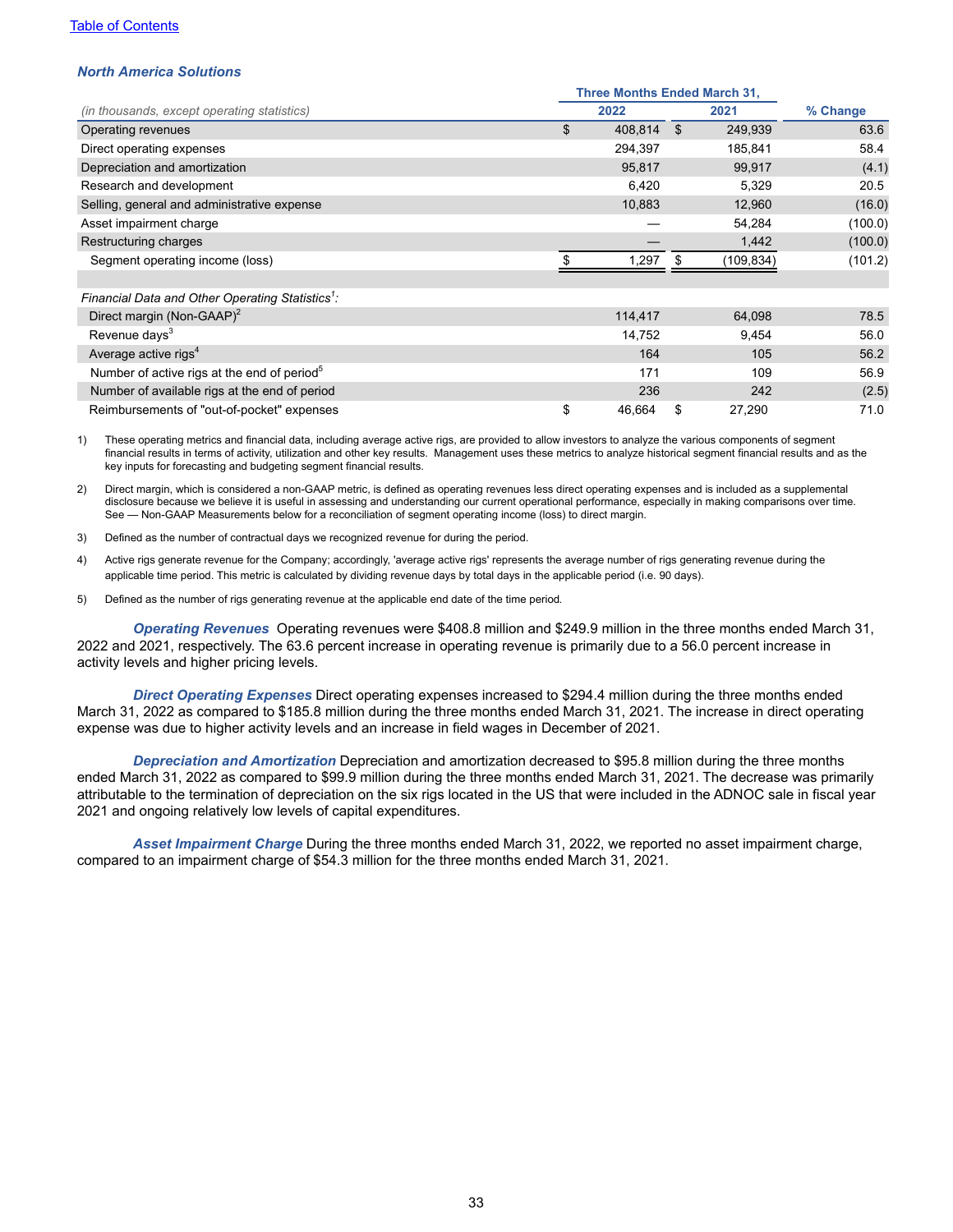### *Offshore Gulf of Mexico*

| (in thousands, except operating statistics)                  |    | 2022   |     |                | % Change |  |
|--------------------------------------------------------------|----|--------|-----|----------------|----------|--|
| Operating revenues                                           | \$ | 29,147 | \$  | 29,274         | (0.4)    |  |
| Direct operating expenses                                    |    | 20,884 |     | 23,069         | (9.5)    |  |
| Depreciation                                                 |    | 2,401  |     | 2,593          | (7.4)    |  |
| Selling, general and administrative expense                  |    | 584    |     | 634            | (7.9)    |  |
| Segment operating income                                     |    | 5,278  | \$. | 2,978          | 77.2     |  |
|                                                              |    |        |     |                |          |  |
| Financial Data and Other Operating Statistics <sup>1</sup> : |    |        |     |                |          |  |
| Direct margin (Non-GAAP) <sup>2</sup>                        |    | 8,263  |     | 6,205          | 33.2     |  |
| Revenue days <sup>3</sup>                                    |    | 360    |     | 360            |          |  |
| Average active rigs <sup>4</sup>                             |    | 4      |     | 4              |          |  |
| Number of active rigs at the end of period <sup>5</sup>      |    | 4      |     | $\overline{4}$ |          |  |
| Number of available rigs at the end of period                |    |        |     | -              |          |  |
| Reimbursements of "out-of-pocket" expenses                   | \$ | 5,809  | \$. | 5,193          | 11.9     |  |

1) These operating metrics and financial data, including average active rigs, are provided to allow investors to analyze the various components of segment financial results in terms of activity, utilization and other key results. Management uses these metrics to analyze historical segment financial results and as the key inputs for forecasting and budgeting segment financial results.

2) Direct margin, which is considered a non-GAAP metric, is defined as operating revenues less direct operating expenses and is included as a supplemental disclosure because we believe it is useful in assessing and understanding our current operational performance, especially in making comparisons over time. See — Non-GAAP Measurements below for a reconciliation of segment operating income to direct margin.

3) Defined as the number of contractual days we recognized revenue for during the period.

4) Active rigs generate revenue for the Company; accordingly, 'average active rigs' represents the average number of rigs generating revenue during the applicable time period. This metric is calculated by dividing revenue days by total days in the applicable period (i.e. 90 days).

5) Defined as the number of rigs generating revenue at the applicable end date of the time period.

*Operating Revenues* Operating revenues were \$29.1 million and \$29.3 million in the three months ended March 31, 2022 and 2021, respectively. The 0.4 percent decrease was primarily driven by the mix of rigs working at full rates as compared to being on lower standby or mobilization rates.

*Direct Operating Expenses* Direct operating expenses decreased to \$20.9 million during the three months ended March 31, 2022 as compared to \$23.1 million during the three months ended March 31, 2021. The decrease was primarily driven by a favorable adjustment in self-insurance liabilities related to prior period as well as the factors described above.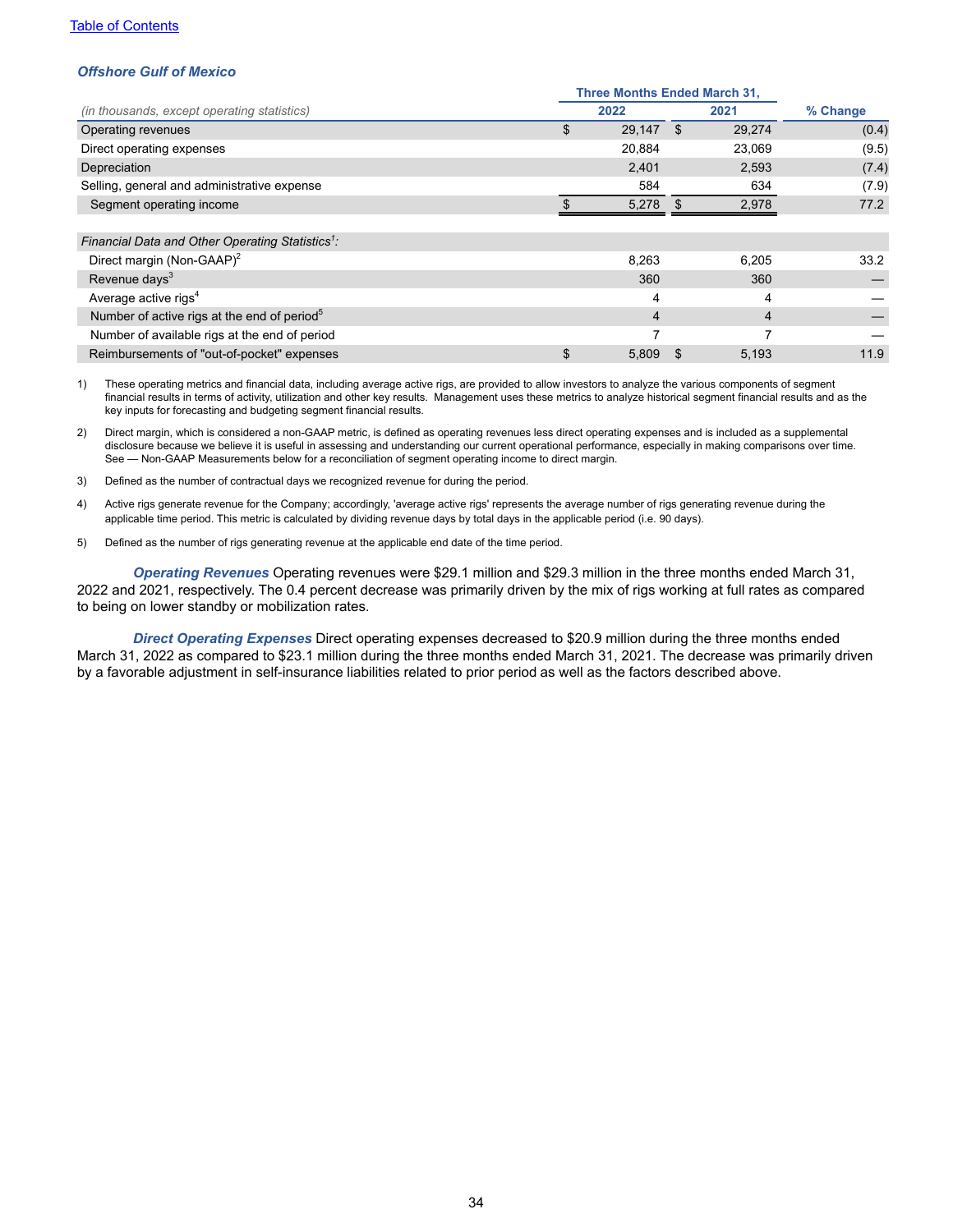#### **[Table of Contents](#page-1-0)**

#### *International Solutions*

|                                                              | <b>Three Months Ended March 31,</b> |           |     |          |          |  |
|--------------------------------------------------------------|-------------------------------------|-----------|-----|----------|----------|--|
| (in thousands, except operating statistics)                  |                                     | 2022      |     | 2021     | % Change |  |
| Operating revenues                                           | \$                                  | 27,422 \$ |     | 14,813   | 85.1     |  |
| Direct operating expenses                                    |                                     | 25,171    |     | 16,718   | 50.6     |  |
| Depreciation                                                 |                                     | 1,049     |     | 415      | 152.8    |  |
| Selling, general and administrative expense                  |                                     | 2,050     |     | 1,138    | 80.1     |  |
| Segment operating loss                                       |                                     | (848)     | \$  | (3, 458) | (75.5)   |  |
|                                                              |                                     |           |     |          |          |  |
| Financial Data and Other Operating Statistics <sup>1</sup> : |                                     |           |     |          |          |  |
| Direct margin (Non-GAAP) <sup>2</sup>                        |                                     | 2,251     |     | (1,905)  | (218.2)  |  |
| Revenue days <sup>3</sup>                                    |                                     | 636       |     | 393      | 61.8     |  |
| Average active rigs <sup>4</sup>                             |                                     | 7         |     | 4        | 75.0     |  |
| Number of active rigs at the end of period <sup>5</sup>      |                                     | 6         |     | 5        | 20.0     |  |
| Number of available rigs at the end of period                |                                     | 28        |     | 32       | (12.5)   |  |
| Reimbursements of "out-of-pocket" expenses                   | \$                                  | 1,226     | \$. | 1,613    | (24.0)   |  |

1) These operating metrics and financial data, including average active rigs, are provided to allow investors to analyze the various components of segment financial results in terms of activity, utilization and other key results. Management uses these metrics to analyze historical segment financial results and as the key inputs for forecasting and budgeting segment financial results.

2) Direct margin, which is considered a non-GAAP metric, is defined as operating revenues less direct operating expenses and is included as a supplemental disclosure because we believe it is useful in assessing and understanding our current operational performance, especially in making comparisons over time. See — Non-GAAP Measurements below for a reconciliation of segment operating loss to direct margin.

- 3) Defined as the number of contractual days we recognized revenue for during the period.
- 4) Active rigs generate revenue for the Company; accordingly, 'average active rigs' represents the average number of rigs generating revenue during the applicable time period. This metric is calculated by dividing revenue days by total days in the applicable period (i.e. 90 days).
- 5) Defined as the number of rigs generating revenue at the applicable end date of the time period.

*Operating Revenues* Operating revenues increased to \$27.4 million during the three months ended March 31, 2022 as compared to \$14.8 million during the three months ended March 31, 2021. The change was primarily driven by a 62 percent increase in activity as well as the mix of rigs working. For the three months ended March 31, 2022, we reported \$0.5 million in early termination revenue associated with term contracts compared to \$1.9 million during the same period of fiscal year 2021.

*Direct Operating Expenses* Direct operating expenses increased to \$25.2 million during the three months ended March 31, 2022 as compared to \$16.7 million during the three months ended March 31, 2021. This increase was primarily driven by higher activity levels.

*Selling, General and Administrative Expense* We recognized a \$0.9 million increase in selling, general and administrative costs during the three months ended March 31, 2022 compared to the three months ended March 31, 2021. This increase was primarily driven by higher compensation expense due to an increase in sales personnel.

#### *Other Operations*

Results of our other operations, excluding corporate restructuring charges, corporate selling, general and administrative costs and corporate depreciation, are as follows:

|                                             |  | <b>Three Months Ended March 31,</b> |        |     |         |          |  |  |
|---------------------------------------------|--|-------------------------------------|--------|-----|---------|----------|--|--|
| (in thousands)                              |  | 2022                                |        |     | 2021    | % Change |  |  |
| Operating revenues                          |  |                                     | 15,418 | \$. | 10,825  | 42.4     |  |  |
| Direct operating expenses                   |  |                                     | 11.208 |     | 11.222  | (0.1)    |  |  |
| Depreciation                                |  |                                     | 370    |     | 359     | 3.1      |  |  |
| Research and development                    |  |                                     |        |     | 5       | (100.0)  |  |  |
| Selling, general and administrative expense |  |                                     | 673    |     | 311     | 116.4    |  |  |
| Operating income (loss)                     |  |                                     | 3,167  |     | (1,072) | (395.4)  |  |  |

*Operating Revenues* On October 1, 2019, we elected to capitalize a new Captive insurance company to insure the deductibles for our domestic workers' compensation, general liability and automobile liability claims programs, and to continue the practice of insuring deductibles from the Company's international casualty and rig property programs. Intercompany premium revenues recorded by the Captives during the three months ended March 31, 2022 and 2021 amounted to \$13.2 million and \$8.7 million, respectively, which were eliminated upon consolidation.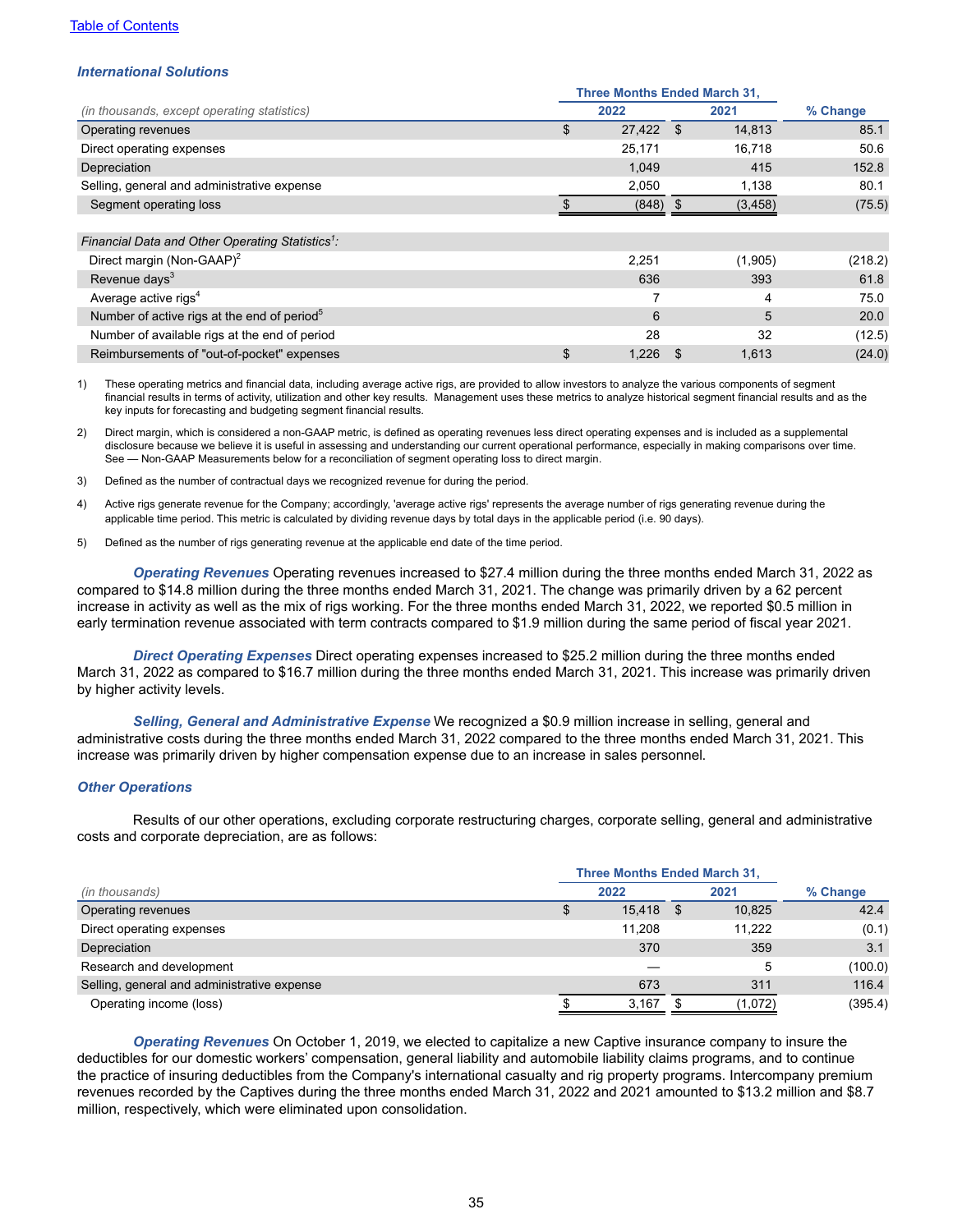*Direct Operating Expenses* Direct operating costs consisted primarily of \$1.8 million and \$2.3 million in adjustments to accruals for estimated losses allocated to the Captives and rig casualty insurance premiums of \$7.9 million and \$5.0 million during the three months ended March 31, 2022 and 2021, respectively. The decrease in estimated losses is primarily due to actuarial valuation adjustments by our third-party actuary.

#### **Results of Operations for the Six Months Ended March 31, 2022 and 2021**

#### *Consolidated Results of Operations*

*Net Loss* We reported a loss from continuing operations of \$56.0 million (\$0.53 loss per diluted share) on operating revenues of \$877.4 million for the six months ended March 31, 2022 compared to a loss from continuing operations of \$201.2 million (\$1.87 loss per diluted share) on operating revenues of \$542.5 million for the six months ended March 31, 2021. Included in the net loss for the six months ended March 31, 2022 is a loss of \$0.3 million (with no impact on a per diluted share basis) from discontinued operations. Including discontinued operations, we recorded a net loss of \$56.3 million (\$0.53 loss per diluted share) for the six months ended March 31, 2022 compared to a net loss of \$191.4 million (\$1.78 loss per diluted share) for the six months ended March 31, 2021.

*Selling, General and Administrative Expense* Selling, general and administrative expenses increased to \$90.8 million during the six months ended March 31, 2022 compared to \$78.7 million during the six months ended March 31, 2021. The \$12.1 million increase in fiscal year 2022 compared to the same period in fiscal year 2021 is is primarily due to increases in IT infrastructure spending and professional services fees.

*Asset Impairment Charge* During the first quarter of fiscal year 2022, we identified two partial rig substructures and two international FlexRig® drilling rigs located in Colombia that met the asset held-for-sale criteria and were reclassified as assets held-for-sale on our Unaudited Condensed Consolidated Balance Sheets. The combined net book value of the rig substructures of \$2.0 million were written down to their estimated scrap value of \$0.1 million, resulting in a non-cash impairment charge of \$1.9 million, within our North America Solutions segment and recorded in the Unaudited Condensed Consolidated Statement of Operations for the six months ended March 31, 2022, compared to an impairment charge of \$54.3 million for the six months ended March 31, 2021. In conjunction with establishing a plan to sell the two international FlexRig® drilling rigs, we recognized a non-cash impairment charge of \$2.5 million within our International Solutions segment and recorded in the Unaudited Condensed Consolidated Statement of Operations during the six months ended March 31, 2022, as the rigs aggregate net book value of \$3.4 million exceeded the fair value of the rigs less estimated cost to sell of \$0.9 million.

*Gain on Investment Securities* In September 2021, the Company made a cornerstone equity investment consisting of 159.7 million shares for \$100.0 million as part of ADNOC Drilling's initial public offering. This investment is subject to a three-year lock-up period. During the six months ended March 31, 2022 we recognized a gain of \$64.5 million due to an increase in the fair market value of the stock.

*Loss on Extinguishment of Debt* On October 27, 2021, we redeemed all of the outstanding 2025 Notes. As a result, the associated make-whole premium of \$56.4 million and the write off of the unamortized discount and debt issuance costs of \$3.7 million were recognized during the first fiscal quarter of 2022 contemporaneously with the October 27, 2021 debt extinguishment and recorded in Loss on Extinguishment of Debt on our Unaudited Condensed Consolidated Statements of Operations during the six months ended March 31, 2022.

*Income Taxes* We have historically calculated our provision for income taxes during interim reporting periods by applying the estimated annual effective tax rate for the full year to pre-tax income or loss, excluding discrete items, for the reporting period. We used a discrete effective tax rate method to calculate income taxes for the six months ended March 31, 2022 as we determined the historical annualized method would not provide a reliable estimate for the six months ended March 31, 2022. We anticipate utilizing the discrete effective tax rate method to calculate the provision for income taxes for the remainder of this fiscal year.

For the six months ended March 31, 2022, we had an income tax benefit of \$4.9 million compared to an income tax benefit of \$54.7 million (which included discrete tax expense of approximately \$4.1 million related to equity compensation) for the six months ended March 31, 2021. Our statutory federal income tax rate for fiscal year 2022 is 21.0 percent (before incremental state and foreign taxes).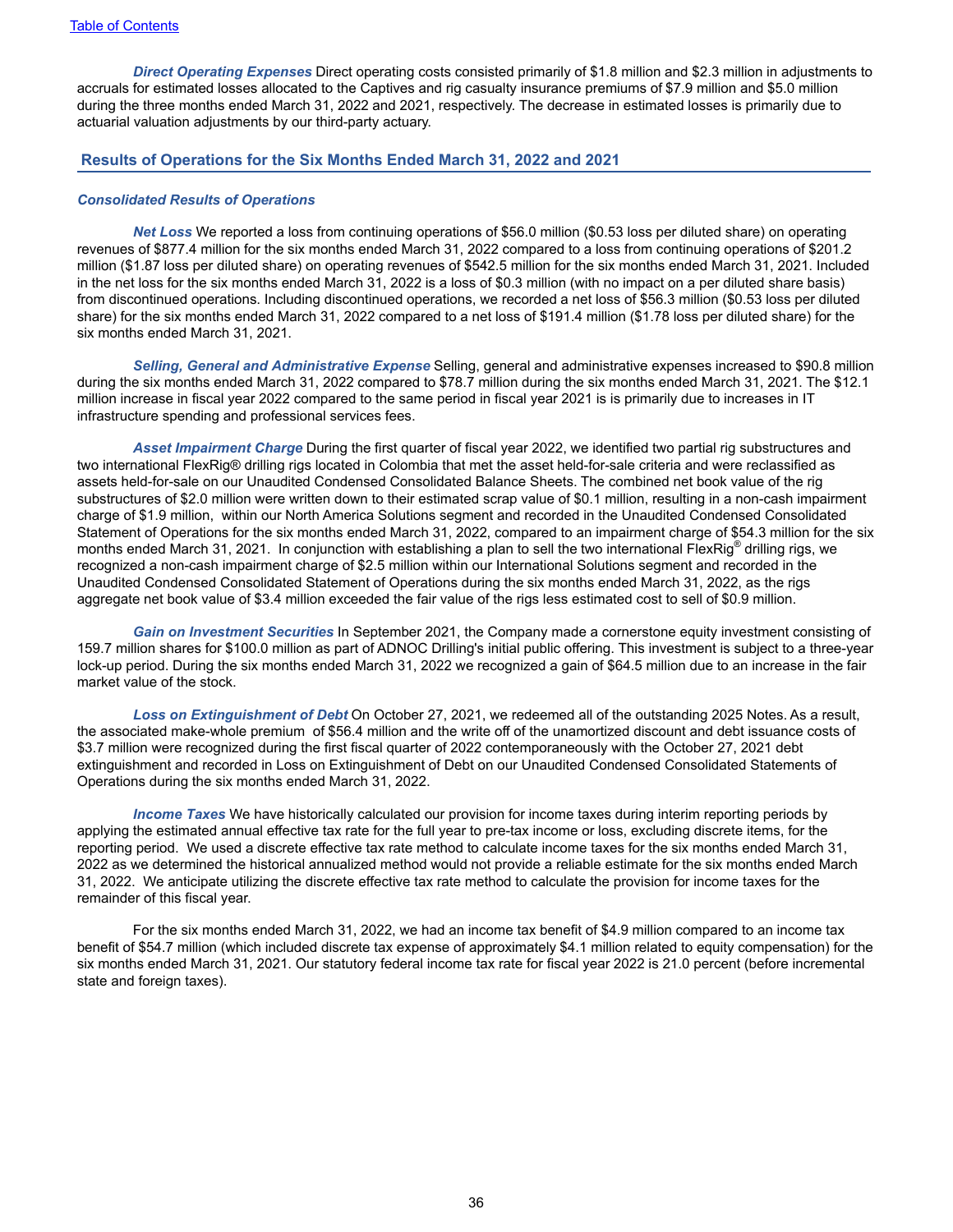#### [Table of Contents](#page-1-0)

## *North America Solutions*

|                                                              |  | <b>Six Months Ended March 31.</b> |    |            |          |  |  |
|--------------------------------------------------------------|--|-----------------------------------|----|------------|----------|--|--|
| (in thousands, except operating statistics)                  |  | 2022                              |    | 2021       | % Change |  |  |
| Operating revenues                                           |  | \$<br>749,848                     | \$ | 451,929    | 65.9     |  |  |
| Direct operating expenses                                    |  | 550,965                           |    | 343,150    | 60.6     |  |  |
| Depreciation and amortization                                |  | 189,438                           |    | 200,241    | (5.4)    |  |  |
| Research and development                                     |  | 12,988                            |    | 10,795     | 20.3     |  |  |
| Selling, general and administrative expense                  |  | 21,712                            |    | 24,640     | (11.9)   |  |  |
| Asset impairment charge                                      |  | 1,868                             |    | 54,284     | (96.6)   |  |  |
| Restructuring charges                                        |  | 473                               |    | 1,581      | (70.1)   |  |  |
| Segment operating loss                                       |  | (27, 596)                         | \$ | (182, 762) | (84.9)   |  |  |
| Financial Data and Other Operating Statistics <sup>1</sup> : |  |                                   |    |            |          |  |  |
| Direct margin (Non-GAAP) <sup>2</sup>                        |  | 198,883                           |    | 108,779    | 82.8     |  |  |
| Revenue days <sup>3</sup>                                    |  | 27,698                            |    | 16,916     | 63.7     |  |  |
| Average active rigs <sup>4</sup>                             |  | 152                               |    | 93         | 63.4     |  |  |
| Number of active rigs at the end of period <sup>5</sup>      |  | 171                               |    | 109        | 56.9     |  |  |
| Number of available rigs at the end of period                |  | 236                               |    | 242        | (2.5)    |  |  |
| Reimbursements of "out-of-pocket" expenses                   |  | \$<br>89,793                      | \$ | 46,079     | 94.9     |  |  |

1) These operating metrics and financial data, including average active rigs, are provided to allow investors to analyze the various components of segment financial results in terms of activity, utilization and other key results. Management uses these metrics to analyze historical segment financial results and as the key inputs for forecasting and budgeting segment financial results.

2) Direct margin, which is considered a non-GAAP metric, is defined as operating revenues less direct operating expenses and is included as a supplemental disclosure because we believe it is useful in assessing and understanding our current operational performance, especially in making comparisons over time. See — Non-GAAP Measurements below for a reconciliation of segment operating loss to direct margin.

3) Defined as the number of contractual days we recognized revenue for during the period.

4) Active rigs generate revenue for the Company: accordingly, 'average active rigs' represents the average number of rigs generating revenue during the applicable time period. This metric is calculated by dividing revenue days by total days in the applicable period (i.e. 182 days).

5) Defined as the number of rigs generating revenue at the applicable end date of the time period.

*Operating Revenues* Operating revenues were \$749.8 million and \$451.9 million during the six months ended March 31, 2022 and 2021, respectively. The 65.9 percent increase in operating revenue is primarily due to a 63.7 percent increase in activity levels, partially offset by a decrease in early termination revenue. For the six months ended March 31, 2022, we reported \$0.2 million in early termination revenue associated with term contracts compared to \$5.8 million during the same period of fiscal year 2021.

*Direct Operating Expenses* Direct operating expenses increased to \$551.0 million during the six months ended March 31, 2022 as compared to \$343.2 million during the six months ended March 31, 2021. The increase in direct operating expense was due to higher activity levels and higher rig recommissioning expenses.

*Depreciation and Amortization* Depreciation and amortization decreased to \$189.4 million during the six months ended March 31, 2022 as compared to \$200.2 million during the six months ended March 31, 2021. The decrease was primarily attributable to the termination of depreciation on the six rigs located in the US that were included in the ADNOC sale in fiscal year 2021 and ongoing relatively low levels of capital expenditures.

*Asset Impairment Charge* During the first quarter of fiscal year 2022, we identified two partial rig substructures that met the asset held-for-sale criteria and were reclassified as assets held-for-sale on our Unaudited Condensed Consolidated Balance Sheets. The combined net book value of these assets of \$2.0 million were written down to their estimated scrap value of \$0.1 million, resulting in a non-cash impairment charge of \$1.9 million during the six months ended March 31, 2022 in the Unaudited Condensed Consolidated Statement of Operations, compared to an impairment charge of \$54.3 million for the six months ended March 31, 2021.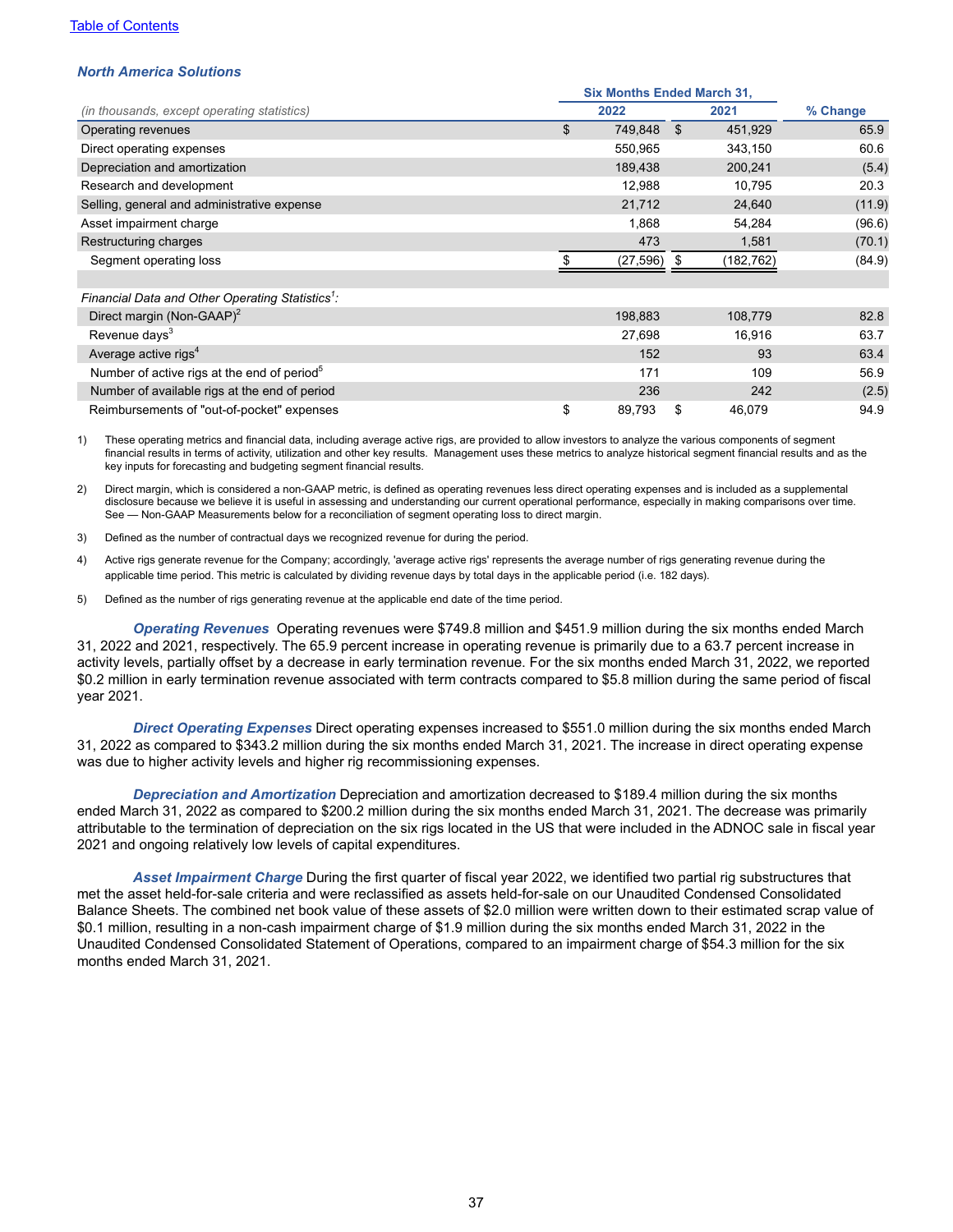### *Offshore Gulf of Mexico*

|                                                              | <b>Six Months Ended March 31,</b> |     |                |          |  |  |
|--------------------------------------------------------------|-----------------------------------|-----|----------------|----------|--|--|
| (in thousands, except operating statistics)                  | 2022                              |     |                | % Change |  |  |
| Operating revenues                                           | \$<br>58,461                      | \$  | 61,547         | (5.0)    |  |  |
| Direct operating expenses                                    | 41,595                            |     | 49,325         | (15.7)   |  |  |
| Depreciation                                                 | 4,781                             |     | 5,199          | (8.0)    |  |  |
| Selling, general and administrative expense                  | 1,341                             |     | 1,303          | 2.9      |  |  |
| Segment operating income                                     | 10,744                            | \$. | 5,720          | 87.8     |  |  |
|                                                              |                                   |     |                |          |  |  |
| Financial Data and Other Operating Statistics <sup>1</sup> : |                                   |     |                |          |  |  |
| Direct margin (Non-GAAP) <sup>2</sup>                        | 16,866                            |     | 12,222         | 38.0     |  |  |
| Revenue days <sup>3</sup>                                    | 728                               |     | 820            | (11.2)   |  |  |
| Average active rigs <sup>4</sup>                             | 4                                 |     | 5              | (20.0)   |  |  |
| Number of active rigs at the end of period <sup>5</sup>      | 4                                 |     | $\overline{4}$ |          |  |  |
| Number of available rigs at the end of period                |                                   |     | -              |          |  |  |
| Reimbursements of "out-of-pocket" expenses                   | \$<br>11.884                      | \$. | 13.061         | (9.0)    |  |  |

1) These operating metrics and financial data, including average active rigs, are provided to allow investors to analyze the various components of segment financial results in terms of activity, utilization and other key results. Management uses these metrics to analyze historical segment financial results and as the key inputs for forecasting and budgeting segment financial results.

2) Direct margin, which is considered a non-GAAP metric, is defined as operating revenues less direct operating expenses and is included as a supplemental disclosure because we believe it is useful in assessing and understanding our current operational performance, especially in making comparisons over time. See — Non-GAAP Measurements below for a reconciliation of segment operating income to direct margin.

3) Defined as the number of contractual days we recognized revenue for during the period.

4) Active rigs generate revenue for the Company; accordingly, 'average active rigs' represents the average number of rigs generating revenue during the applicable time period. This metric is calculated by dividing revenue days by total days in the applicable period (i.e. 182 days).

5) Defined as the number of rigs generating revenue at the applicable end date of the time period.

*Operating Revenues* Operating revenues were \$58.5 million and \$61.5 million in the six months ended March 31, 2022 and 2021, respectively. The 5.0 percent decrease was primarily driven by the mix of rigs working at full rates as compared to being on lower standby or mobilization rates.

*Direct Operating Expenses* Direct operating expenses decreased to \$41.6 million during the six months ended March 31, 2021 as compared to \$49.3 million during the six months ended March 31, 2021. The decrease was primarily driven by a favorable adjustment in self-insurance liabilities related to prior period claims as well as the factors described above.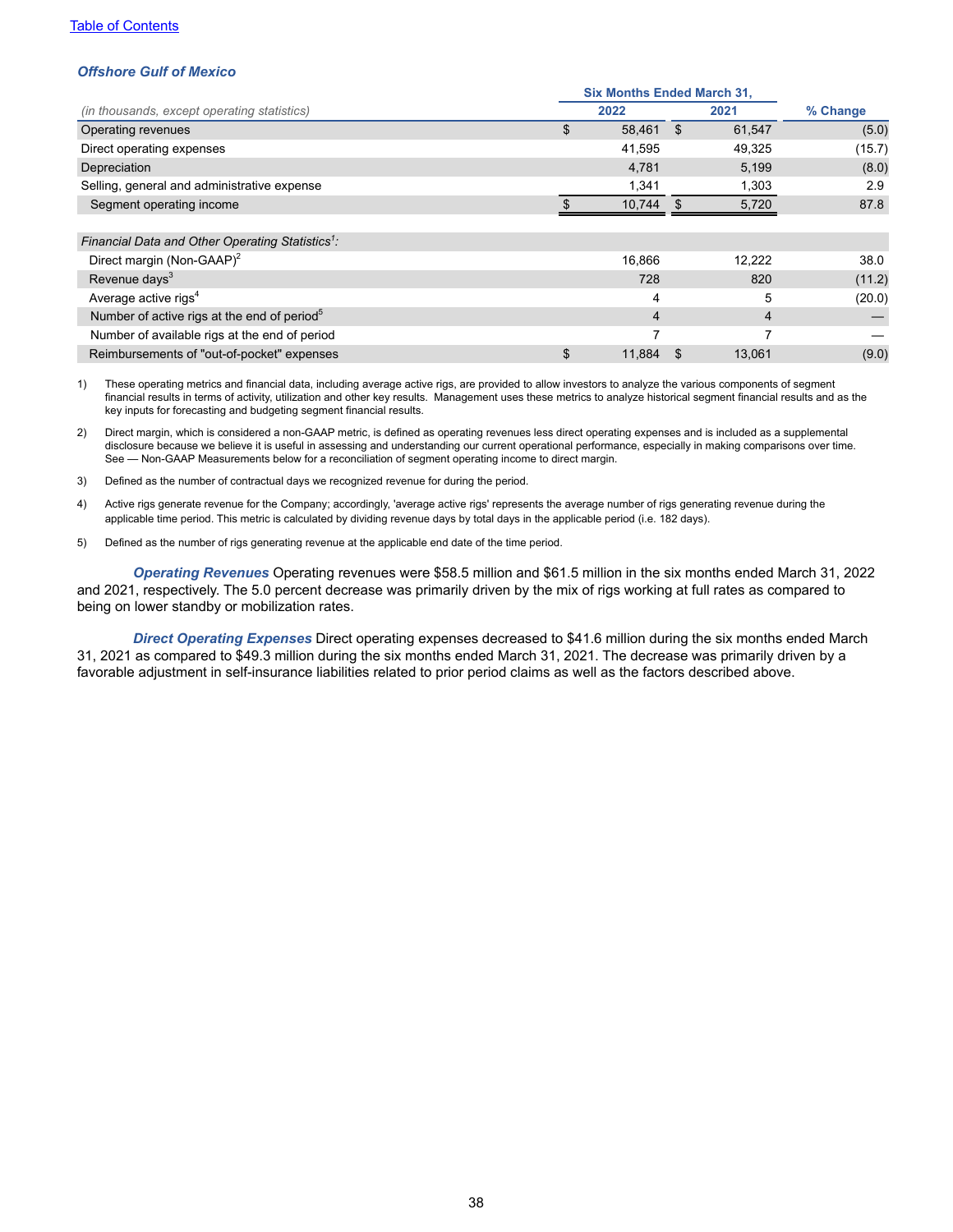#### [Table of Contents](#page-1-0)

#### *International Solutions*

|                                                              |  | <b>Six Months Ended March 31,</b> |     |           |          |  |  |
|--------------------------------------------------------------|--|-----------------------------------|-----|-----------|----------|--|--|
| (in thousands, except operating statistics)                  |  | 2022                              |     | 2021      | % Change |  |  |
| Operating revenues                                           |  | \$<br>64,581                      | \$. | 25,331    | 154.9    |  |  |
| Direct operating expenses                                    |  | 49,302                            |     | 34,241    | 44.0     |  |  |
| Depreciation                                                 |  | 1,804                             |     | 788       | 128.9    |  |  |
| Selling, general and administrative expense                  |  | 3,779                             |     | 2,117     | 78.5     |  |  |
| Asset impairment charge                                      |  | 2,495                             |     |           | 100.0    |  |  |
| Segment operating income (loss)                              |  | 7,201                             | \$. | (11, 815) | (160.9)  |  |  |
|                                                              |  |                                   |     |           |          |  |  |
| Financial Data and Other Operating Statistics <sup>1</sup> : |  |                                   |     |           |          |  |  |
| Direct margin (Non-GAAP) <sup>2</sup>                        |  | 15,279                            |     | (8,910)   | (271.5)  |  |  |
| Revenue days <sup>3</sup>                                    |  | 1,283                             |     | 741       | 73.1     |  |  |
| Average active rigs <sup>4</sup>                             |  |                                   |     | 4         | 75.0     |  |  |
| Number of active rigs at the end of period <sup>5</sup>      |  | 6                                 |     | 5         | 20.0     |  |  |
| Number of available rigs at the end of period                |  | 28                                |     | 32        | (12.5)   |  |  |
| Reimbursements of "out-of-pocket" expenses                   |  | \$<br>2,669                       | S   | 4,172     | (36.0)   |  |  |

1) These operating metrics and financial data, including average active rigs, are provided to allow investors to analyze the various components of segment financial results in terms of activity, utilization and other key results. Management uses these metrics to analyze historical segment financial results and as the key inputs for forecasting and budgeting segment financial results.

2) Direct margin, which is considered a non-GAAP metric, is defined as operating revenues less direct operating expenses and is included as a supplemental disclosure because we believe it is useful in assessing and understanding our current operational performance, especially in making comparisons over time. See — Non-GAAP Measurements below for a reconciliation of segment operating income (loss) to direct margin.

3) Defined as the number of contractual days we recognized revenue for during the period.

4) Active rigs generate revenue for the Company; accordingly, 'average active rigs' represents the average number of rigs generating revenue during the applicable time period. This metric is calculated by dividing revenue days by total days in the applicable period (i.e. 182 days).

5) Defined as the number of rigs generating revenue at the applicable end date of the time period.

*Operating Revenues* Operating revenues increased to \$64.6 million during the six months ended March 31, 2022 as compared to \$25.3 million during the six months ended March 31, 2021. The change was primarily driven by a 73.1 percent increase in activity as well as the settlement of a contractual dispute that was recognized in operating revenues during the six months ended March 31, 2022. Refer to Note 9—Revenue from Contracts with Customers for additional details. For the six months ended March 31, 2022, we reported \$0.5 million in early termination revenue associated with term contracts compared to \$1.9 million during the same period of fiscal year 2021.

*Direct Operating Expenses* Direct operating expenses increased to \$49.3 million during the six months ended March 31, 2022 as compared to \$34.2 million during the six months ended March 31, 2021. This increase was primarily driven by higher activity levels partially offset by fixed cost leverage.

*Selling, General and Administrative Expense* We recognized a \$1.7 million increase in selling, general and administrative costs during the six months ended March 31, 2022 compared to the six months ended March 31, 2021. This increase was primarily driven by primarily driven by higher compensation expense due to an increase in sales personnel.

*Asset Impairment Charge* During the first quarter of fiscal year 2022, we identified two international FlexRig® drilling rigs that met the asset held-for-sale criteria and were reclassified as assets held-for-sale on our Unaudited Condensed Consolidated Balance Sheets. In conjunction with establishing a plan to sell these rigs we recognized a non-cash impairment charge of \$2.5 million during the six months ended March 31, 2021 in the Unaudited Condensed Consolidated Statement of Operations, as the aggregate net book value of \$3.4 million exceeded the fair value less estimated cost to sell of \$0.9 million.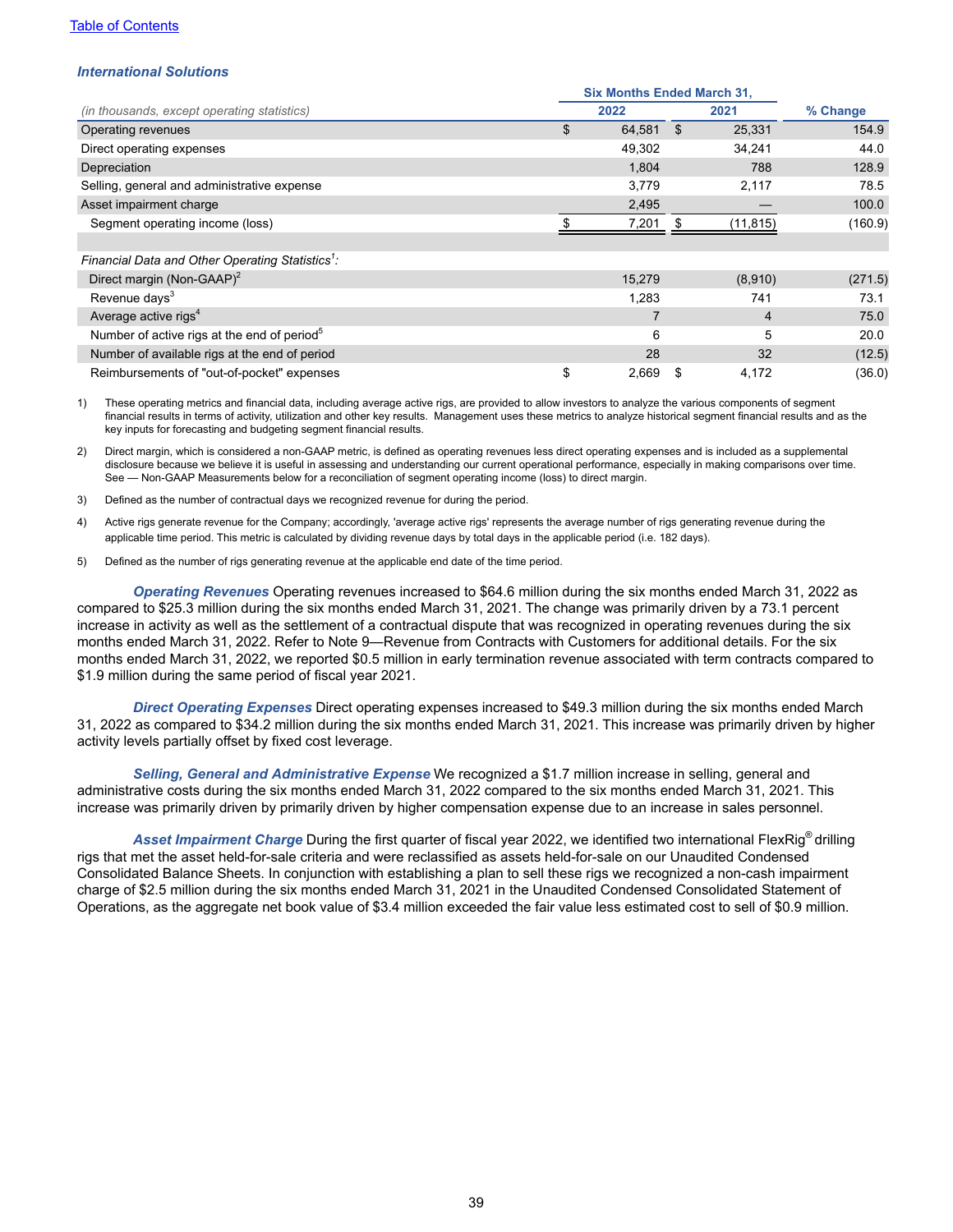#### *Other Operations*

Results of our other operations, excluding corporate restructuring charges, corporate selling, general and administrative costs and corporate depreciation, are as follows:

|                                             |  | <b>Six Months Ended March 31,</b> |     |        |          |  |  |  |
|---------------------------------------------|--|-----------------------------------|-----|--------|----------|--|--|--|
| (in thousands)                              |  | 2022                              |     | 2021   | % Change |  |  |  |
| Operating revenues                          |  | 31,341                            | \$. | 19,543 | 60.4     |  |  |  |
| Direct operating expenses                   |  | 22.528                            |     | 14.972 | 50.5     |  |  |  |
| Depreciation                                |  | 715                               |     | 718    | (0.4)    |  |  |  |
| Research and development                    |  |                                   |     | 122    | (100.0)  |  |  |  |
| Selling, general and administrative expense |  | 1.002                             |     | 692    | 44.8     |  |  |  |
| Operating income                            |  | 7,096                             |     | 3,039  | 133.5    |  |  |  |

*Operating Revenues* On October 1, 2019, we elected to capitalize a new Captive insurance company to insure the deductibles for our domestic workers' compensation, general liability and automobile liability claims programs, and to continue the practice of insuring deductibles from the Company's international casualty and rig property programs. Intercompany premium revenues recorded by the Captives during the six months ended March 31, 2022 and 2021 amounted to \$26.9 million and \$15.8 million, respectively, which were eliminated upon consolidation.

*Direct Operating Expenses* Direct operating costs consisted primarily of \$(0.4) million and \$2.8 million in adjustments to accruals for estimated losses allocated to the Captives and rig casualty insurance premiums of \$16.7 million and \$7.5 million during the six months ended March 31, 2022 and 2021, respectively. The decrease in estimated losses is primarily due to actuarial valuation adjustments by our third-party actuary.

### **Liquidity and Capital Resources**

#### *Sources of Liquidity*

Our sources of available liquidity include existing cash balances on hand, cash flows from operations, and availability under the 2018 Credit Facility. Our liquidity requirements include meeting ongoing working capital needs, funding our capital expenditure projects, paying dividends declared, and repaying our outstanding indebtedness. Historically, we have financed operations primarily through internally generated cash flows. During periods when internally generated cash flows are not sufficient to meet liquidity needs, we may utilize cash on hand, borrow from available credit sources, access capital markets or sell our investments. Likewise, if we are generating excess cash flows or have cash balances on hand beyond our near-term needs, we may invest in highly rated short-term money market and debt securities. These investments can include U.S. Treasury securities, U.S. Agency issued debt securities, corporate bonds and commercial paper, certificates of deposit and money market funds. However, in some international locations we may make short-term investments that are less conservative, as equivalent highly rated investments are unavailable. See—Note 2—Summary of Significant Accounting Policies, Risks and Uncertainties— International Solutions Drilling Risks.

We may seek to access the debt and equity capital markets from time to time to raise additional capital, increase liquidity as necessary, fund our additional purchases, exchange or redeem senior notes, or repay any amounts under the 2018 Credit Facility. Our ability to access the debt and equity capital markets depends on a number of factors, including our credit rating, market and industry conditions and market perceptions of our industry, general economic conditions, our revenue backlog and our capital expenditure commitments.

#### *Cash Flows*

Our cash flows fluctuate depending on a number of factors, including, among others, the number of our drilling rigs under contract, the revenue we receive under those contracts, the efficiency with which we operate our drilling rigs, the timing of collections on outstanding accounts receivable, the timing of payments to our vendors for operating costs, and capital expenditures. As our revenues increase, operating net working capital is typically a use of capital, while conversely, as our revenues decrease, operating net working capital is typically a source of capital. To date, general inflationary trends have not had a material effect on our operating margins.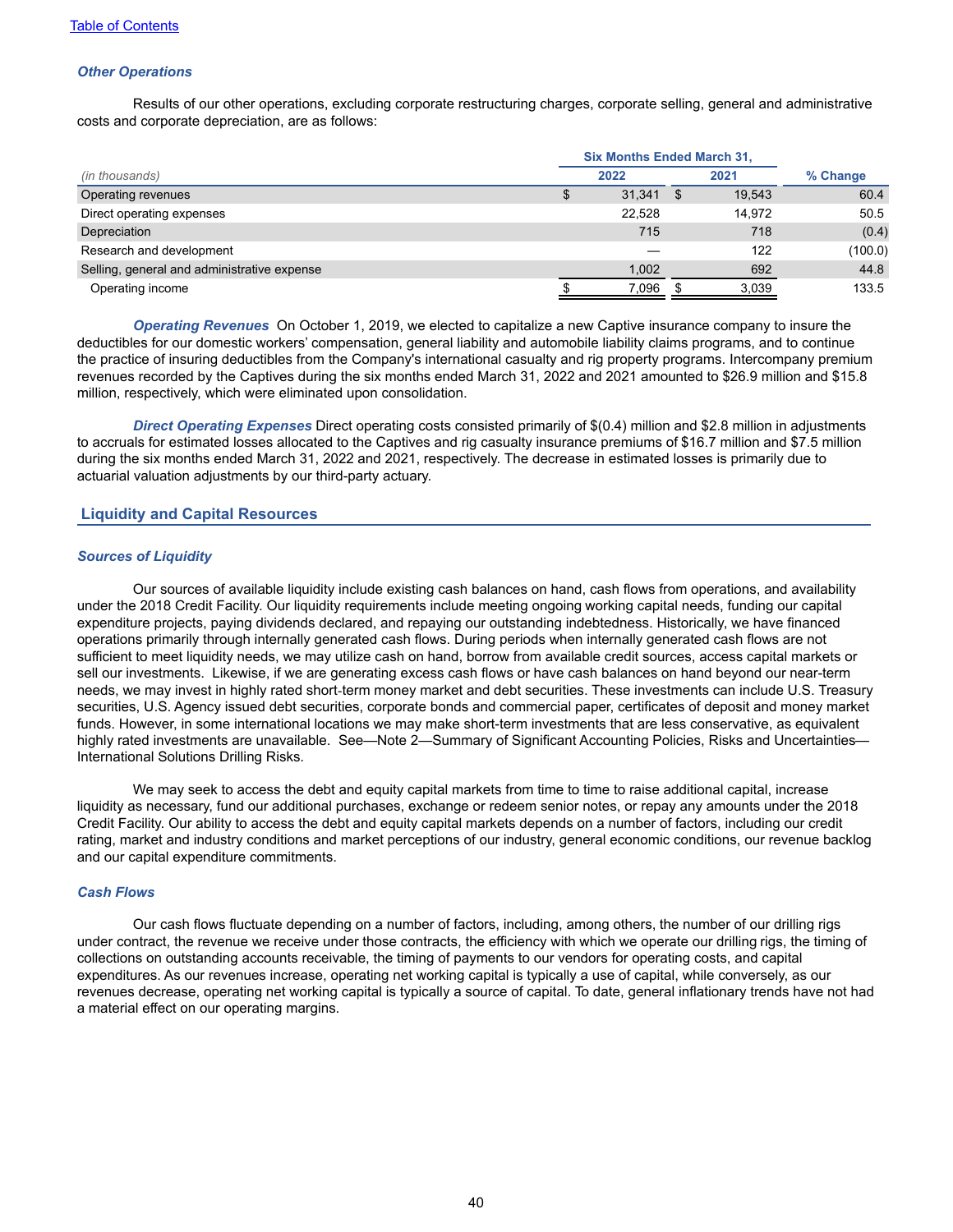As of March 31, 2022, we had \$202.2 million of cash and cash equivalents on hand and \$148.4 million of short-term investments. Our cash flows for the six months ended March 31, 2022 and 2021 are presented below:

|                                                               |   | <b>Six Months Ended March 31,</b> |  |           |  |
|---------------------------------------------------------------|---|-----------------------------------|--|-----------|--|
| (in thousands)                                                |   | 2022                              |  | 2021      |  |
| Net cash provided by (used in):                               |   |                                   |  |           |  |
| Operating activities                                          | S | 18.896                            |  | 58.802    |  |
| Investing activities                                          |   | (45, 321)                         |  | (60, 315) |  |
| Financing activities                                          |   | (680, 915)                        |  | (56, 599) |  |
| Net decrease in cash and cash equivalents and restricted cash |   | (707, 340)                        |  | (58, 112) |  |

#### *Operating Activities*

Our operating net working capital (non-GAAP) as of March 31, 2022 and September 30, 2021 is presented below:

|                                                           | March 31,     |            |    | September 30, |
|-----------------------------------------------------------|---------------|------------|----|---------------|
| (in thousands)                                            |               | 2022       |    | 2021          |
| Total current assets                                      | \$            | 918,496    | \$ | 1,586,566     |
| Less:                                                     |               |            |    |               |
| Cash and cash equivalents                                 |               | 202,206    |    | 917,534       |
| Short-term investments                                    |               | 148,377    |    | 198,700       |
| Assets held-for-sale                                      |               | 57,373     |    | 71,453        |
|                                                           |               | 510,540    |    | 398,879       |
|                                                           |               |            |    |               |
| <b>Total current liabilities</b>                          |               | 377,598    |    | 866,306       |
| Less:                                                     |               |            |    |               |
| Dividends payable                                         |               | 26,697     |    | 27,332        |
| Current portion of long-term debt, net                    |               |            |    | 483,486       |
| Advance payment for sale of property, plant and equipment |               | 78,793     |    | 86,524        |
|                                                           | $\mathfrak s$ | 272,108 \$ |    | 268,964       |
|                                                           |               |            |    |               |
| Operating net working capital (non-GAAP)                  | \$            | 238,432 \$ |    | 129,915       |

Cash flows provided by operating activities were approximately \$18.9 million and \$58.8 million for the six months ended March 31, 2022 and 2021, respectively. The change in cash used in operating activities is primarily driven by changes in working capital. For the six months ended March 31, 2022, working capital was a use of cash, while during the six months ended March 31, 2021, working capital was a source of cash. Higher activity levels during the six months ended March 31, 2022, are an offsetting contribution to cash flow from operations. For the purpose of understanding the impact on our cash flows from operating activities, operating net working capital is calculated as current assets, excluding cash and cash equivalents, shortterm investments, and assets held-for-sale, less current liabilities, excluding dividends payable, short-term debt and advance payments for sale of property, plant and equipment. Operating net working capital was \$238.4 million as of March 31, 2022 compared to \$129.9 million as of September 30, 2021. This metric is considered a non-GAAP measure of the Company's liquidity. The Company considers operating net working capital to be a supplemental measure for presenting and analyzing trends in our cash flows from operations over time. Likewise, the Company believes that operating net working capital is useful to investors because it provides a means to evaluate the operating performance of the business using criteria that are used by our internal decision makers. The sequential increase in operating net working capital was primarily driven by higher rig activity and seasonal payments of annual incentive compensation and ad valorem taxes. Included in accounts receivable as of March 31, 2022 was \$24.3 million of income tax receivables, a portion of which we expect to collect before the end of calendar year 2022.

#### *Investing Activities*

*Capital Expenditures* Our capital expenditures during the six months ended March 31, 2022 were \$104.5 million compared to \$30.7 million during the six months ended March 31, 2021. The increase is driven by higher activity and spending on walking rig conversions.

*Purchase (Sales) of Short-Term Investments* Our net sales of short-term investments during the six months ended March 31, 2022 were \$(48.9) million compared to net purchases of \$41.9 million during the six months ended March 31, 2021. The change is driven by our ongoing liquidity management.

*Purchase of Long-Term Investments* Our purchases of long-term investments during the six months ended March 31, 2022 were \$14.1 million compared to \$1.1 million during the six months ended March 31, 2021. The increase is driven by purchases of geothermal investments made during the six months ended March 31, 2021.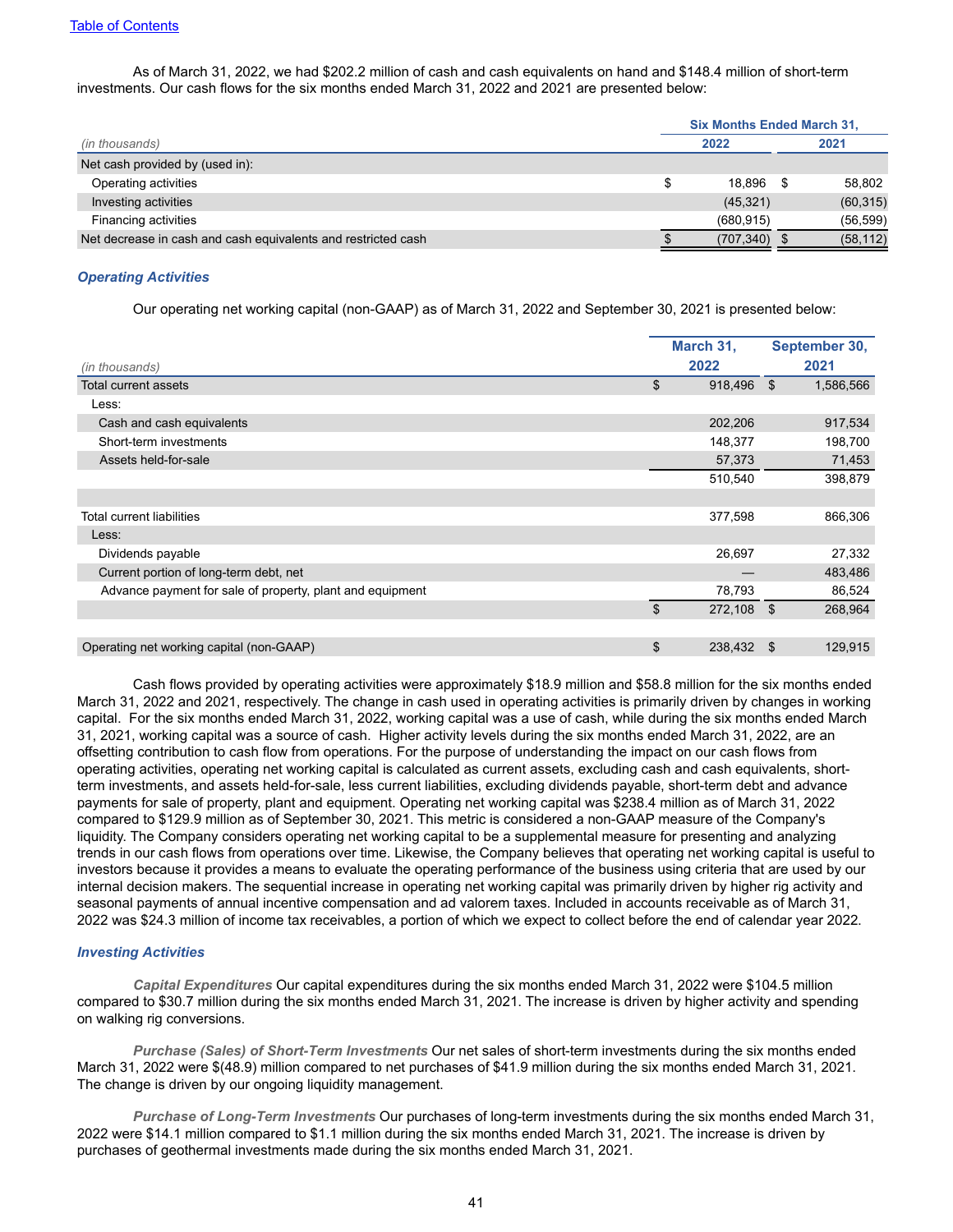*Sale of Assets* Our proceeds from asset sales during the six months ended March 31, 2022 were \$34.9 million compared to proceeds of \$13.4 million during the six months ended March 31, 2021. The increase in proceeds is mainly driven by higher rig activity which drives higher reimbursement from customers for lost or damaged drill pipe. The increase is also attributable to the sale of our casing running and trucking assets that occurred during the six months ended March 31, 2022.

#### *Financing Activities*

*Dividends* We paid dividends of \$0.50 per share during the six months ended March 31, 2022 and 2021. Total dividends paid were \$54.0 million and \$54.2 million during the six months ended March 31, 2022 and 2021, respectively. A cash dividend of \$0.25 per share was declared on March 2, 2022 for shareholders of record on May 13, 2022, payable on May 27, 2022. The declaration and amount of future dividends is at the discretion of the Board and subject to our financial condition, results of operations, cash flows, and other factors the Board deems relevant.

*Redemption of 4.65% Senior Notes due 2025* On October 27, 2021, we redeemed all of the outstanding 2025 Notes, resulting in a cash outflow of \$487.1 million. As a result, the associated make-whole premium of \$56.4 million was paid during the first fiscal quarter of 2022 contemporaneously with the October 27, 2021 debt extinguishment.

*Repurchase of Shares* We have an evergreen authorization from the Board for the repurchase of up to four million common shares in any calendar year. The repurchases may be made using our cash and cash equivalents or other available sources. During the six months ended March 31, 2021, we repurchased 3.2 million common shares at an aggregate cost of \$77.0 million, which are held as treasury shares.

#### *Credit Facilities*

On November 13, 2018, we entered into a credit agreement by and among the Company, as borrower, Wells Fargo Bank, National Association, as administrative agent, and the lenders party thereto, which was amended on November 13, 2019, providing for an unsecured revolving credit facility (as amended, the "2018 Credit Facility"), that was set to mature on November 13, 2024. On April 16, 2021, lenders with \$680.0 million of commitments under the 2018 Credit Facility exercised their option to extend the maturity of the 2018 Credit Facility from November 13, 2024 to November 12, 2025. No other terms of the 2018 Credit Facility were amended in connection with this extension. The remaining \$70.0 million of commitments under the 2018 Credit Facility will expire on November 13, 2024, unless extended by the applicable lender before such date. On March 8, 2022, we entered into the second amendment to the 2018 Credit Facility, which, among other things, raised the number of potential future extensions of the maturity date applicable to extending lenders from one to two such potential extensions and replaced provisions in respect of interest rate determinations that were based on the London Interbank Offered Rate with provisions based on the Secured Overnight Financing Rate. Lenders with \$680.0 million of commitments under the 2018 Credit Facility also exercised their option to extend the maturity of the 2018 Credit Facility from November 12, 2025 to November 11, 2026. The remaining \$70.0 million of commitments under the 2018 Credit Facility will expire on November 13, 2024, unless extended by the applicable lender before such date.

The 2018 Credit Facility has \$750.0 million in aggregate availability with a maximum of \$75.0 million available for use as letters of credit. As of March 31, 2022, there were no borrowings or letters of credit outstanding, leaving \$750.0 million available to borrow under the 2018 Credit Facility. For a full description of the 2018 Credit Facility, see Note 7—Debt to the consolidated financial statements in our 2021 Annual Report on Form 10-K.

As of March 31, 2022, we had four separate bi-lateral credit facilities with banks with an aggregate outstanding balance of \$33.8 million.

As of March 31, 2022, we also had a \$20.0 million unsecured standalone line of credit facility, for the purpose of obtaining the issuance of international letters of credit, bank guarantees, and performance bonds. Of the \$20.0 million, \$5.8 million of financial guarantees were outstanding as of March 31, 2022.

The applicable agreements for all unsecured debt contain additional terms, conditions and restrictions that we believe are usual and customary in unsecured debt arrangements for companies that are similar in size and credit quality. At March 31, 2022, we were in compliance with all debt covenants, and we anticipate that we will continue to be in compliance during the next quarter of fiscal year 2022.

#### *Senior Notes*

*2.90% Senior Notes due 2031* On September 29, 2021, we issued \$550.0 million aggregate principal amount of the 2.90 percent 2031 Notes in an offering to persons reasonably believed to be qualified institutional buyers in the United States pursuant to Rule 144A under the Securities Act ("Rule 144A") and to certain non-U.S. persons in transactions outside the United States pursuant to Regulation S under the Securities Act ("Regulation S"). Interest on the 2031 Notes is payable semi-annually on March 29 and September 29 of each year, commencing on March 29, 2022. The 2031 Notes will mature on September 29, 2031 and bear interest at a rate of 2.90 percent per annum.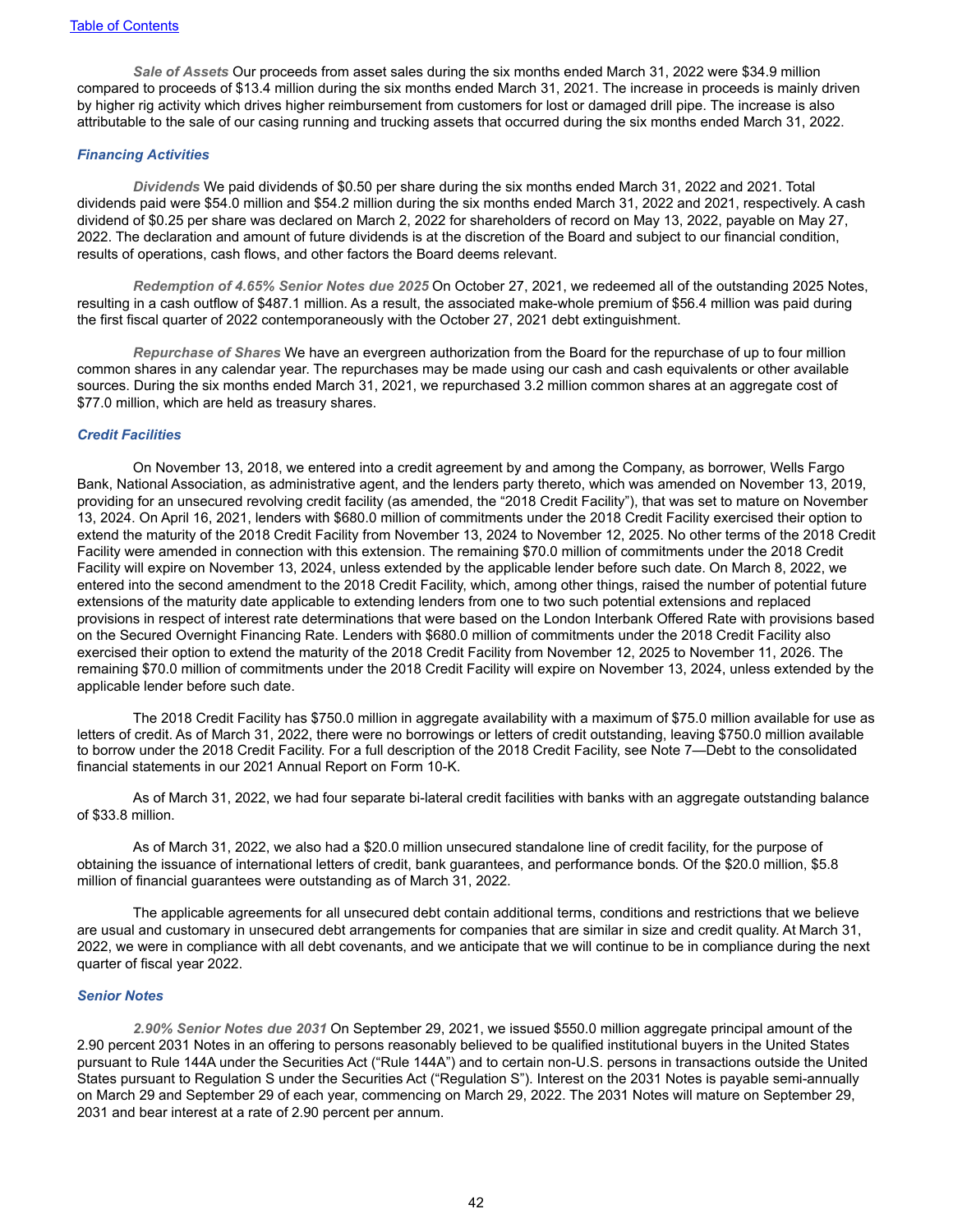The indenture governing the 2031 Notes contains certain covenants that, among other things and subject to certain exceptions, limit the ability of the Company and its subsidiaries to incur certain liens; engage in sale and lease-back transactions; and consolidate, merge or transfer all or substantially all of the assets of the Company. The indenture governing the 2031 Notes also contains customary events of default with respect to the 2031 Notes.

*4.65% Senior Notes due 2025* On December 20, 2018, we issued approximately \$487.1 million in aggregate principal amount of the 2025 Notes. Interest on the 2025 Notes was payable semi-annually on March 15 and September 15 of each year, commencing on March 15, 2019. The debt issuance cost was being amortized straight-line over the stated life of the obligation, which approximated the effective interest method.

On September 27, 2021, the Company delivered a conditional notice of optional full redemption for all of the outstanding 2025 Notes at a redemption price calculated in accordance with the indenture governing the 2025 Notes, plus accrued and unpaid interest on the 2025 Notes to be redeemed. The Company financed the redemption of the 2025 Notes with the net proceeds from the offering of the 2031 Notes, together with cash on hand. The Company's obligation to redeem the 2025 Notes was conditioned upon the prior consummation of the issuance of the 2031 Notes, which was satisfied on September 29, 2021.

On October 27, 2021, we redeemed all of the outstanding 2025 Notes. As a result, the associated make-whole premium of \$56.4 million and the write off of the unamortized discount and debt issuance costs of \$3.7 million were recognized during the first fiscal quarter of 2022 contemporaneously with the October 27, 2021 debt extinguishment and recorded in Loss on Extinguishment of Debt on our Unaudited Condensed Consolidated Statements of Operations during the six months ended March 31, 2022.

#### *Future Cash Requirements*

Our operating cash requirements, scheduled debt repayments, interest payments, any declared dividends, and estimated capital expenditures for fiscal year 2022 are expected to be funded through current cash and cash to be provided from operating activities. However, there can be no assurance that we will continue to generate cash flows at current levels. If needed, we may decide to obtain additional funding from our \$750.0 million 2018 Credit Facility. We currently do not anticipate the need to draw on the 2018 Credit Facility. Our indebtedness under our unsecured senior notes totaled \$550.0 million at March 31, 2022 and matures on September 29, 2031. During April 2022, the Company made a \$33.0 million cornerstone investment in an affiliate of Galileo in the form of a convertible note. Refer to Note 15—Subsequent Events for further details.

As of March 31, 2022, we had a \$552.3 million deferred tax liability on our Unaudited Condensed Consolidated Balance Sheets, primarily related to temporary differences between the financial and income tax basis of property, plant and equipment. Our levels of capital expenditures over the last several years have been subject to accelerated depreciation methods (including bonus depreciation) available under the Internal Revenue Code of 1986, as amended, enabling us to defer a portion of cash tax payments to future years. Future levels of capital expenditures and results of operations will determine the timing and amount of future cash tax payments. We expect to be able to meet any such obligations utilizing cash and investments on hand, as well as cash generated from ongoing operations.

At March 31, 2022, we had \$4.9 million recorded for uncertain tax positions and related interest and penalties. However, the timing of such payments to the respective taxing authorities cannot be estimated at this time.

The long-term debt to total capitalization ratio was 16.7 percent and 15.9 percent at March 31, 2022 and September 30, 2021, respectively. For additional information regarding debt agreements, refer to Note 6—Debt to the Unaudited Condensed Consolidated Financial Statements.

There were no other significant changes in our financial position since September 30, 2021.

#### **Material Commitments**

Material commitments as reported in our 2021 Annual Report on Form 10-K have not changed significantly at March 31, 2022, other than those disclosed in Note 6—Debt and Note 13—Commitments and Contingencies to the Unaudited Condensed Consolidated Financial Statements.

### **Critical Accounting Policies and Estimates**

Our accounting policies and estimates that are critical or the most important to understand our financial condition and results of operations, and that require management to make the most difficult judgments, are described in our 2021 Annual Report on Form 10-K. There have been no material changes in these critical accounting policies and estimates.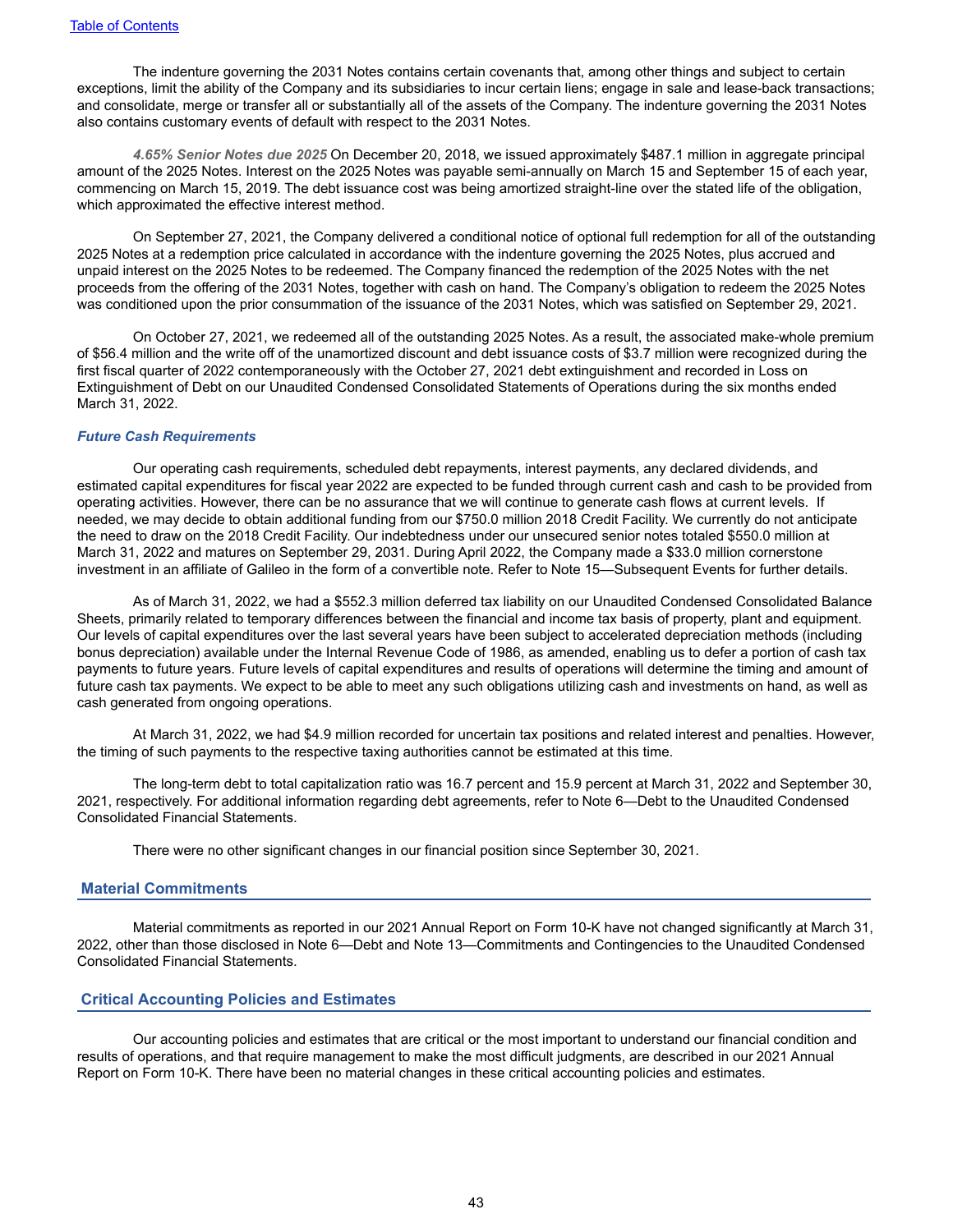## **Recently Issued Accounting Policies**

See Note 2—Summary of Significant Accounting Policies, Risks and Uncertainties to the Unaudited Condensed Consolidated Financial Statements for recently adopted accounting standards and new accounting standards not yet adopted.

#### **Non-GAAP Measurements**

#### *Direct Margin*

Direct margin is considered a non-GAAP metric. We define "Direct margin" as operating revenues less direct operating expenses. Direct margin is included as a supplemental disclosure because we believe it is useful in assessing and understanding our current operational performance, especially in making comparisons over time. Direct margin is not a substitute for financial measures prepared in accordance with GAAP and should therefore be considered only as supplemental to such GAAP financial measures.

The following table reconciles direct margin to segment operating income (loss), which we believe is the financial measure calculated and presented in accordance with GAAP that is most directly comparable to direct margin.

|                                             |  | <b>Three Months Ended March 31, 2022</b> |                                          |  |                                          |
|---------------------------------------------|--|------------------------------------------|------------------------------------------|--|------------------------------------------|
| (in thousands)                              |  | <b>North America</b><br><b>Solutions</b> | <b>Offshore Gulf of</b><br><b>Mexico</b> |  | <b>International</b><br><b>Solutions</b> |
| Segment operating income (loss)             |  | 1.297                                    | \$<br>5.278                              |  | (848)                                    |
| Add back:                                   |  |                                          |                                          |  |                                          |
| Depreciation and amortization               |  | 95.817                                   | 2.401                                    |  | 1,049                                    |
| Research and development                    |  | 6.420                                    |                                          |  |                                          |
| Selling, general and administrative expense |  | 10,883                                   | 584                                      |  | 2,050                                    |
| Direct margin (Non-GAAP)                    |  | 114.417                                  | 8.263                                    |  | 2,251                                    |
|                                             |  |                                          |                                          |  |                                          |

|                                             | <b>Three Months Ended March 31, 2021</b> |                                                                                      |  |       |      |                                          |  |  |  |
|---------------------------------------------|------------------------------------------|--------------------------------------------------------------------------------------|--|-------|------|------------------------------------------|--|--|--|
| (in thousands)                              |                                          | <b>Offshore Gulf of</b><br><b>North America</b><br><b>Solutions</b><br><b>Mexico</b> |  |       |      | <b>International</b><br><b>Solutions</b> |  |  |  |
| Segment operating income (loss)             | ง                                        | $(109, 834)$ \$                                                                      |  | 2,978 | - \$ | (3, 458)                                 |  |  |  |
| Add back:                                   |                                          |                                                                                      |  |       |      |                                          |  |  |  |
| Depreciation and amortization               |                                          | 99,917                                                                               |  | 2.593 |      | 415                                      |  |  |  |
| Research and development                    |                                          | 5.329                                                                                |  |       |      |                                          |  |  |  |
| Selling, general and administrative expense |                                          | 12,960                                                                               |  | 634   |      | 1,138                                    |  |  |  |
| Asset impairment charge                     |                                          | 54,284                                                                               |  |       |      |                                          |  |  |  |
| Restructuring charges                       |                                          | 1,442                                                                                |  |       |      |                                          |  |  |  |
| Direct margin (Non-GAAP)                    |                                          | 64,098                                                                               |  | 6,205 |      | (1,905)                                  |  |  |  |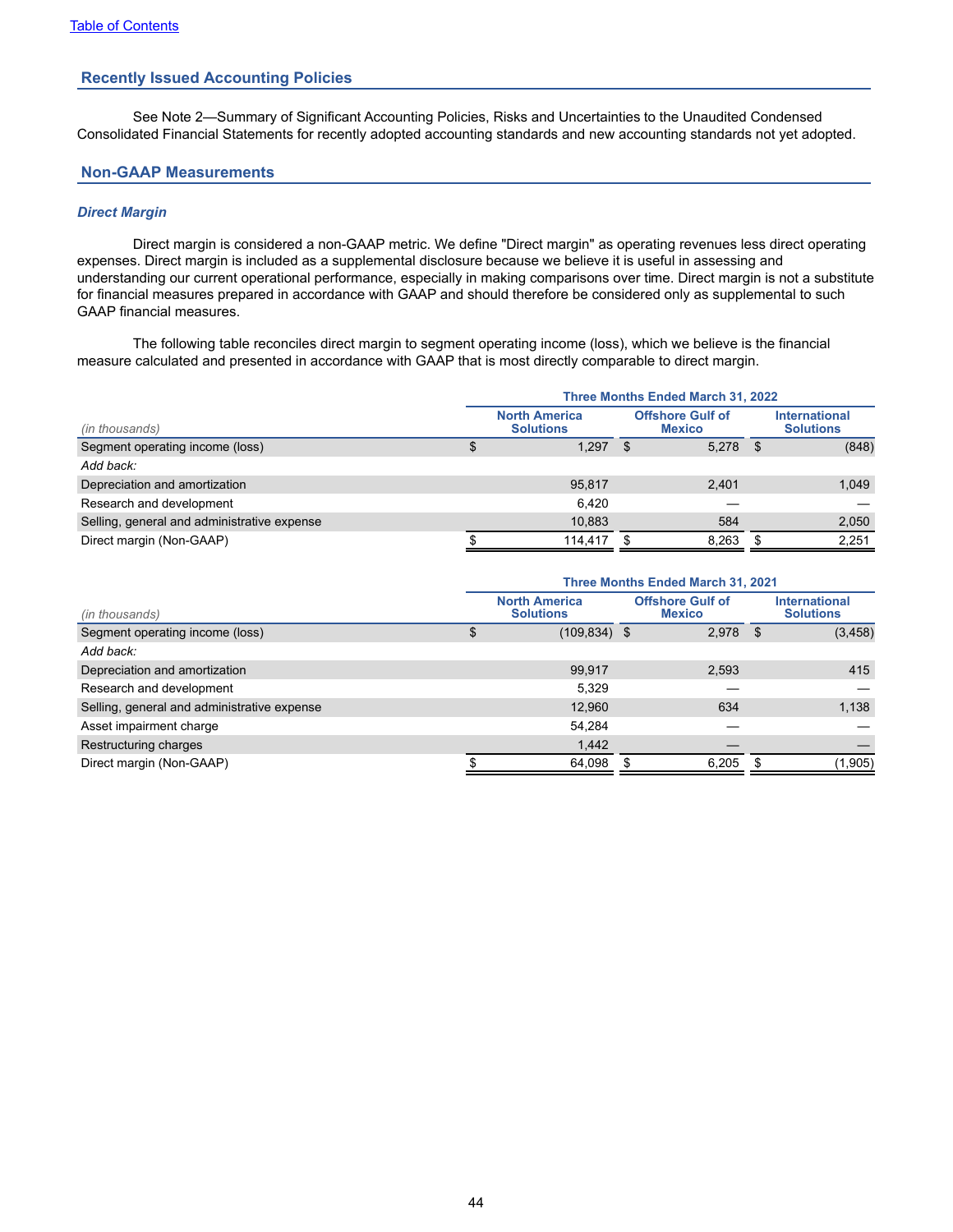<span id="page-44-0"></span>

|                                             | Six Months Ended March 31, 2022 |                                          |                                          |        |      |                                          |  |  |  |
|---------------------------------------------|---------------------------------|------------------------------------------|------------------------------------------|--------|------|------------------------------------------|--|--|--|
| (in thousands)                              |                                 | <b>North America</b><br><b>Solutions</b> | <b>Offshore Gulf of</b><br><b>Mexico</b> |        |      | <b>International</b><br><b>Solutions</b> |  |  |  |
| Segment operating income (loss)             | จ                               | $(27,596)$ \$                            |                                          | 10,744 | - \$ | 7,201                                    |  |  |  |
| Add back:                                   |                                 |                                          |                                          |        |      |                                          |  |  |  |
| Depreciation and amortization               |                                 | 189,438                                  |                                          | 4,781  |      | 1,804                                    |  |  |  |
| Research and development                    |                                 | 12,988                                   |                                          |        |      |                                          |  |  |  |
| Selling, general and administrative expense |                                 | 21,712                                   |                                          | 1.341  |      | 3,779                                    |  |  |  |
| Asset impairment charge                     |                                 | 1.868                                    |                                          |        |      | 2,495                                    |  |  |  |
| Restructuring charges                       |                                 | 473                                      |                                          |        |      |                                          |  |  |  |
| Direct margin (Non-GAAP)                    |                                 | 198,883                                  |                                          | 16.866 |      | 15,279                                   |  |  |  |

|                                             | Six Months Ended March 31, 2021 |                                          |                                          |        |                                          |           |
|---------------------------------------------|---------------------------------|------------------------------------------|------------------------------------------|--------|------------------------------------------|-----------|
| (in thousands)                              |                                 | <b>North America</b><br><b>Solutions</b> | <b>Offshore Gulf of</b><br><b>Mexico</b> |        | <b>International</b><br><b>Solutions</b> |           |
| Segment operating income (loss)             |                                 | $(182, 762)$ \$                          |                                          | 5,720  | - \$                                     | (11, 815) |
| Add back:                                   |                                 |                                          |                                          |        |                                          |           |
| Depreciation and amortization               |                                 | 200.241                                  |                                          | 5.199  |                                          | 788       |
| Research and development                    |                                 | 10,795                                   |                                          |        |                                          |           |
| Selling, general and administrative expense |                                 | 24,640                                   |                                          | 1.303  |                                          | 2,117     |
| Asset impairment charge                     |                                 | 54,284                                   |                                          |        |                                          |           |
| Restructuring charges                       |                                 | 1,581                                    |                                          |        |                                          |           |
| Direct Margin (Non-GAAP)                    |                                 | 108,779                                  |                                          | 12,222 |                                          | (8,910)   |

# **ITEM 3. QUANTITATIVE AND QUALITATIVE DISCLOSURES ABOUT MARKET RISK**

For a description of our market risks, see

- Note 12—Fair Value Measurement of Financial Instruments to the Unaudited Condensed Consolidated Financial Statements contained in Item 1 of Part I hereof with regard to equity price risk which is incorporated herein by reference;
- "Item 7A. Quantitative and Qualitative Disclosures About Market Risk" in our 2021 Annual Report on Form 10- K filed with the SEC on November 18, 2021;
- Note 6—Debt to the Unaudited Condensed Consolidated Financial Statements contained in Item 1 of Part I hereof with regard to interest rate risk which is incorporated herein by reference; and
- Note 2—Summary of Significant Accounting Policies, Risks and Uncertainties to the Unaudited Condensed Consolidated Financial Statements contained in Item 1 of Part I hereof with regard to foreign currency exchange rate risk which is incorporated herein by reference.

# **ITEM 4. CONTROLS AND PROCEDURES**

As of the end of the period covered by this report, an evaluation was performed with the participation of our management, including the Chief Executive Officer and Chief Financial Officer, of the effectiveness of the design and operation of our disclosure controls and procedures. Based on that evaluation, our management, including the Chief Executive Officer and Chief Financial Officer, concluded that our disclosure controls and procedures were effective as of March 31, 2022 at ensuring that information required to be disclosed by us in the reports we file or submit under the Exchange Act is recorded, processed, summarized and reported within the time periods specified in the SEC's rules and forms.

There have been no material changes in our internal controls over financial reporting that occurred during the most recent fiscal quarter that have materially affected, or are reasonably likely to materially affect, our internal controls over financial reporting.

# **PART II. OTHER INFORMATION**

# **ITEM 1. LEGAL PROCEEDINGS**

See Note 13—Commitments and Contingencies to the Unaudited Condensed Consolidated Financial Statements for information regarding our legal proceedings.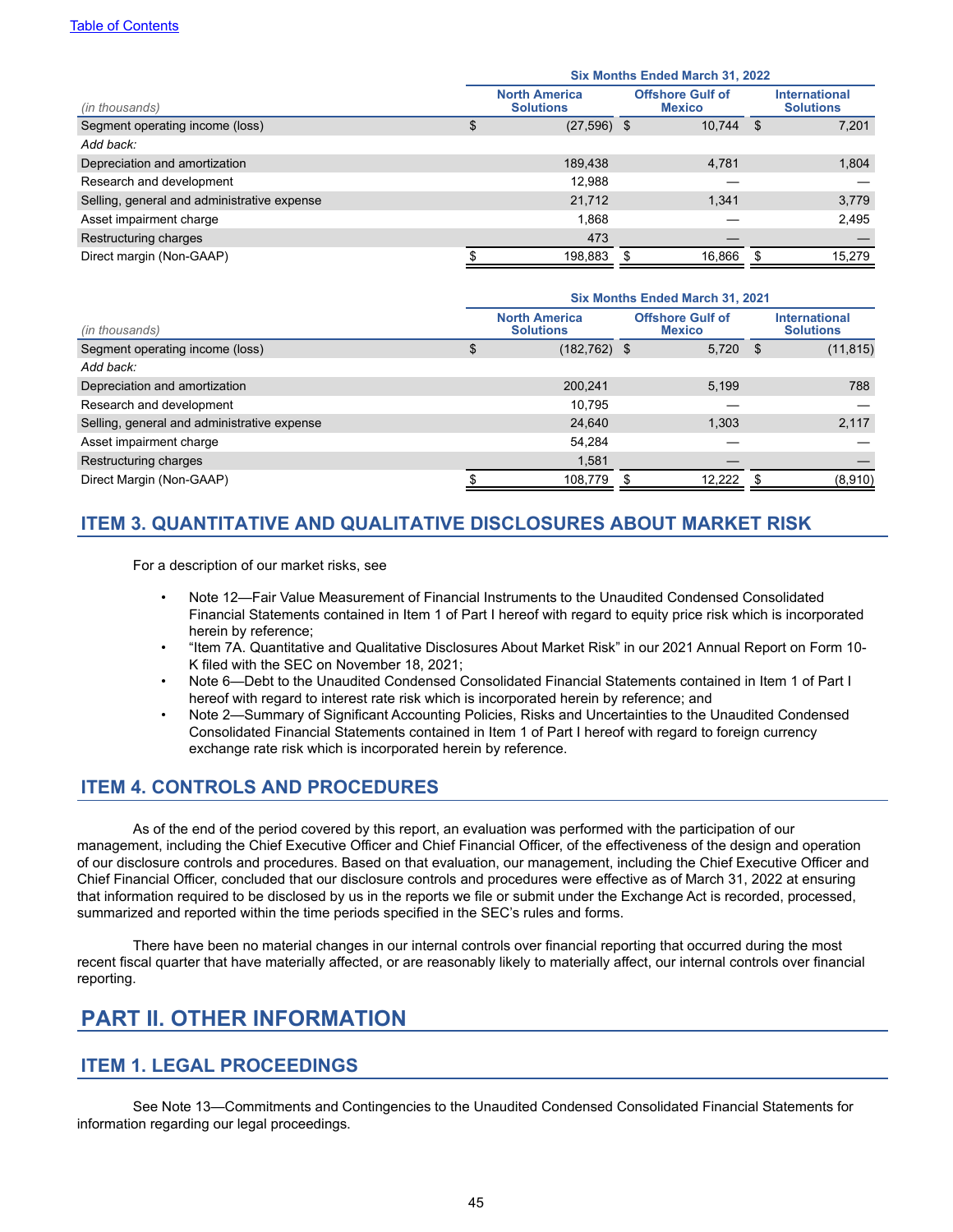# <span id="page-45-0"></span>**ITEM 1A. RISK FACTORS**

There have been no material changes in the risk factors previously disclosed in Part 1, Item 1A— "Risk Factors" in our 2021 Annual Report on Form 10-K.

# **ITEM 2. UNREGISTERED SALES OF EQUITY SECURITIES AND USE OF PROCEEDS**

The table below sets forth the information with respect to our repurchases of common shares during the three-month period ended March 31, 2022 (in thousands except per share amounts):

| <b>Period</b>            | <b>Total Number of Shares</b><br>Purchased <sup>1</sup> | <b>Average Price Paid per</b><br><b>Share</b> | <b>Total Number of Shares</b><br><b>Purchased as Part of</b><br><b>Publicly Announced</b><br><b>Plans or Programs</b> | <b>Maximum Number of</b><br><b>Shares That May Yet Be</b><br><b>Purchased Under the</b><br><b>Plans or Programs'</b> |
|--------------------------|---------------------------------------------------------|-----------------------------------------------|-----------------------------------------------------------------------------------------------------------------------|----------------------------------------------------------------------------------------------------------------------|
| January 1 - January 31   | 607                                                     | 27.39<br>- S                                  |                                                                                                                       | 3,393                                                                                                                |
| February 1 - February 28 |                                                         |                                               |                                                                                                                       | 3,393                                                                                                                |
| March 1 - March 31       |                                                         |                                               |                                                                                                                       | 3,393                                                                                                                |
| Total                    | 607                                                     |                                               |                                                                                                                       |                                                                                                                      |

(1) The Company has an evergreen authorization from the Board for the repurchase of up to four million common shares in any calendar year. The repurchases may be made using our cash and cash equivalents or other available sources. Shares of stock repurchased pursuant to such authorization are held as treasury shares.

# **ITEM 6. EXHIBITS**

The following documents are included as exhibits to this Form 10-Q. Those exhibits below that are incorporated herein by reference are indicated as such by the information supplied in the parenthetical thereafter. If no parenthetical appears after an exhibit, the exhibit is filed or furnished herewith.

| <b>Exhibit</b><br><b>Number</b> | <b>Description</b>                                                                                                                                                                                                                                                                                                                                                                                                                                                                                                                                                                                                                                                                            |
|---------------------------------|-----------------------------------------------------------------------------------------------------------------------------------------------------------------------------------------------------------------------------------------------------------------------------------------------------------------------------------------------------------------------------------------------------------------------------------------------------------------------------------------------------------------------------------------------------------------------------------------------------------------------------------------------------------------------------------------------|
| 3.1                             | Amended and Restated Certificate of Incorporation of Helmerich & Payne, Inc. (incorporated herein by reference to Exhibit 3.1 of<br>the Company's Form 8-K filed on March 14, 2012, SEC File No. 001-04221).                                                                                                                                                                                                                                                                                                                                                                                                                                                                                  |
| 3.2                             | Amended and Restated By-laws of Helmerich & Payne, Inc. (incorporated herein by reference to Exhibit 3.1 of the Company's Form<br>8-K filed on June 2, 2021, SEC File No. 001-04221).                                                                                                                                                                                                                                                                                                                                                                                                                                                                                                         |
| 10.1                            | Amendment No. 2 to Credit Agreement, dated March 8, 2022 among Helmerich & Payne, Inc., the lenders party thereto and Wells<br>Fargo Bank, National Association.                                                                                                                                                                                                                                                                                                                                                                                                                                                                                                                              |
| 10.2                            | Helmerich & Payne, Inc. Amended and Restated 2020 Omnibus Incentive Plan (incorporated herein by reference to Appendix "A" of<br>the Company's Proxy Statement on Schedule 14A filed on January 18, 2022, SEC File No. 001-04221).                                                                                                                                                                                                                                                                                                                                                                                                                                                            |
| 10.3                            | Form of Restricted Stock Agreement for the Helmerich & Payne Amended and Restated 2020 Omnibus Incentive Plan applicable to<br>Directors.                                                                                                                                                                                                                                                                                                                                                                                                                                                                                                                                                     |
| 10.4                            | Form of Annual Three-Year Performance-Vested Restricted Share Unit Award Agreement for the Helmerich & Payne, Inc. Amended<br>and Restated 2020 Omnibus Incentive Plan.                                                                                                                                                                                                                                                                                                                                                                                                                                                                                                                       |
| 10.5                            | Form of Standard Three-Year Performance-Vested Restricted Share Unit Award Agreement for the Helmerich & Payne, Inc.<br>Amended and Restated 2020 Omnibus Incentive Plan.                                                                                                                                                                                                                                                                                                                                                                                                                                                                                                                     |
| 10.6                            | Form of Restricted Stock Award Agreement applicable to employees for the Helmerich & Payne, Inc. Amended and Restated 2020<br>Omnibus Incentive Plan.                                                                                                                                                                                                                                                                                                                                                                                                                                                                                                                                         |
| 31.1                            | Certification of Chief Executive Officer, as Adopted Pursuant to Section 302 of the Sarbanes-Oxley Act of 2002.                                                                                                                                                                                                                                                                                                                                                                                                                                                                                                                                                                               |
| 31.2                            | Certification of Chief Financial Officer, as Adopted Pursuant to Section 302 of the Sarbanes-Oxley Act of 2002.                                                                                                                                                                                                                                                                                                                                                                                                                                                                                                                                                                               |
| 32                              | Certification of Chief Executive Officer and Chief Financial Officer Pursuant to 18 U.S.C. Section 1350, as Adopted Pursuant to<br>Section 906 of the Sarbanes-Oxley Act of 2002.                                                                                                                                                                                                                                                                                                                                                                                                                                                                                                             |
| 101                             | Financial statements from the quarterly report on Form 10-Q of Helmerich & Payne, Inc. for the quarter ended March 31, 2022, filed<br>on April 27, 2022, formatted in Inline Extensive Business Reporting Language (XBRL): (i) the Unaudited Condensed Consolidated<br>Balance Sheets, (ii) the Unaudited Condensed Consolidated Statements of Operations, (iii) the Unaudited Condensed Consolidated<br>Statements of Comprehensive Income (Loss), (iv) the Unaudited Condensed Consolidated Statements of Shareholders' Equity,<br>(v) the Unaudited Condensed Consolidated Statements of Cash Flows and (vi) the Notes to Unaudited Condensed Consolidated<br><b>Financial Statements.</b> |
|                                 |                                                                                                                                                                                                                                                                                                                                                                                                                                                                                                                                                                                                                                                                                               |

104 Cover Page Interactive Date File (formatted as Inline XBRL and contained in Exhibit 101).